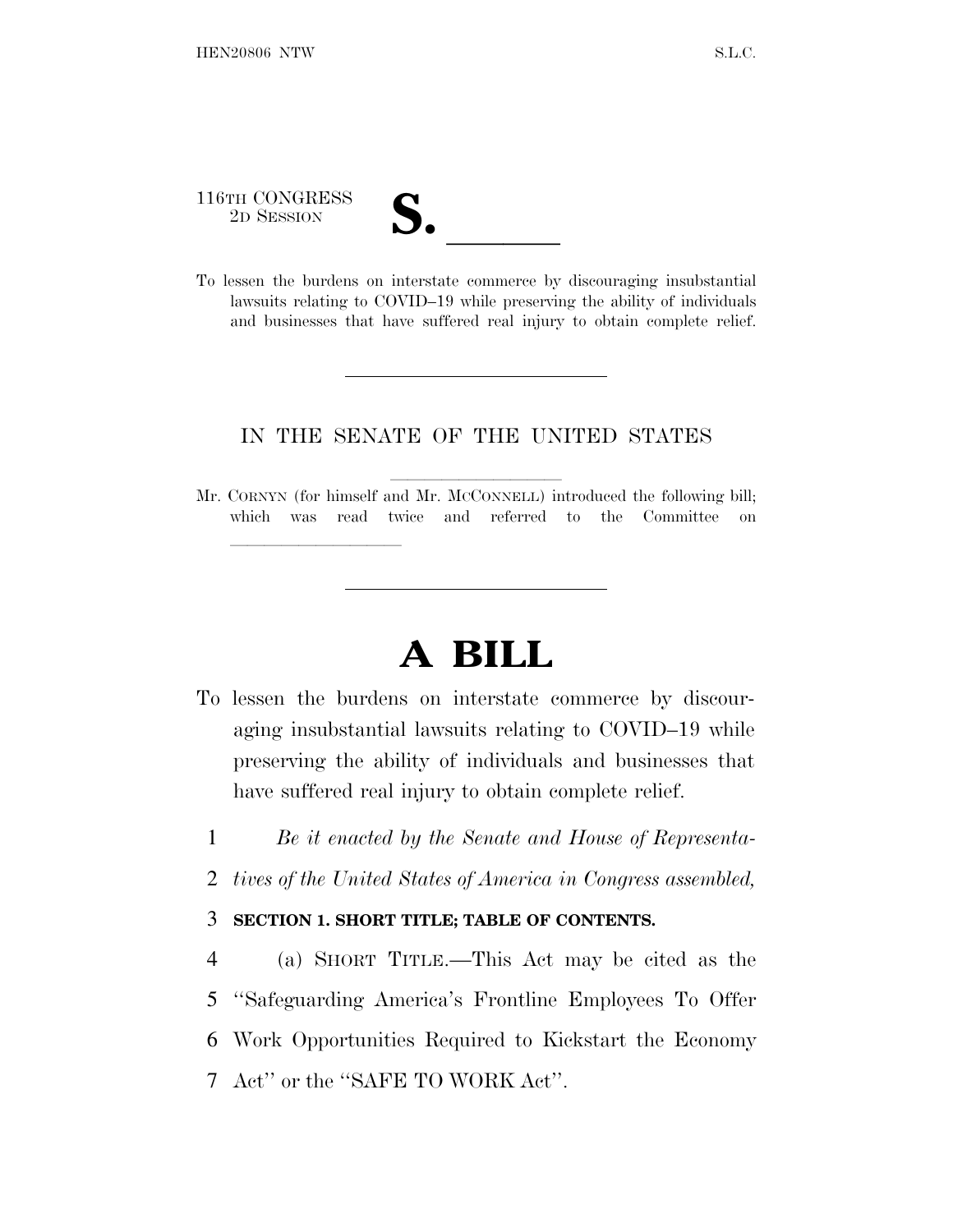### 1 (b) TABLE OF CONTENTS.—The table of contents for

### 2 this Act is as follows:

- Sec. 1. Short title; table of contents.
- Sec. 2. Findings and purposes.
- Sec. 3. Definitions.

#### TITLE I—LIABILITY RELIEF

Subtitle A—Liability Limitations for Individuals and Entities Engaged in Businesses, Services, Activities, or Accommodations

- Sec. 121. Application of subtitle.
- Sec. 122. Liability; safe harbor.

#### Subtitle B—Liability Limitations for Health Care Providers

- Sec. 141. Application of subtitle.
- Sec. 142. Liability for health care professionals and health care facilities during coronavirus public health emergency.

Subtitle C—Substantive and Procedural Provisions for Coronavirus-related Actions Generally

- Sec. 161. Jurisdiction.
- Sec. 162. Limitations on suits.
- Sec. 163. Procedures for suit in district courts of the united states.
- Sec. 164. Demand letters; cause of action.

Subtitle D—Relation to Labor and Employment Laws

- Sec. 181. Limitation on violations under specific laws.
- Sec. 182. Liability for conducting testing at workplace.
- Sec. 183. Joint employment and independent contracting.
- Sec. 184. Exclusion of certain notification requirements as a result of the COVID–19 public health emergency.

#### TITLE II—PRODUCTS

Sec. 201. Applicability of the targeted liability protections for pandemic and epidemic products and security countermeasures with respect to covid–19.

#### TITLE III—GENERAL PROVISIONS

Sec. 301. Severability.

### 3 **SEC. 2. FINDINGS AND PURPOSES.**

- 4 (a) FINDINGS.—Congress finds the following:
- 5 (1) The SARS–CoV–2 virus that originated in
- 6 China and causes the disease COVID–19 has caused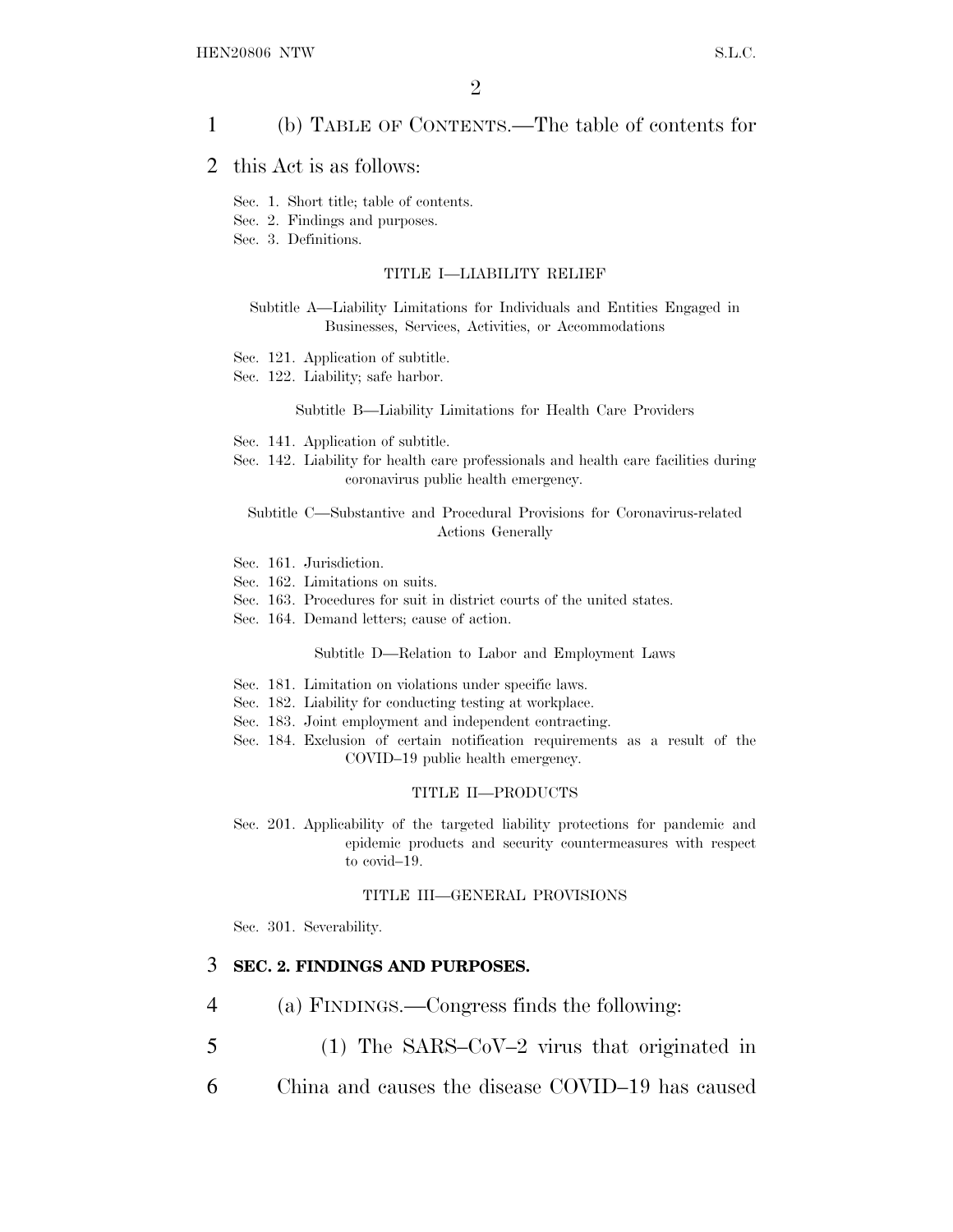untold misery and devastation throughout the world, including in the United States.

 (2) For months, frontline health care workers and health care facilities have fought the virus with courage and resolve. They did so at first with very little information about how to treat the virus and developed strategies to save lives of the people of the United States in real time. They risked their per- sonal health and wellbeing to protect and treat their patients.

 (3) Businesses in the United States kicked into action to produce and procure personal protective equipment, such as masks, gloves, face shields, and hand sanitizer, and other necessary medical supplies, such as ventilators, at unprecedented rates.

 (4) To halt the spread of the disease, State and local governments took drastic measures. They shut down small and large businesses, schools, colleges and universities, religious, philanthropic and other nonprofit institutions, and local government agen-cies. They ordered people to remain in their homes.

 (5) This standstill was needed to slow the spread of the virus. But it devastated the economy of the United States. The sum of hundreds of local-level and State-level decisions to close nearly every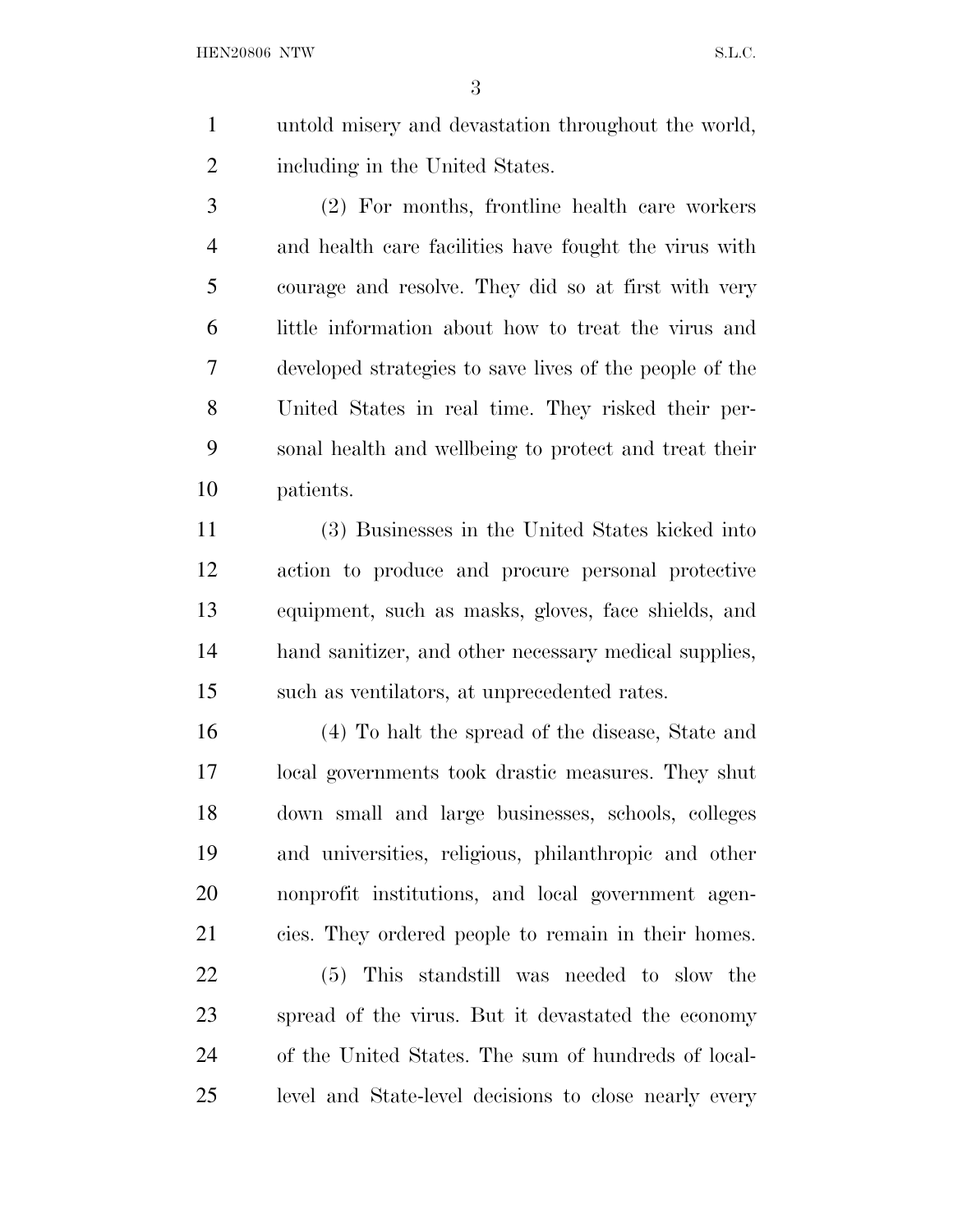space in which people might gather brought inter-state commerce nearly to a halt.

 (6) This halt led to the loss of millions of jobs. These lost jobs were not a natural consequence of the economic environment, but rather the result of a drastic, though temporary, response to the unprec-edented nature of this global pandemic.

 (7) Congress passed a series of statutes to ad- dress the health care and economic crises—the Coronavirus Preparedness and Response Supple- mental Appropriations Act, 2020 (Public Law 116– 123; 134 Stat. 146), the Families First Coronavirus Response Act (Public Law 116–127; 134 Stat. 178), the Coronavirus Aid, Relief, and Economic Security Act or the CARES Act (Public Law 116–136), and the Paycheck Protection Program and Health Care Enhancement Act (Public Law 116–139; 134 Stat. 620). In these laws Congress exercised its power under the Commerce and Spending Clauses of the Constitution of the United States to direct trillions of taxpayer dollars toward efforts to aid workers, businesses, State and local governments, health care workers, and patients.

 (8) This legislation provided short-term insula-tion from the worst of the economic storm, but these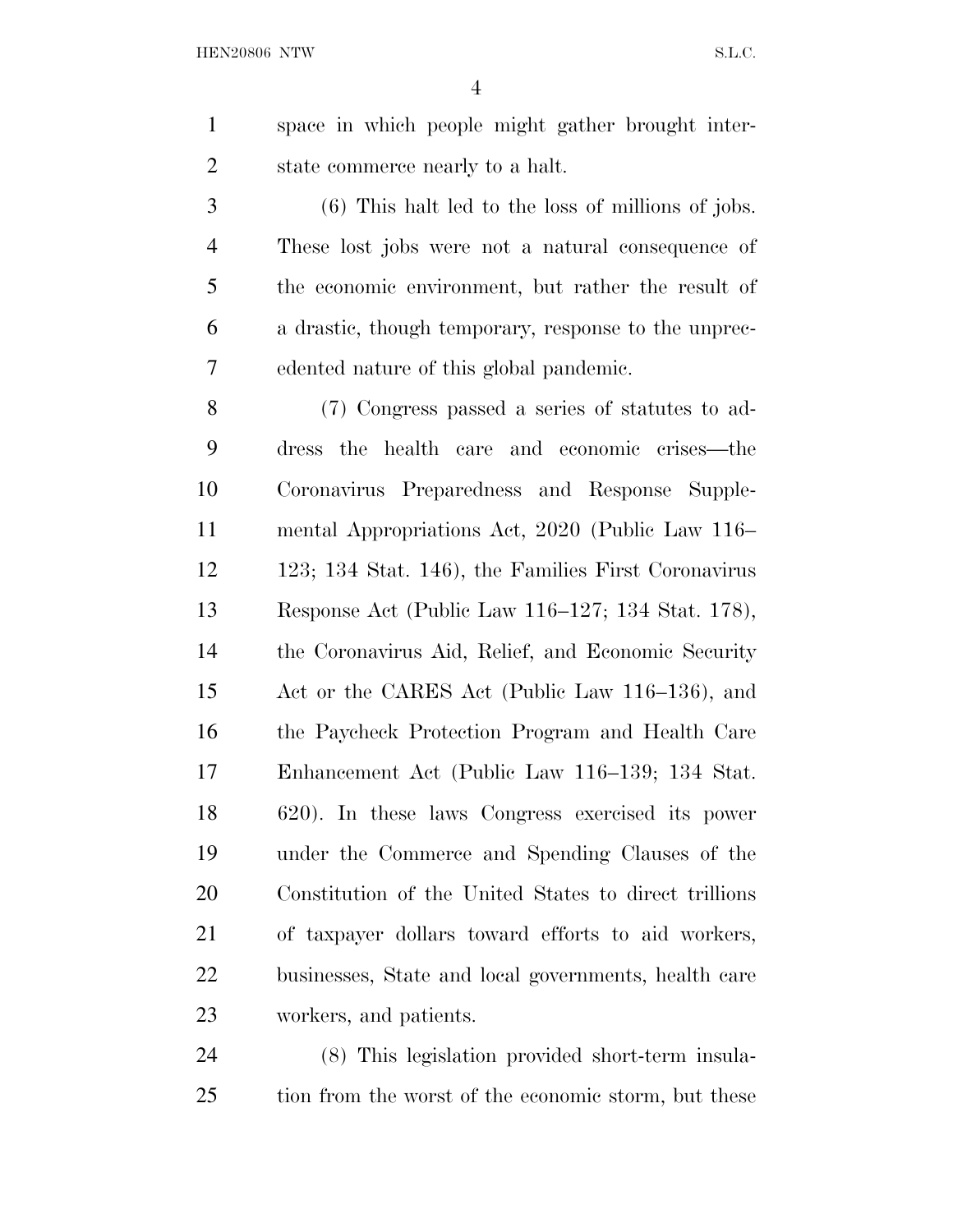laws alone cannot protect the United States from further devastation. Only reopening the economy so that workers can get back to work and students can get back to school can accomplish that goal.

 (9) The Constitution of the United States spe- cifically enumerates the legislative powers of Con- gress. One of those powers is the regulation of inter- state commerce. The Government is not a substitute for the economy, but it has the authority and the duty to act when interstate commerce is threatened and damaged. As applied to the present crisis, Con- gress can deploy its power over interstate commerce to promote a prudent reopening of businesses and other organizations that serve as the foundation and backbone of the national economy and of commerce among the States. These include small and large businesses, schools (which are substantial employers in their own right and provide necessary services to enable parents and other caregivers to return to work), colleges and universities (which are substan- tial employers and supply the interstate market for higher-education services), religious, philanthropic and other nonprofit institutions (which are substan- tial employers and provide necessary services to their communities), and local government agencies.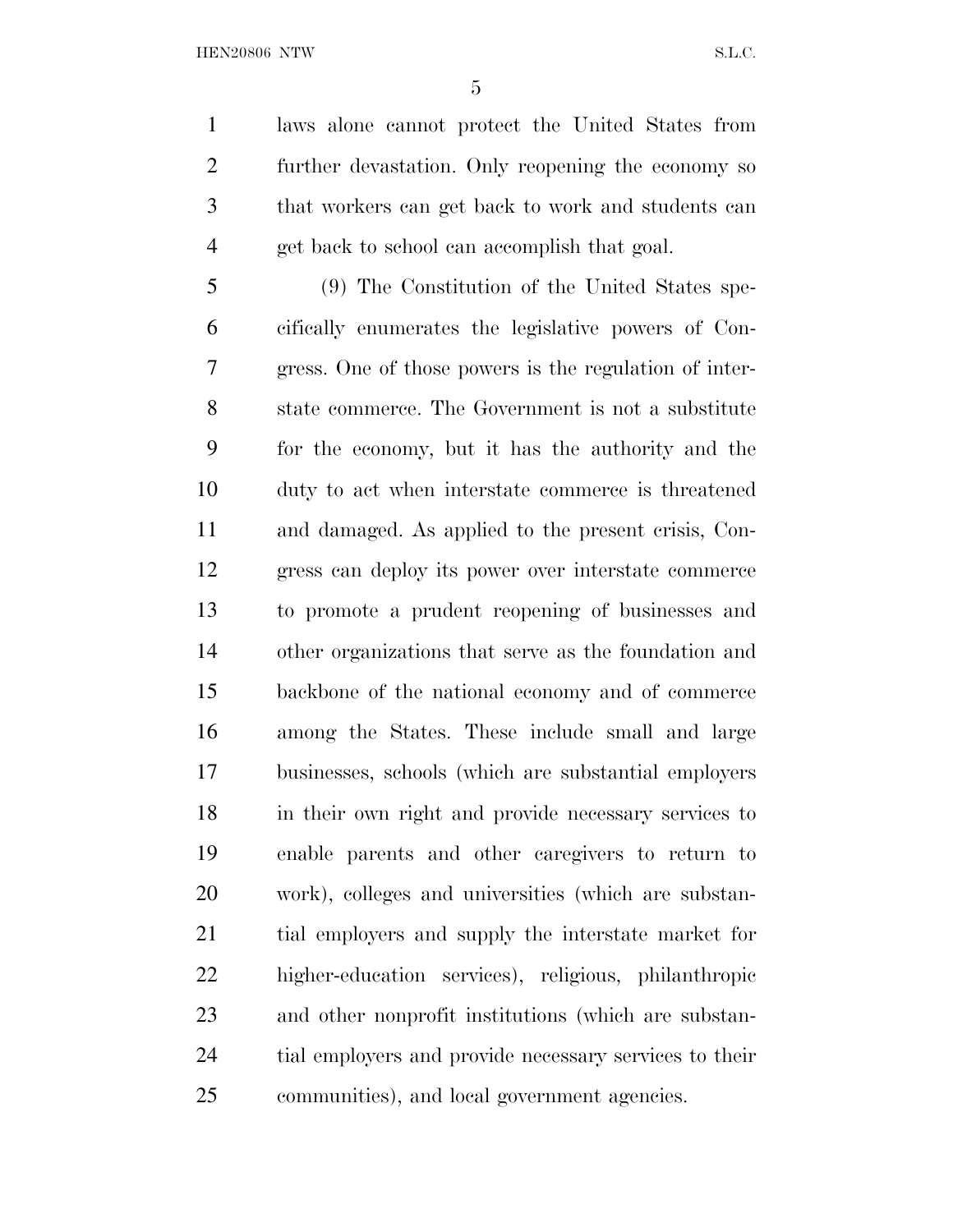(10) Congress must also ensure that the Na- tion's health care workers and health care facilities are able to act fully to defeat the virus.

 (11) Congress must also safeguard its invest- ment of taxpayer dollars under the CARES Act and other coronavirus legislation. Congress must ensure that those funds are used to help businesses and workers survive and recover from the economic cri- sis, and to help health care workers and health care facilities defeat the virus. CARES Act funds cannot be diverted from these important purposes to line the pockets of the trial bar.

 (12) One of the chief impediments to the con- tinued flow of interstate commerce as this public- health crisis has unfolded is the risk of litigation. Small and large businesses, schools, colleges and universities, religious, philanthropic and other non- profit institutions, and local government agencies confront the risk of a tidal wave of lawsuits accusing them of exposing employees, customers, students, and worshipers to coronavirus. Health care workers face the threat of lawsuits arising from their efforts to fight the virus.

 (13) They confront this litigation risk even as they work tirelessly to comply with the coronavirus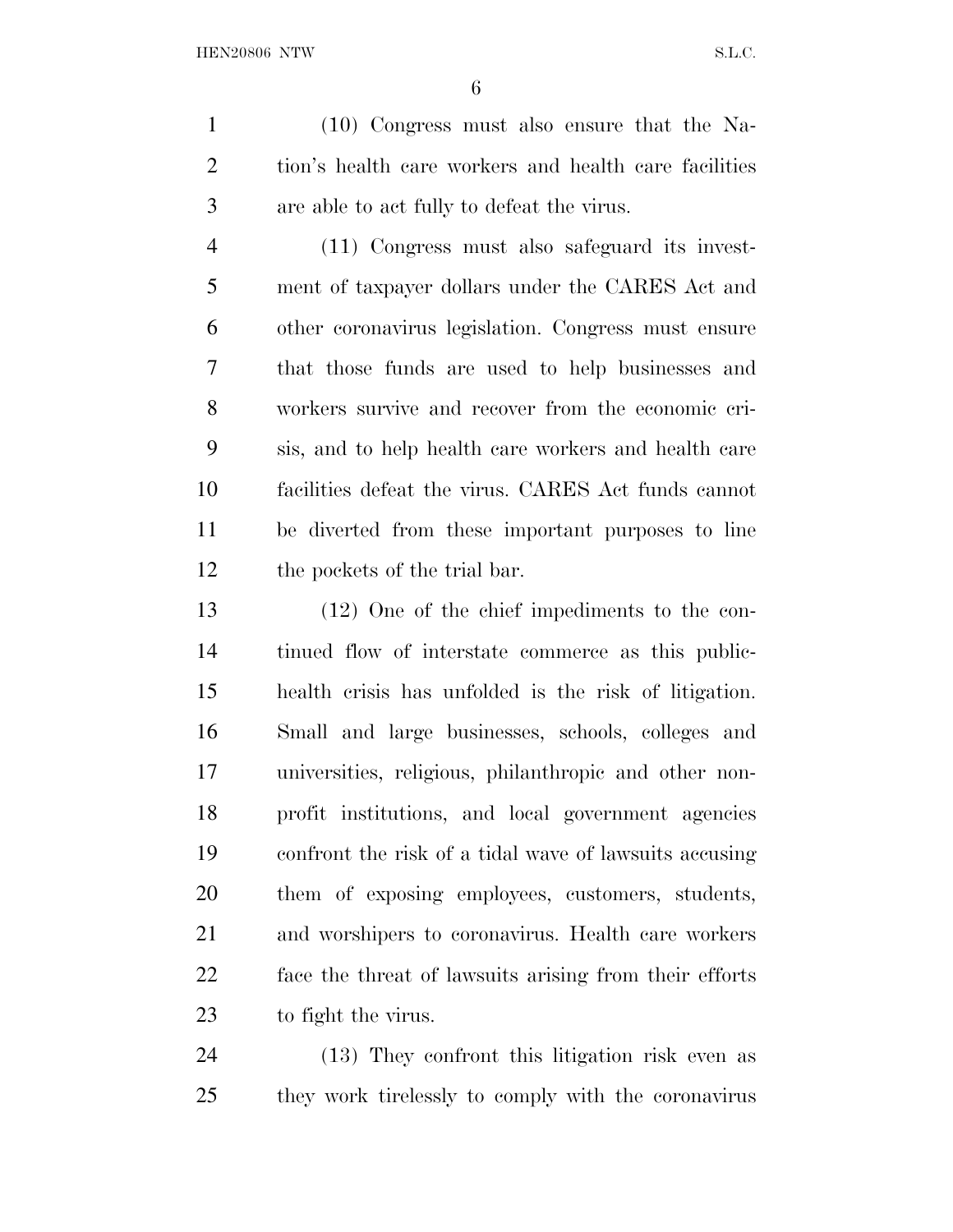guidance, rules, and regulations issued by local gov- ernments, State governments, and the Federal Gov- ernment. They confront this risk notwithstanding equipment and staffing shortages. And they confront this risk while also grappling with constantly chang- ing information on how best to protect employees, customers, students, and worshipers from the virus, and how best to treat it.

 (14) These lawsuits pose a substantial risk to interstate commerce because they threaten to keep small and large businesses, schools, colleges and uni- versities, religious, philanthropic and other nonprofit institutions, and local government agencies from re- opening for fear of expensive litigation that might prove to be meritless. These lawsuits further threat- en to undermine the Nation's fight against the virus by exposing our health care workers and health care facilities to liability for difficult medical decisions they have made under trying and uncertain cir-cumstances.

 (15) These lawsuits also risk diverting taxpayer money provided under the CARES Act and other coronavirus legislation from its intended purposes to the pockets of opportunistic trial lawyers.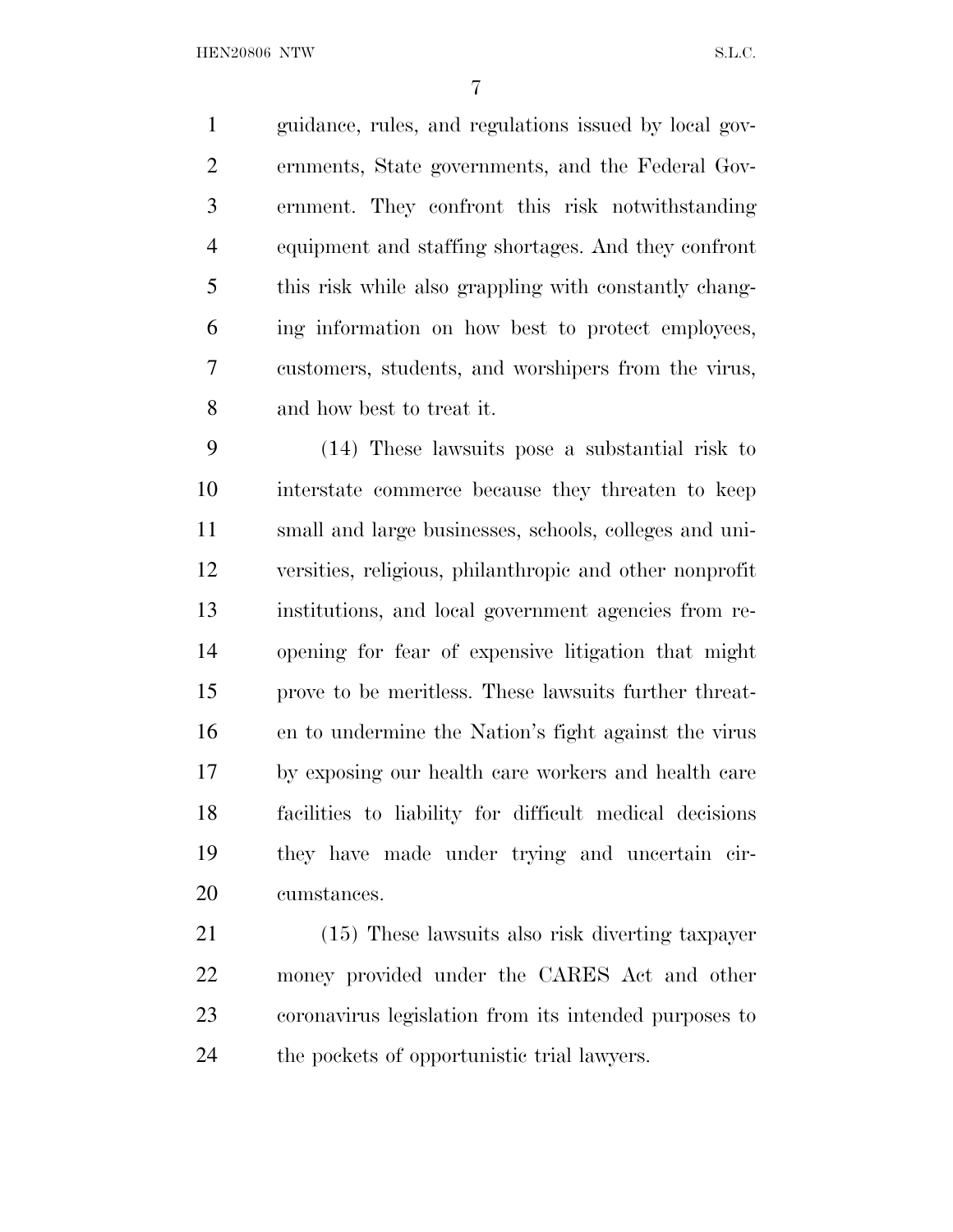(16) This risk is not purely local. It is nec- essarily national in scale. A patchwork of local and State rules governing liability in coronavirus-related lawsuits creates tremendous unpredictability for ev- eryone participating in interstate commerce and acts as a significant drag on national recovery. The ag- gregation of each individual potential liability risk poses a substantial and unprecedented threat to interstate commerce.

 (17) The accumulated economic risks for these potential defendants directly and substantially af- fects interstate commerce. Individuals and entities potentially subject to coronavirus-related liability will structure their decisionmaking to avoid that liability. Small and large businesses, schools, colleges and universities, religious, philanthropic and other non- profit institutions, and local government agencies may decline to reopen because of the risk of litiga- tion. They may limit their output or engagement with customers and communities to avoid the risk of litigation. These individual economic decisions sub- stantially affect interstate commerce because, as a whole, they will prevent the free and fair exchange of goods and services across State lines. Such eco-nomic activity that, individually and in the aggre-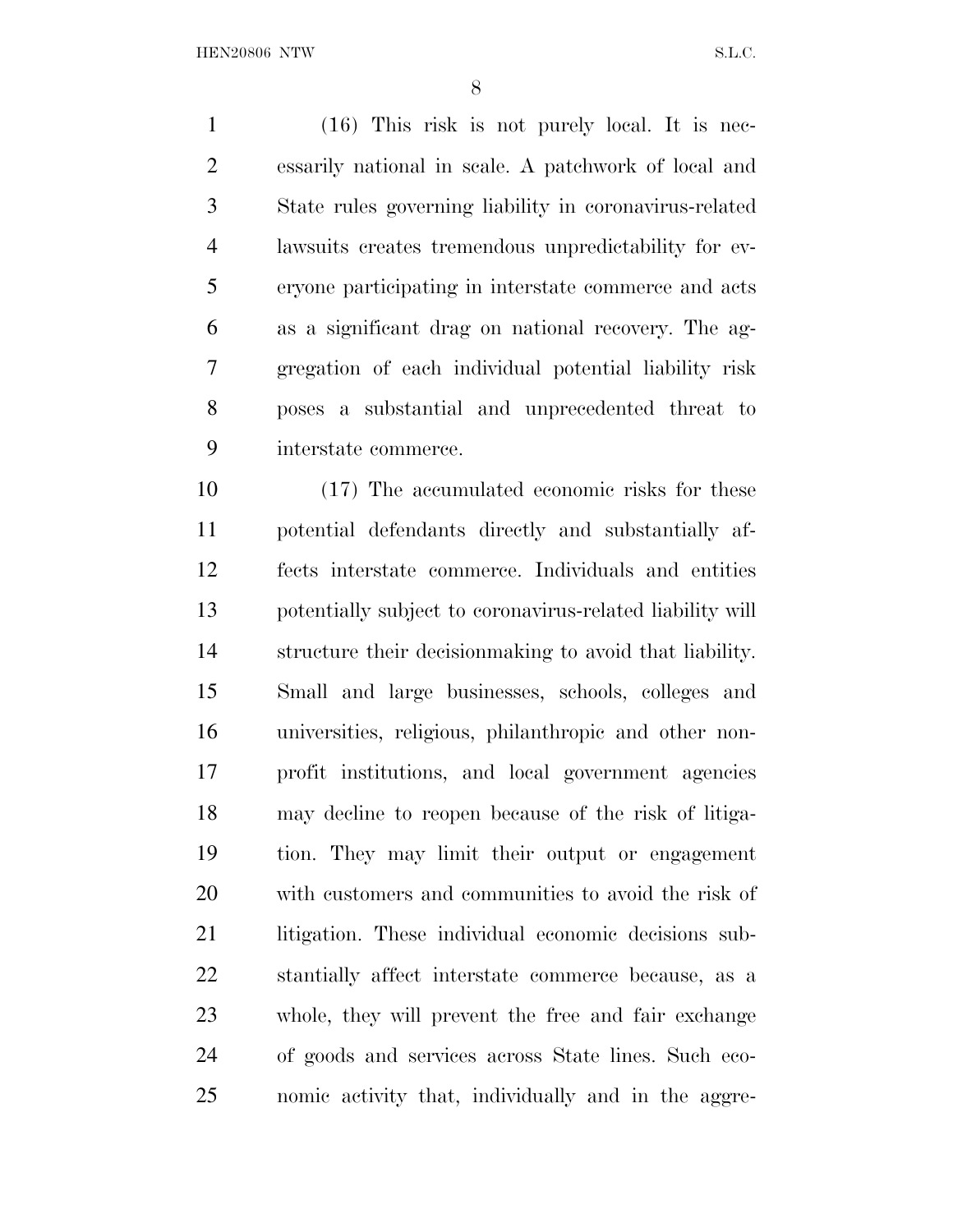gate, substantially affects interstate commerce is precisely the sort of conduct that should be subject to congressional regulation.

 (18) Lawsuits against health care workers and facilities pose a similarly dangerous risk to interstate commerce. Interstate commerce will not truly re- bound from this crisis until the virus is defeated, and that will not happen unless health care workers and facilities are free to combat vigorously the virus and treat patients with coronavirus and those other-wise impacted by the response to coronavirus.

 (19) Subjecting health care workers and facili- ties to onerous litigation even as they have done their level best to combat a virus about which very little was known when it arrived in the United States would divert important health care resources from hospitals and providers to courtrooms.

 (20) Such a diversion would substantially affect interstate commerce by degrading the national ca- pacity for combating the virus and saving patients, thereby substantially elongating the period before interstate commerce could fully re-engage.

 (21) Congress also has the authority to deter- mine the jurisdiction of the courts of the United States, to set the standards for causes of action they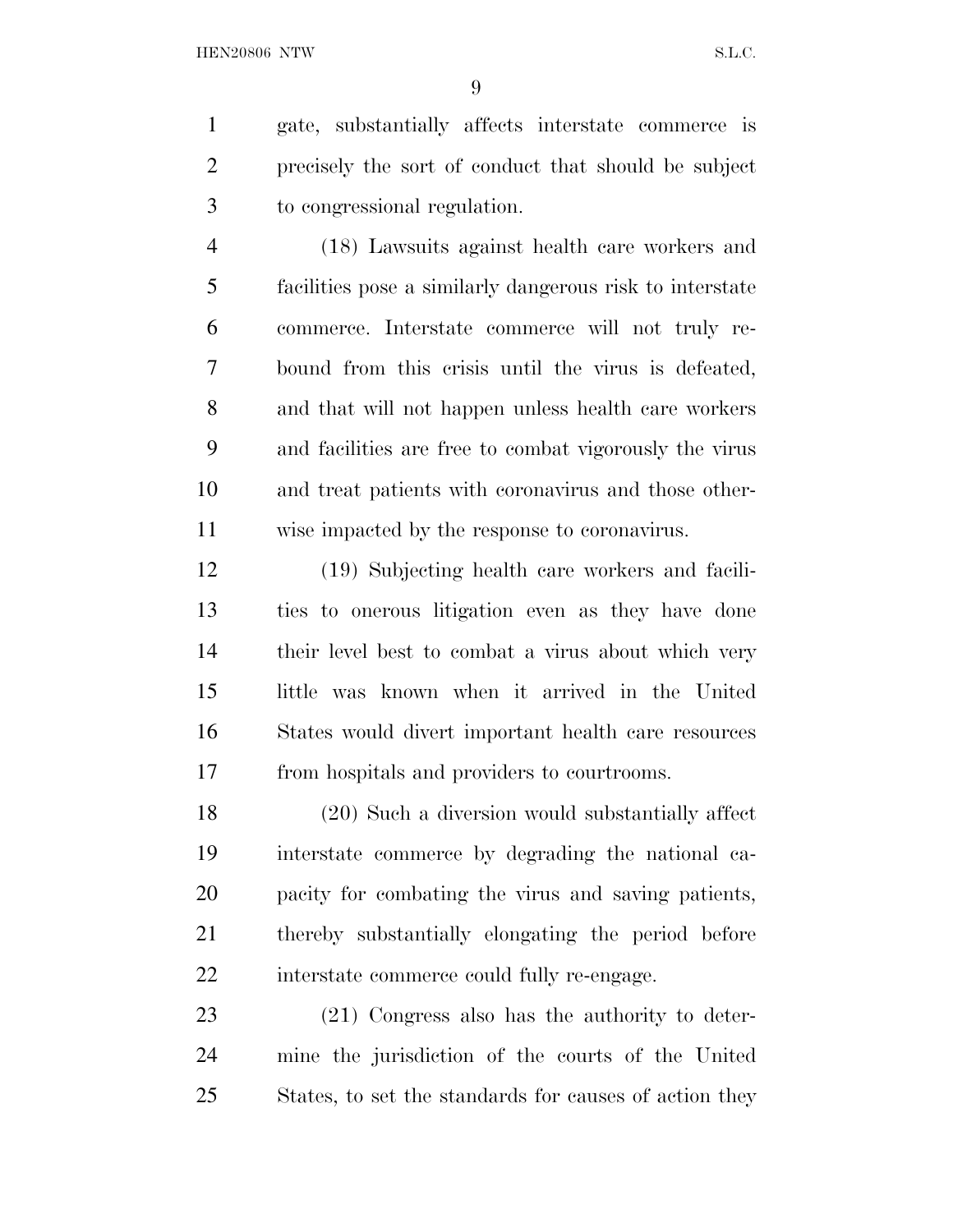can hear, and to establish the rules by which those causes of action should proceed. Congress therefore must act to set rules governing liability in coronavirus-related lawsuits.

 (22) These rules necessarily must be temporary and carefully tailored to the interstate crisis caused by the coronavirus pandemic. They must extend no further than necessary to meet this uniquely na- tional crisis for which a patchwork of State and local tort laws are ill-suited.

 (23) Because of the national scope of the eco- nomic and health care dangers posed by the risks of coronavirus-related lawsuits, establishing temporary rules governing liability for certain coronavirus-re- lated tort claims is a necessary and proper means of carrying into execution Congress's power to regulate commerce among the several States.

 (24) Because Congress must safeguard the in- vestment of taxpayer dollars it made in the CARES Act and other coronavirus legislation, and ensure that they are used for their intended purposes and not diverted for other purposes, establishing tem- porary rules governing liability for certain coronavirus-related tort claims is a necessary and proper means of carrying into execution Congress's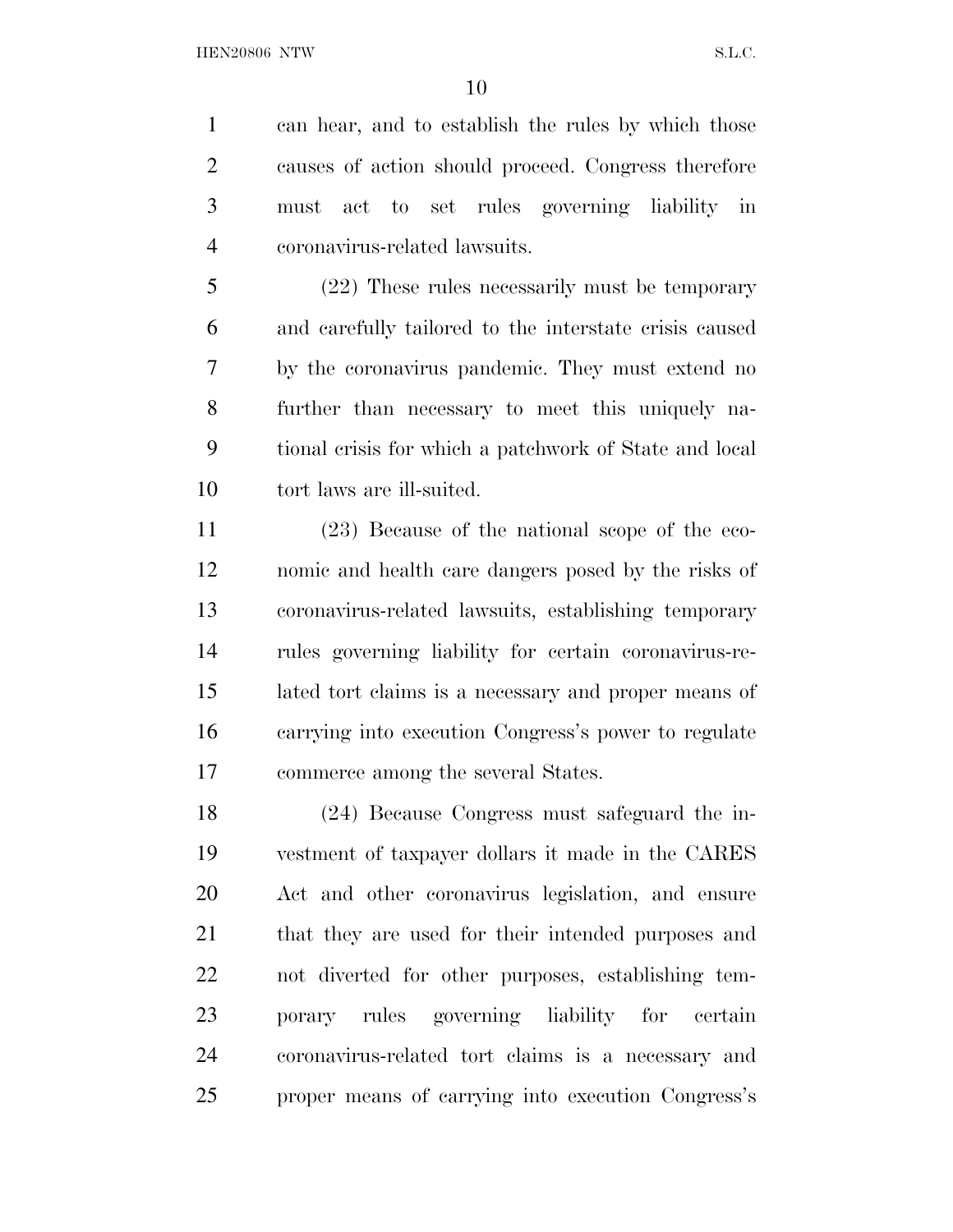${\bf HEN20806} \begin{tabular}{l} NTW \\ \hline \end{tabular} \begin{tabular}{l} \multicolumn{2}{l}{{\bf{N.5}}}\label{fig:10} \end{tabular}$ 

| $\mathbf{1}$ | power to provide for the general welfare of the                  |
|--------------|------------------------------------------------------------------|
| 2            | United States.                                                   |
| 3            | (b) PURPOSES.—Pursuant to the powers delegated to                |
| 4            | Congress by article I, section 8, clauses $1, 3, 9$ , and $18$ , |
| 5            | and article III, section 2, clause 1 of the Constitution of      |
| 6            | the United States, the purposes of this Act are to-              |
| $\tau$       | (1) establish necessary and consistent standards                 |
| 8            | for litigating certain claims specific to the unique             |
| 9            | coronavirus pandemic;                                            |
| 10           | (2) prevent the overburdening of the court sys-                  |
| 11           | tems with undue litigation;                                      |
| 12           | (3) encourage planning, care, and appropriate                    |
| 13           | risk management by small and large businesses,                   |
| 14           | schools, colleges and universities, religious, philan-           |
| 15           | thropic and other nonprofit institutions, local gov-             |
| 16           | ernment agencies, and health care providers;                     |
| $17\,$       | (4) ensure that the Nation's recovery from the                   |
| 18           | economic crisis is not burdened<br>coronavirus<br><b>or</b>      |
| 19           | slowed by the substantial risk of litigation;                    |
| 20           | (5) prevent litigation brought to extract settle-                |
| 21           | ments and enrich trial lawyers rather than vindicate             |
| 22           | meritorious claims;                                              |
| 23           | $(6)$ protect interstate commerce from the bur-                  |
| 24           | dens of potentially meritless litigation;                        |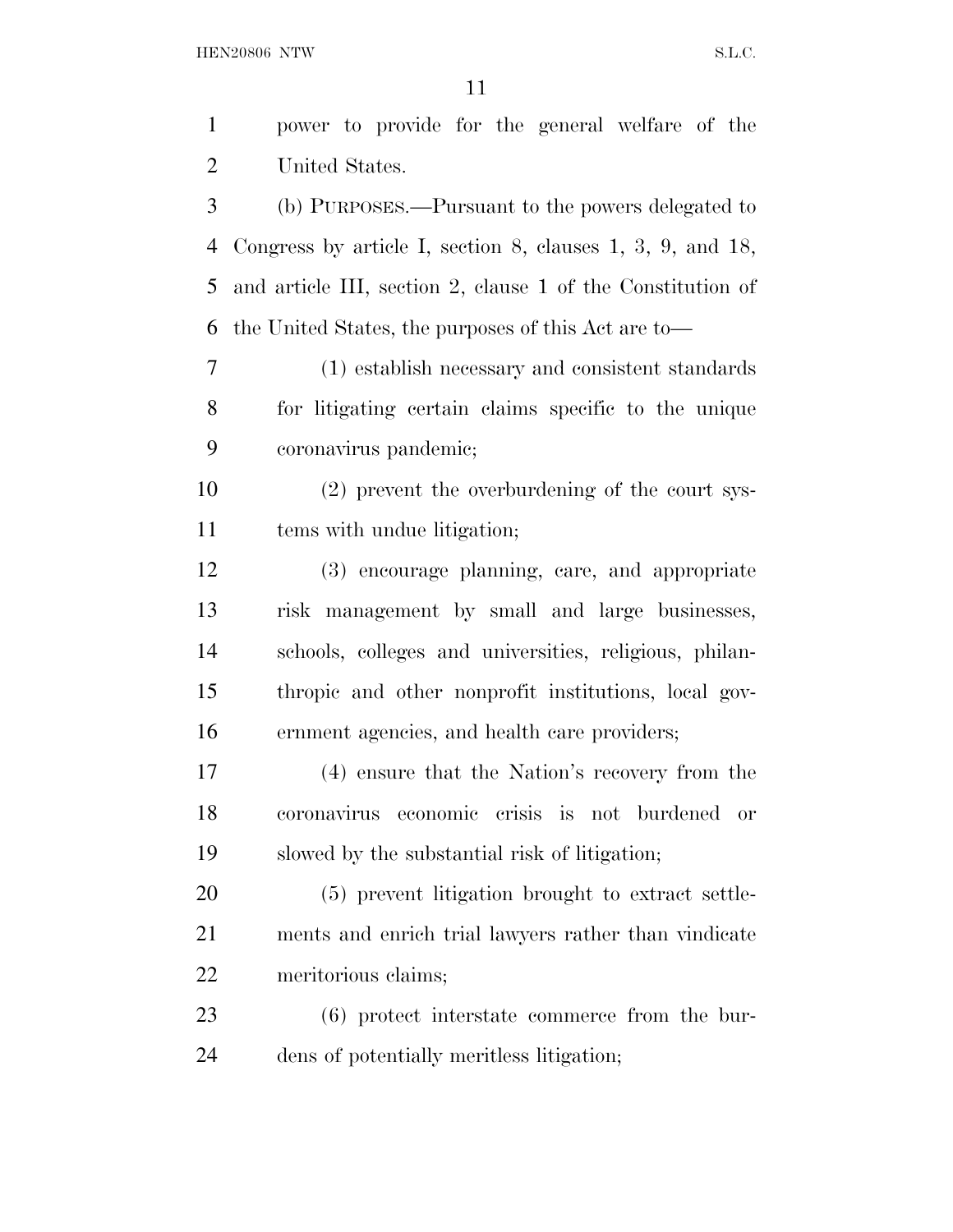| $\mathbf{1}$   | (7) ensure the economic recovery proceeds with-       |
|----------------|-------------------------------------------------------|
| $\overline{2}$ | out artificial and unnecessary delay;                 |
| 3              | (8) protect the interests of the taxpayers by en-     |
| $\overline{4}$ | suring that emergency taxpayer support continues to   |
| 5              | aid businesses, workers, and health care providers    |
| 6              | rather than enrich trial lawyers; and                 |
| 7              | (9) protect the highest and best ideals of the        |
| 8              | national economy, so businesses can produce and       |
| 9              | serve their customers, workers can work, teachers     |
| 10             | can teach, students can learn, and believers can wor- |
| 11             | ship.                                                 |
| 12             | SEC. 3. DEFINITIONS.                                  |
| 13             | In this Act:                                          |
| 14             | $(1)$ APPLICABLE<br>GOVERNMENT STANDARDS              |
| 15             | AND GUIDANCE.—The term "applicable government         |
| 16             | standards and guidance" means-                        |
| 17             | (A) any mandatory standards or regula-                |
| 18             | tions specifically concerning the prevention or       |
| 19             | mitigation of the transmission of coronavirus         |
| 20             | issued by the Federal Government, or a State          |
| 21             | or local government with jurisdiction over an in-     |
| 22             | dividual or entity, whether provided by execu-        |
| 23             | tive, judicial, or legislative order; and             |
| 24             | (B) with respect to an individual or entity           |
| 25             | that, at the time of the actual, alleged, feared,     |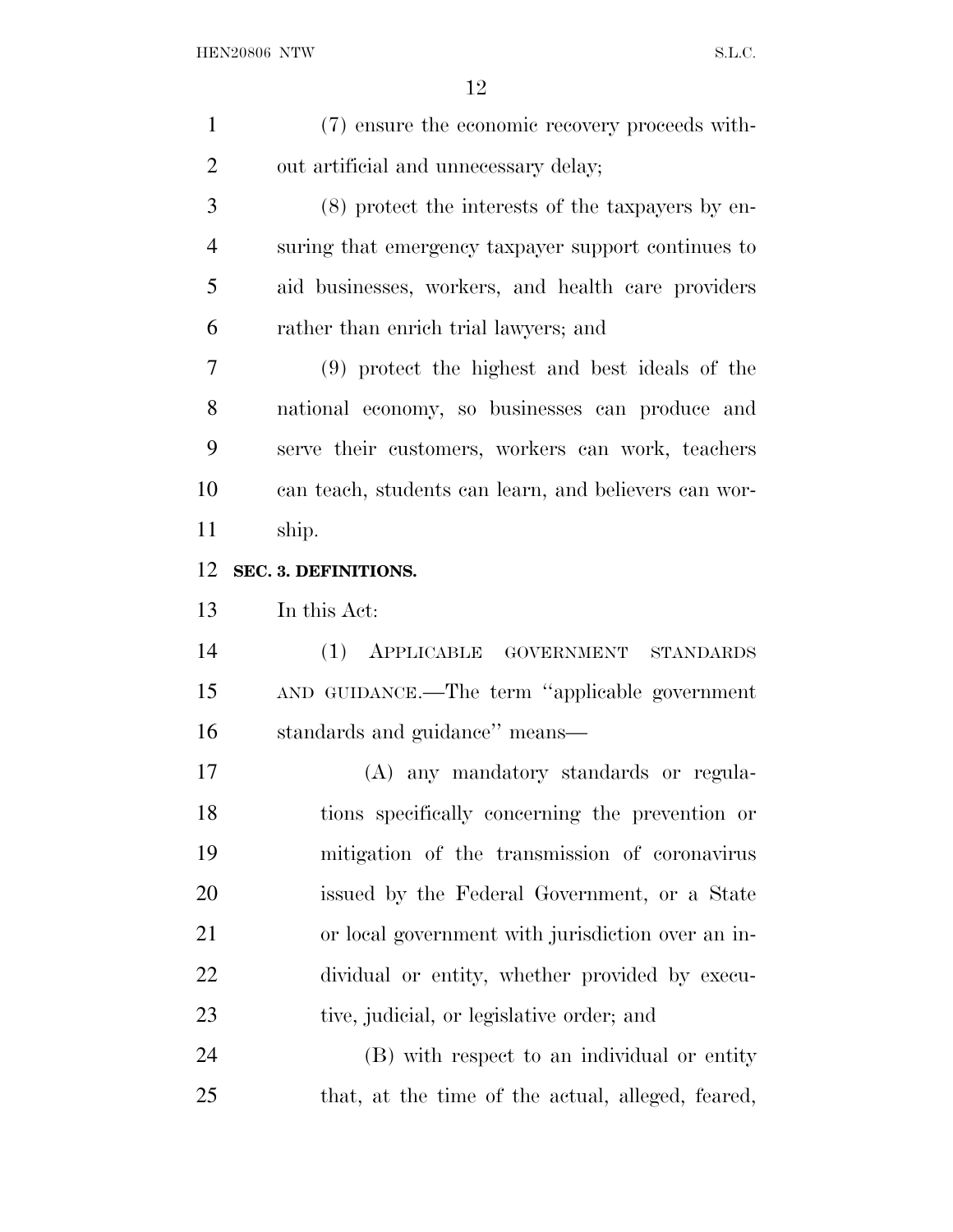or potential for exposure to coronavirus is not subject to any mandatory standards or regula- tions described in subparagraph (A), any guid- ance, standards, or regulations specifically con- cerning the prevention or mitigation of the transmission of coronavirus issued by the Fed- eral Government, or a State or local govern- ment with jurisdiction over the individual or en-tity.

 (2) BUSINESSES, SERVICES, ACTIVITIES, OR AC- COMMODATIONS.—The term ''businesses, services, activities, or accommodations'' means any act by an individual or entity, irrespective of whether the act is carried on for profit, that is interstate or foreign commerce, that involves persons or things in inter- state or foreign commerce, that involves the channels or instrumentalities of interstate or foreign com- merce, that substantially affects interstate or foreign commerce, or that is otherwise an act subject to reg- ulation by Congress as necessary and proper to carry into execution Congress's powers to regulate interstate or foreign commerce or to spend funds for the general welfare.

 (3) CORONAVIRUS.—The term ''coronavirus'' means any disease, health condition, or threat of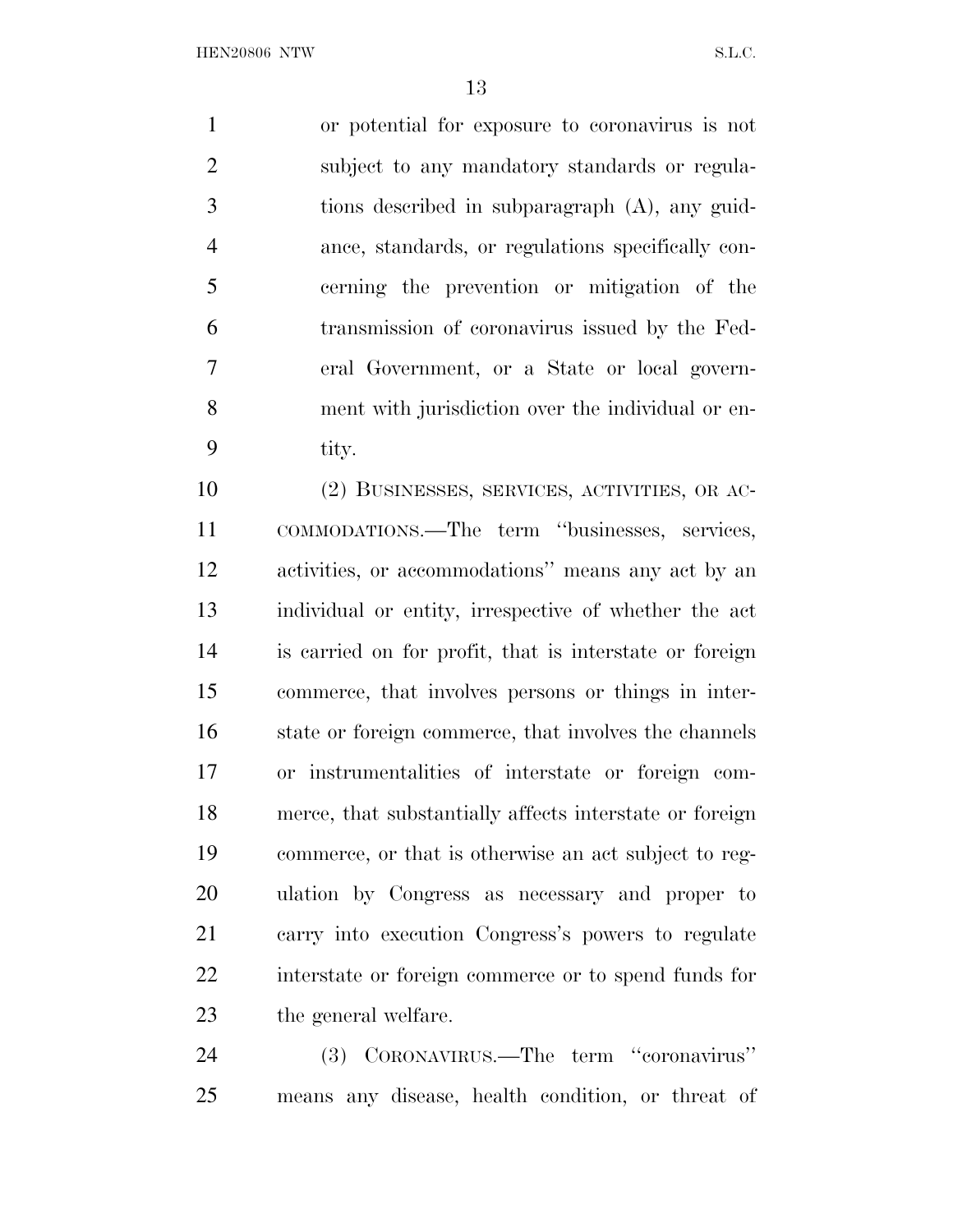| $\mathbf{1}$   | harm caused by the SARS-CoV-2 virus or a virus |
|----------------|------------------------------------------------|
| $\overline{2}$ | mutating therefrom.                            |
| 3              | (4) CORONAVIRUS EXPOSURE ACTION.—              |
| $\overline{4}$ | (A) IN GENERAL.—The term "coronavirus          |
| 5              | exposure action" means a civil action—         |
| 6              | (i) brought by a person who suffered           |
| $\tau$         | personal injury or is at risk of suffering     |
| 8              | personal injury, or a representative of a      |
| 9              | person who suffered personal injury or is      |
| 10             | at risk of suffering personal injury;          |
| 11             | (ii) brought against an individual or          |
| 12             | entity engaged in businesses, services, ac-    |
| 13             | tivities, or accommodations; and               |
| 14             | (iii) alleging that an actual, alleged,        |
| 15             | feared, or potential for exposure<br>$-$ to    |
| 16             | coronavirus caused the personal injury or      |
| 17             | risk of personal injury, that—                 |
| 18             | (I) occurred in the course of the              |
| 19             | businesses, services, activities, or ac-       |
| <b>20</b>      | commodations of the individual or en-          |
| 21             | tity; and                                      |
| 22             | $(II)$ occurred—                               |
| 23             | (aa) on or after December 1,                   |
| 24             | $2019$ ; and                                   |
| 25             | (bb) before the later of—                      |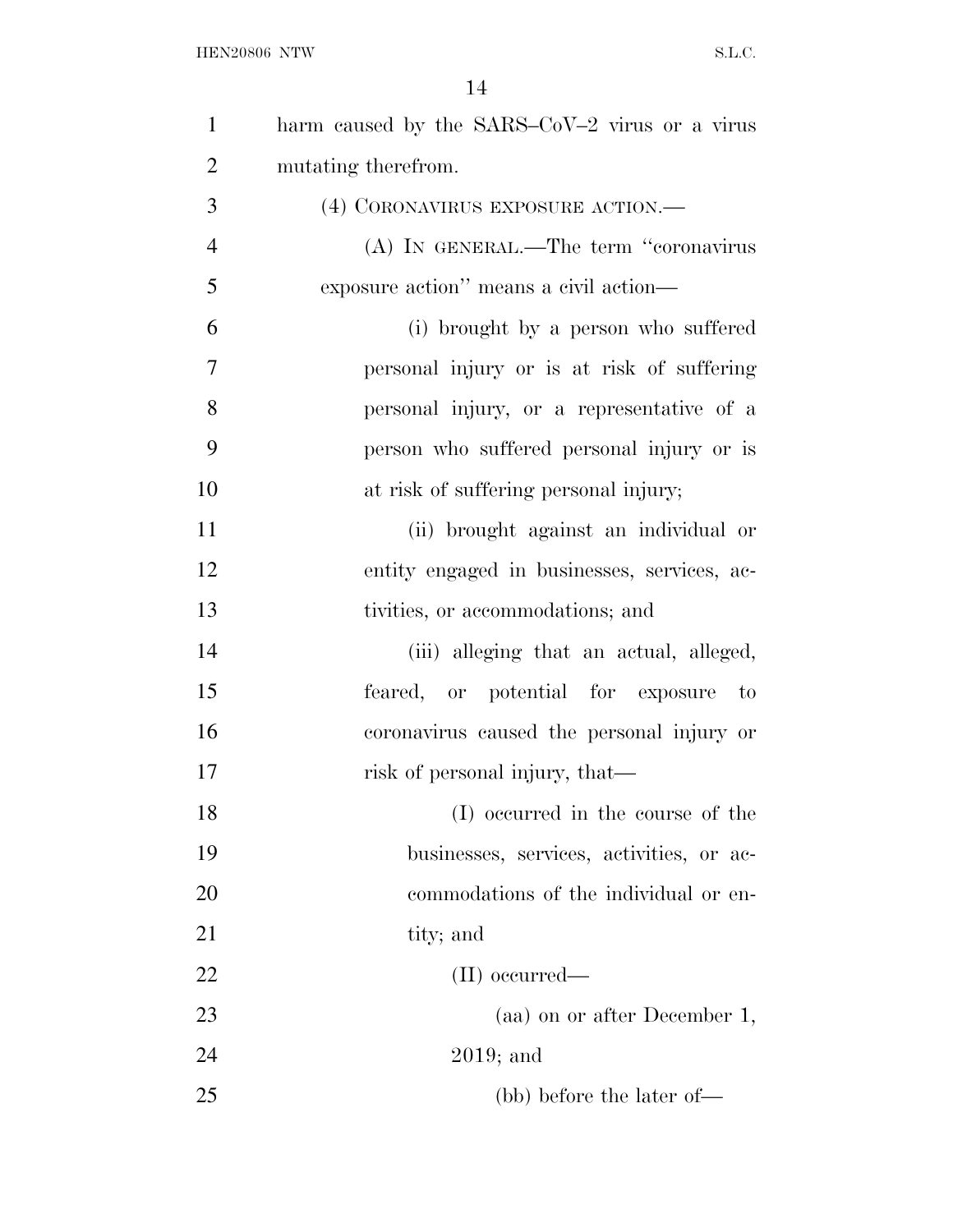| $\mathbf{1}$   | $(AA)$ October 1, 2024;                   |
|----------------|-------------------------------------------|
| $\overline{2}$ | or                                        |
| 3              | (BB) the date on which                    |
| $\overline{4}$ | there is no declaration by                |
| 5              | the Secretary of Health and               |
| 6              | Human Services under sec-                 |
| 7              | tion $319F-3(b)$ of the Pub-              |
| 8              | lic Health Service Act (42)               |
| 9              | U.S.C. $247d-6d(b)$ (relat-               |
| 10             | ing to medical counter-                   |
| 11             | measures) that is in effect               |
| 12             | with respect to coronavirus,              |
| 13             | including the Declaration                 |
| 14             | Under the Public Readiness                |
| 15             | and Emergency Prepared-                   |
| 16             | ness Act for Medical Coun-                |
| 17             | Against<br>termeasures                    |
| 18             | COVID-19 (85 Fed. Reg.                    |
| 19             | $15198$ ) issued by the Sec-              |
| 20             | retary of Health and Human                |
| 21             | Services on March 17, 2020.               |
| 22             | (B) EXCLUSIONS.—The term "coronavirus     |
| 23             | exposure action" does not include—        |
| 24             | (i) a criminal, civil, or administrative  |
| 25             | enforcement action brought by the Federal |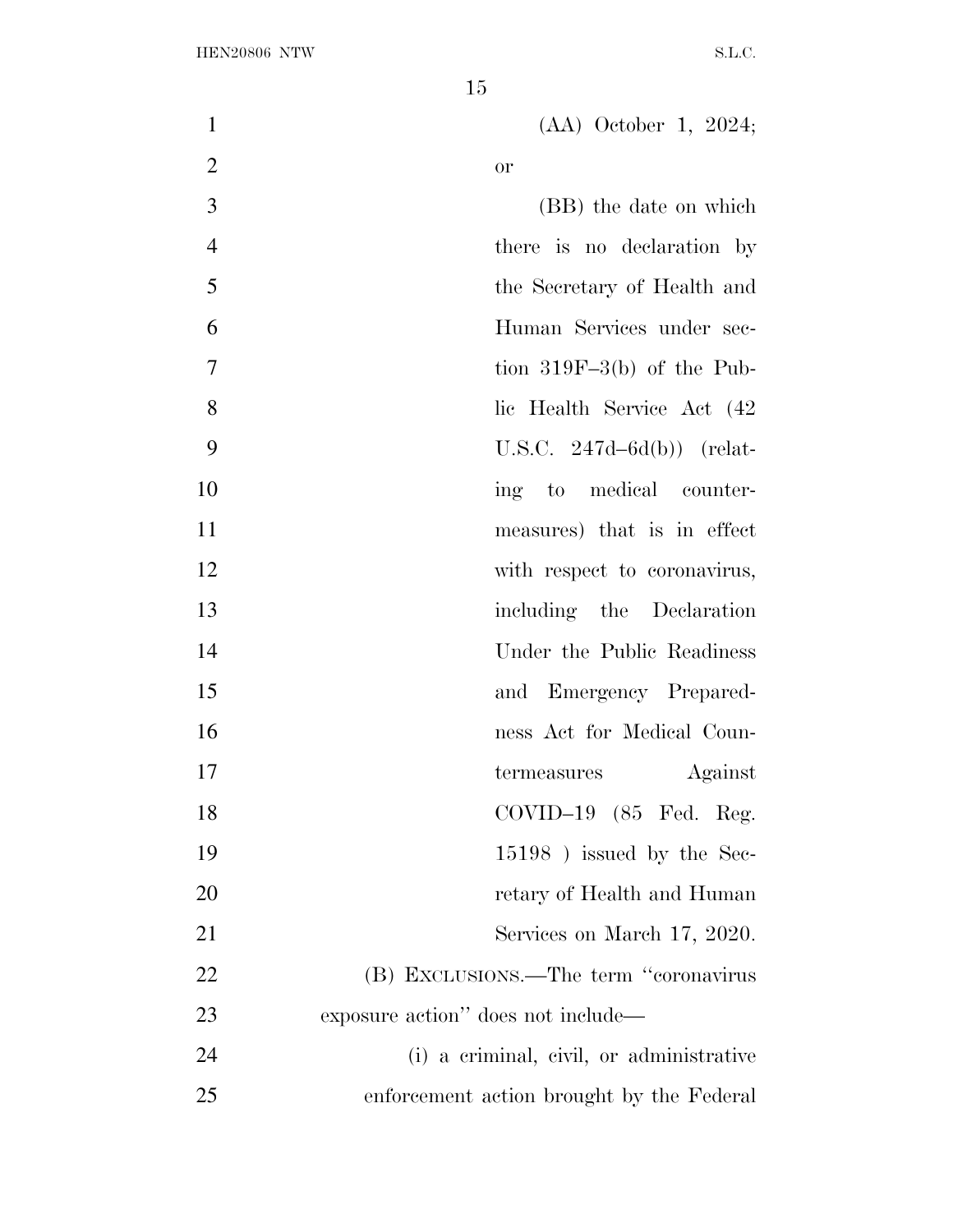$\begin{minipage}{0.9\linewidth} \textbf{HEN20806} & \textbf{NTW} \end{minipage}$ 

| $\mathbf{1}$   | Government or any State, local, or Tribal                |
|----------------|----------------------------------------------------------|
| $\overline{2}$ | government; or                                           |
| 3              | (ii) a claim alleging intentional dis-                   |
| $\overline{4}$ | crimination on the basis of race, color, na-             |
| 5              | tional origin, religion, sex (including preg-            |
| 6              | nancy), disability, genetic information, or              |
| 7              | age.                                                     |
| 8              | CORONAVIRUS-RELATED ACTION.—The<br>(5)                   |
| 9              | term "coronavirus-related action" means<br>$\mathbf{a}$  |
| 10             | coronavirus exposure action or a coronavirus-related     |
| 11             | medical liability action.                                |
| 12             | (6) CORONAVIRUS-RELATED HEALTH<br>CARE                   |
| 13             | SERVICES.—The term "coronavirus-related health           |
| 14             | care services" means services provided by a health       |
| 15             | care provider, regardless of the location where the      |
| 16             | services are provided, that relate to—                   |
| 17             | (A) the diagnosis, prevention, or treatment              |
| 18             | of coronavirus;                                          |
| 19             | (B) the assessment or care of an individual              |
| 20             | with<br>confirmed or suspected case<br>of<br>$\mathbf a$ |
| 21             | coronavirus; or                                          |
| 22             | (C) the care of any individual who is ad-                |
| 23             | mitted to, presents to, receives services from, or       |
| 24             | resides at, a health care provider for any pur-          |
| 25             | pose during the period of a Federal emergency            |
|                |                                                          |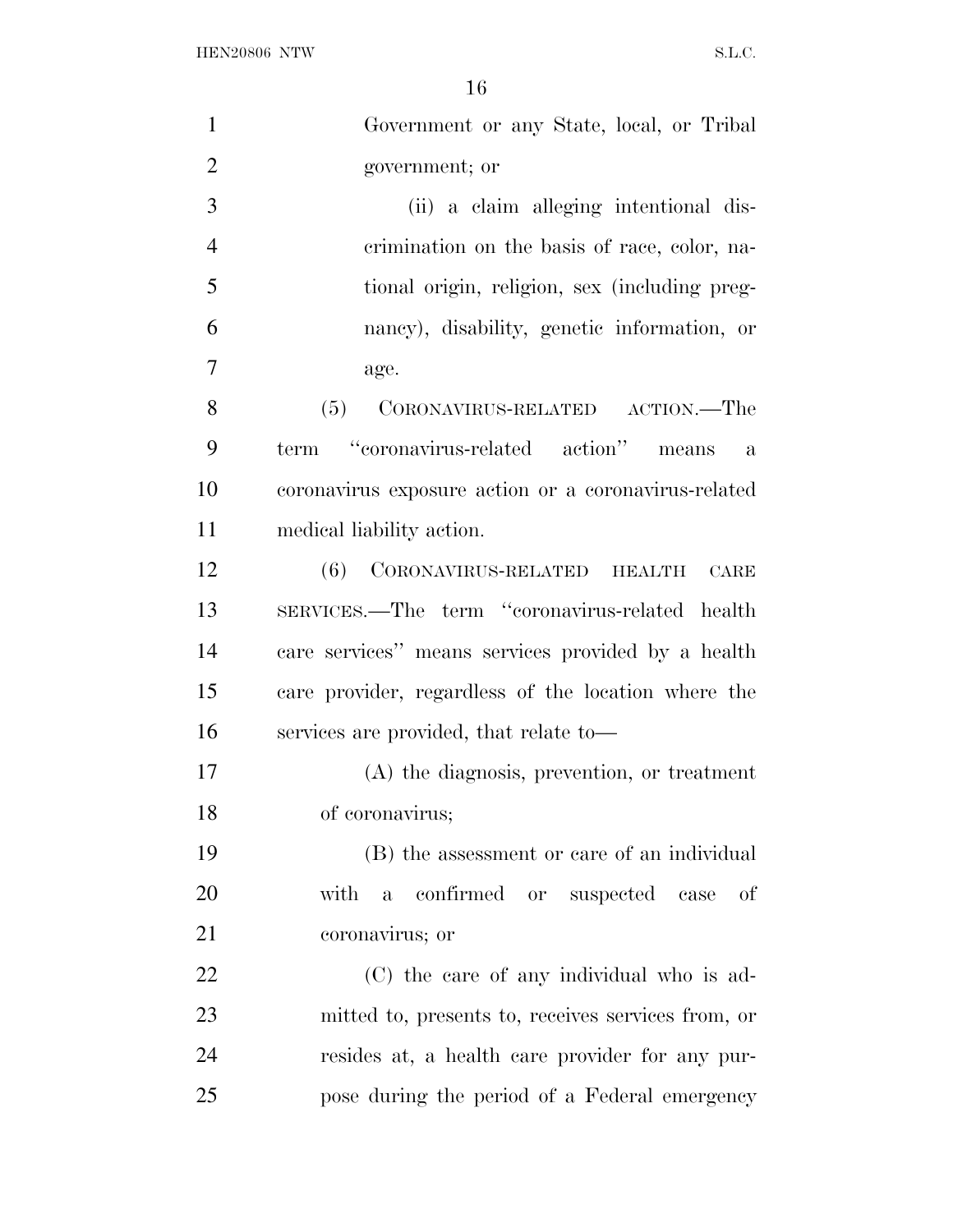| $\mathbf{1}$   | declaration concerning coronavirus, if such pro- |
|----------------|--------------------------------------------------|
| $\overline{2}$ | vider's decisions or activities with respect to  |
| 3              | such individual are impacted as a result of      |
| $\overline{4}$ | coronavirus.                                     |
| 5              | (7) CORONAVIRUS-RELATED MEDICAL LIABIL-          |
| 6              | ITY ACTION.-                                     |
| $\tau$         | (A) IN GENERAL.—The term "coronavirus-           |
| 8              | related medical liability action" means a civil  |
| 9              | action-                                          |
| 10             | (i) brought by a person who suffered             |
| 11             | personal injury, or a representative of a        |
| 12             | person who suffered personal injury;             |
| 13             | (ii) brought against a health care pro-          |
| 14             | vider; and                                       |
| 15             | (iii) alleging any harm, damage,                 |
| 16             | breach, or tort resulting in the personal in-    |
| 17             | jury alleged to have been caused by, be          |
| 18             | arising out of, or be related to a health        |
| 19             | care provider's act or omission in the           |
| 20             | course of arranging for or providing             |
| 21             | coronavirus-related health care services         |
| 22             | that occurred—                                   |
| 23             | $(I)$ on or after December 1,                    |
| 24             | $2019$ ; and                                     |
| 25             | $(II)$ before the later of—                      |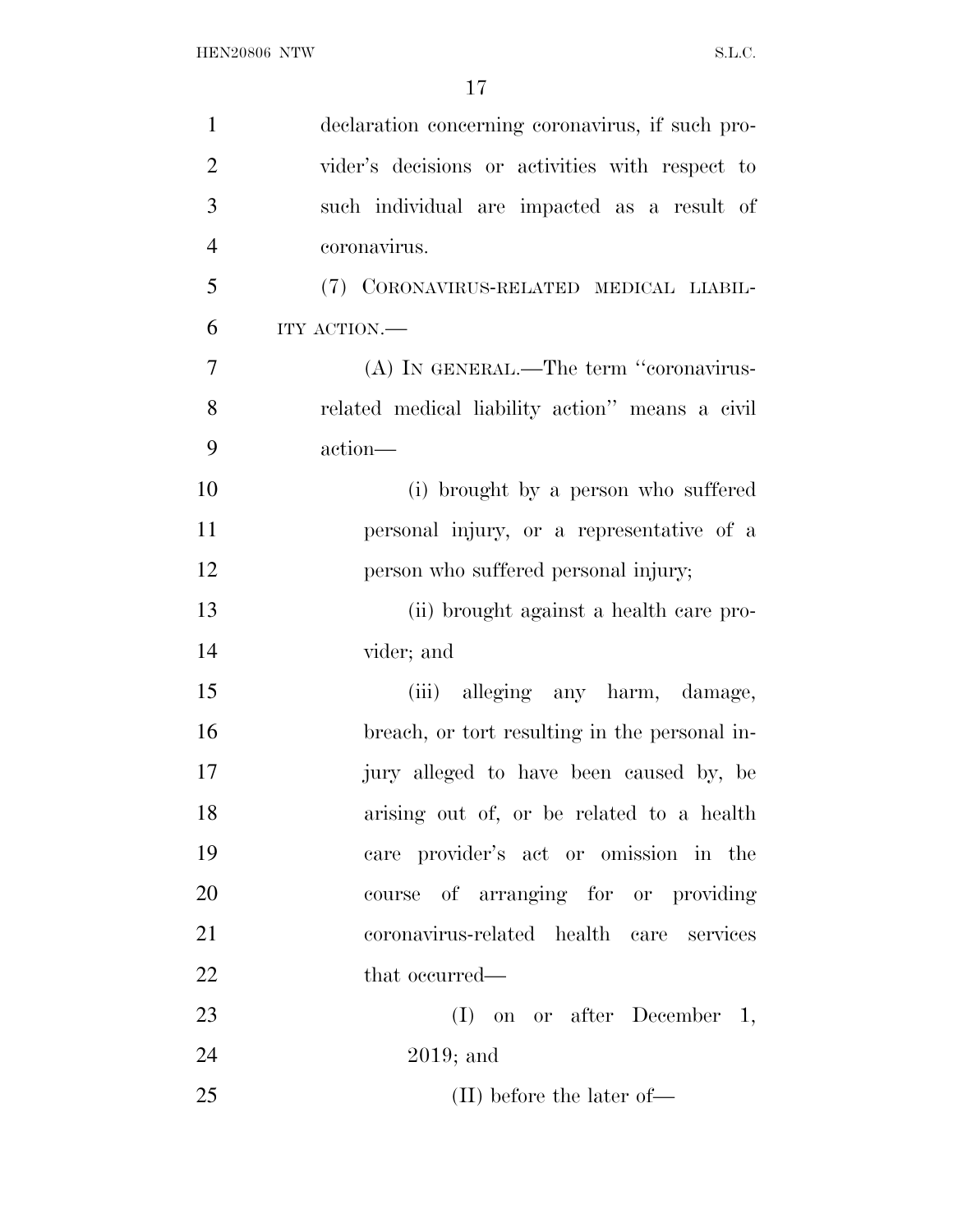| $\mathbf{1}$   | $(aa)$ October 1, 2024; or                     |
|----------------|------------------------------------------------|
| $\overline{2}$ | (bb) the date on which there                   |
| 3              | is no declaration by the Secretary             |
| $\overline{4}$ | of Health and Human Services                   |
| 5              | under section $319F-3(b)$ of the               |
| 6              | Public Health Service Act (42)                 |
| 7              | U.S.C. $247d - 6d(b)$ (relating to             |
| 8              | covered countermeasures) that is               |
| 9              | effect with respect<br>in<br>$\mathbf{t}$      |
| 10             | coronavirus, including the Dec-                |
| 11             | laration Under the Public Readi-               |
| 12             | ness and Emergency Prepared-                   |
| 13             | ness Act for Medical Counter-                  |
| 14             | measures Against COVID-19 (85                  |
| 15             | Fed. Reg. $15198$ ) issued by the              |
| 16             | Secretary of Health and Human                  |
| 17             | Services on March 17, 2020.                    |
| 18             | (B)<br>EXCLUSIONS.—The<br>term                 |
| 19             | "coronavirus-related medical liability action" |
| 20             | does not include—                              |
| 21             | (i) a criminal, civil, or administrative       |
| 22             | enforcement action brought by the Federal      |
| 23             | Government or any State, local, or Tribal      |
| 24             | government; or                                 |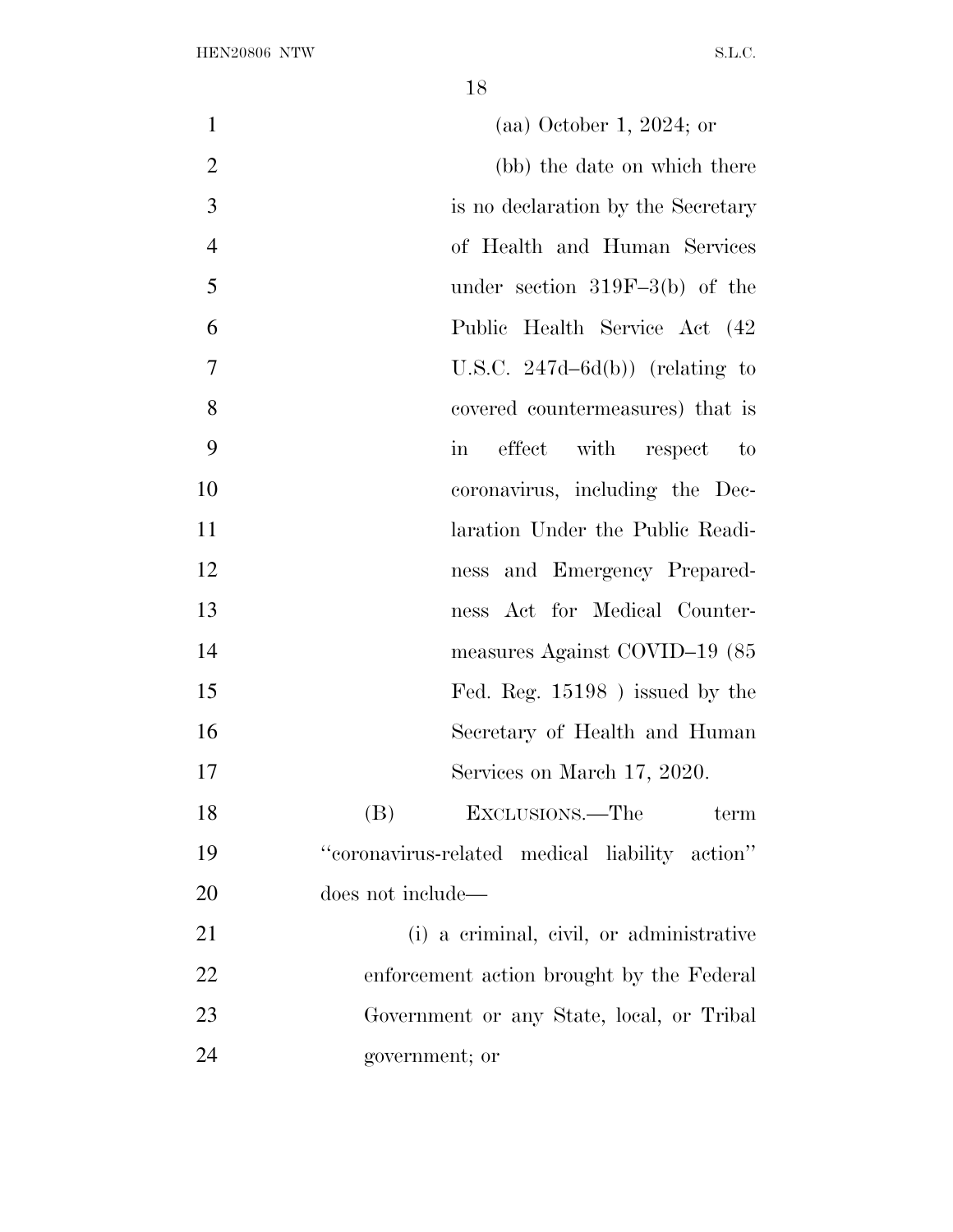| $\mathbf{1}$   | (ii) a claim alleging intentional dis-                |
|----------------|-------------------------------------------------------|
| $\overline{2}$ | crimination on the basis of race, color, na-          |
| 3              | tional origin, religion, sex (including preg-         |
| $\overline{4}$ | nancy), disability, genetic information, or           |
| 5              | age.                                                  |
| 6              | (8) EMPLOYER.—The term "employer"—                    |
| $\tau$         | (A) means any person serving as an em-                |
| 8              | ployer or acting directly in the interest of an       |
| 9              | employer in relation to an employee;                  |
| 10             | (B) includes a public agency; and                     |
| 11             | (C) does not include any labor organization           |
| 12             | (other than when acting as an employer) or any        |
| 13             | person acting in the capacity of officer or agent     |
| 14             | of such labor organization.                           |
| 15             | (9) GOVERNMENT.—The term "government"                 |
| 16             | means an agency, instrumentality, or other entity of  |
| 17             | the Federal Government, a State government (in-       |
| 18             | cluding multijurisdictional agencies, instrumental-   |
| 19             | ities, and entities), a local government, or a Tribal |
| 20             | government.                                           |
| 21             | (10) GROSS NEGLIGENCE.—The term "gross                |
| 22             | negligence" means a conscious, voluntary act or       |
| 23             | omission in reckless disregard of—                    |
| 24             | $(A)$ a legal duty;                                   |
| 25             | (B) the consequences to another party; and            |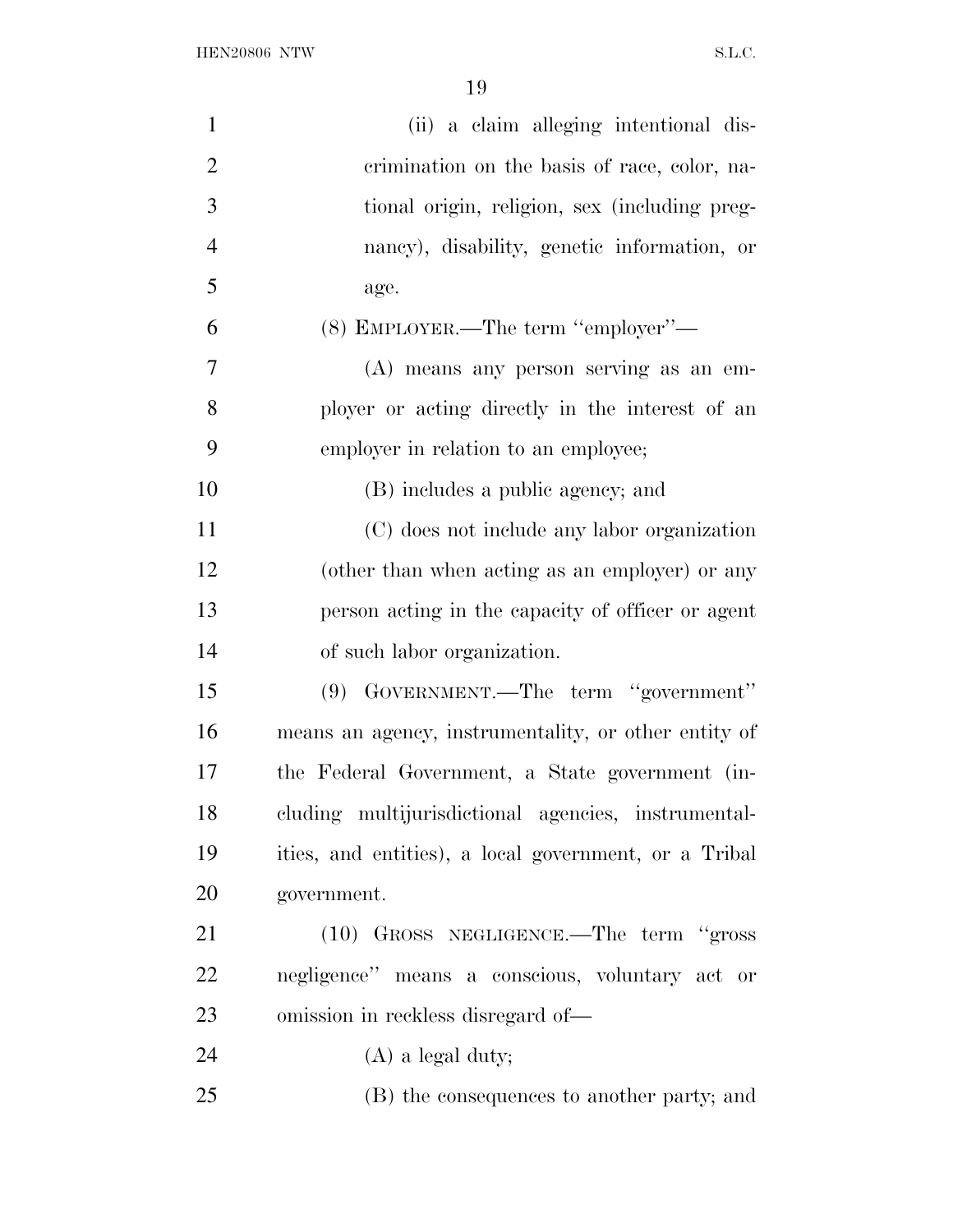| $\mathbf{1}$   | (C) applicable government standards and            |
|----------------|----------------------------------------------------|
| $\overline{2}$ | guidance.                                          |
| 3              | (11) HARM.—The term "harm" includes—               |
| $\overline{4}$ | (A) physical and nonphysical contact that          |
| 5              | results in personal injury to an individual; and   |
| 6              | (B) economic and noneconomic losses.               |
| 7              | (12) HEALTH CARE PROVIDER.—                        |
| 8              | (A) IN GENERAL.—The term "health care              |
| 9              | provider" means any person, including an           |
| 10             | agent, volunteer (subject to subparagraph $(C)$ ), |
| 11             | contractor, employee, or other entity, who is—     |
| 12             | (i) required by Federal or State law to            |
| 13             | be licensed, registered, or certified to pro-      |
| 14             | vide health care and is so licensed, reg-          |
| 15             | istered, or certified (or is exempt from any       |
| 16             | such requirement);                                 |
| 17             | (ii) otherwise authorized by Federal or            |
| 18             | State law to provide care (including serv-         |
| 19             | ices and supports furnished in a home or           |
| 20             | community-based residential setting under          |
| 21             | the State Medicaid program or a waiver of          |
| 22             | that program); or                                  |
| 23             | (iii) considered under applicable Fed-             |
| 24             | eral or State law to be a health care pro-         |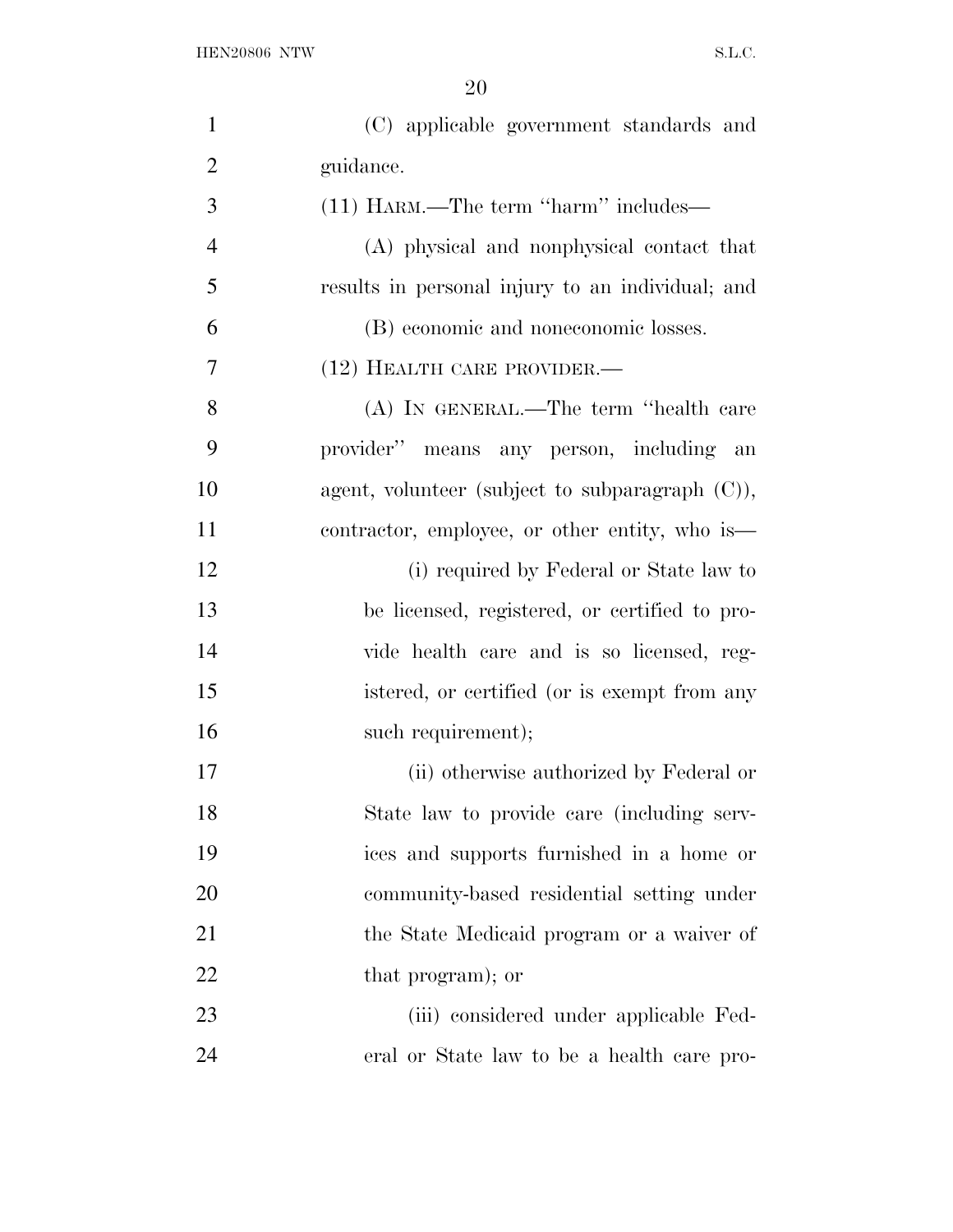| $\mathbf{1}$   | vider, health care professional, health care       |
|----------------|----------------------------------------------------|
| $\overline{2}$ | institution, or health care facility.              |
| 3              | (B) INCLUSION OF ADMINISTRATORS, SU-               |
| $\overline{4}$ | PERVISORS, ETC.—The term "health care pro-         |
| 5              | vider" includes a health care facility adminis-    |
| 6              | trator, executive, supervisor, board member or     |
| 7              | trustee, or another individual responsible for di- |
| 8              | recting, supervising, or monitoring the provision  |
| 9              | of coronavirus-related health care services in a   |
| 10             | comparable role.                                   |
| 11             | (C) INCLUSION OF VOLUNTEERS.—The                   |
| 12             | term "health care provider" includes volunteers    |
| 13             | that meet the following criteria:                  |
| 14             | (i) The volunteer is a health care pro-            |
| 15             | fessional providing coronavirus-related            |
| 16             | health care services.                              |
| 17             | (ii) The act or omission by the volun-             |
| 18             | teer occurs—                                       |
| 19             | (I) in the course of providing                     |
| 20             | health care services;                              |
| 21             | (II) in the health care profes-                    |
| 22             | sional's capacity as a volunteer;                  |
| 23             | (III) in the course of providing                   |
| 24             | health care services that—                         |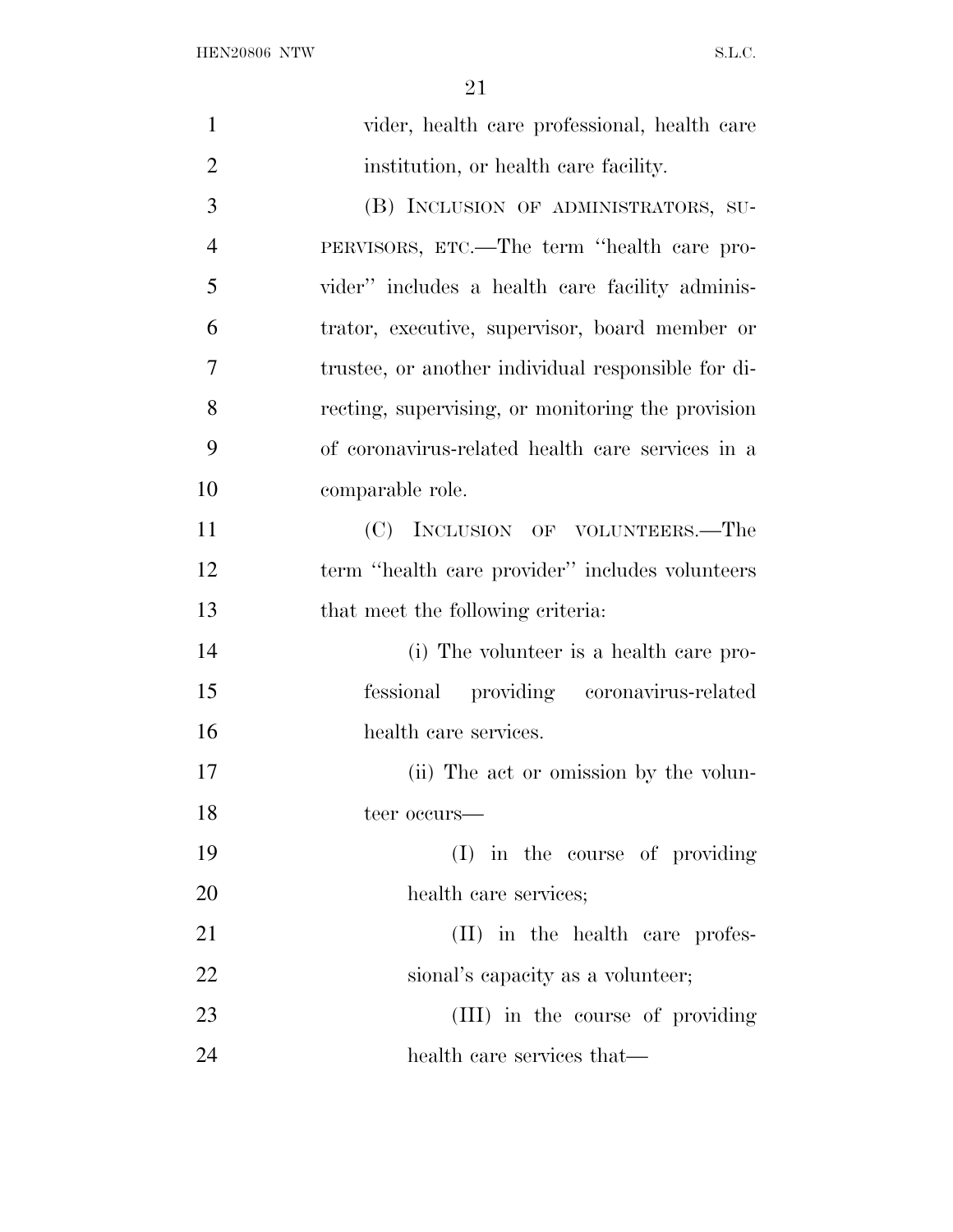| $\mathbf{1}$   | (aa) are within the scope of                     |
|----------------|--------------------------------------------------|
| $\overline{2}$ | the license, registration, or cer-               |
| 3              | tification of the volunteer, as de-              |
| $\overline{4}$ | fined by the State of licensure,                 |
| 5              | registration, or certification; and              |
| 6              | (bb) do not exceed the scope                     |
| $\overline{7}$ | of license, registration, or certifi-            |
| 8              | cation of a substantially similar                |
| 9              | health professional in the State                 |
| 10             | in which such act or omission oc-                |
| 11             | curs; and                                        |
| 12             | $(IV)$ in a good-faith belief that               |
| 13             | the individual being treated is in need          |
| 14             | of health care services.                         |
| 15             | (13) INDIVIDUAL OR ENTITY.—The term "indi-       |
| 16             | vidual or entity" means—                         |
| 17             | (A) any natural person, corporation, com-        |
| 18             | pany, trade, business, firm, partnership, joint  |
| 19             | stock company, educational institution, labor    |
| 20             | organization, or similar organization or group   |
| 21             | of organizations;                                |
| 22             | (B) any nonprofit organization, foundation,      |
| 23             | society, or association organized for religious, |
| 24             | charitable, educational, or other purposes; or   |
| 25             | (C) any State, Tribal, or local government.      |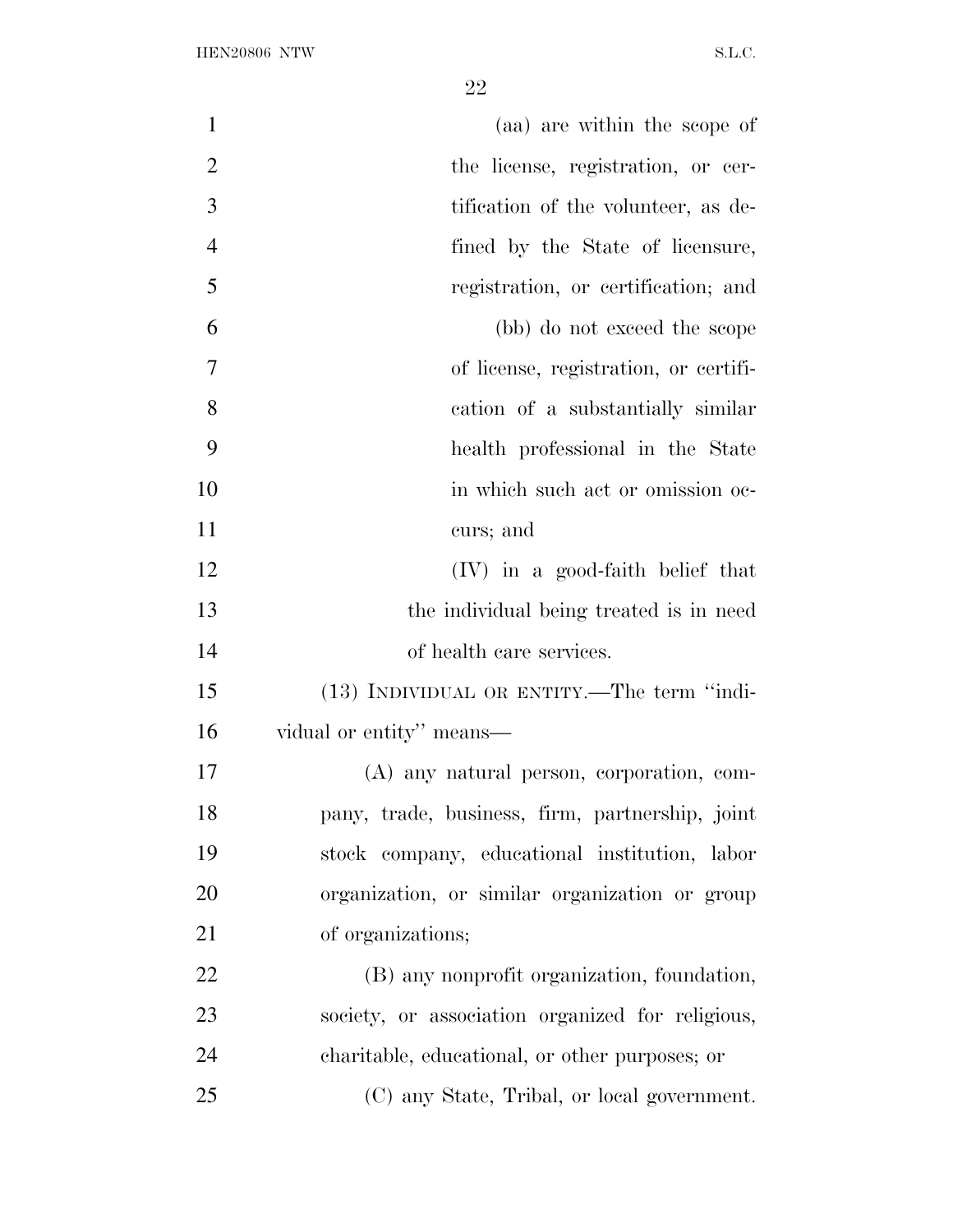| $\mathbf{1}$   | (14) LOCAL GOVERNMENT.—The term "local          |
|----------------|-------------------------------------------------|
| $\overline{2}$ | government" means any unit of government within |
| 3              | a State, including a—                           |
| $\overline{4}$ | $(A)$ county;                                   |
| 5              | (B) borough;                                    |
| 6              | (C) municipality;                               |
| 7              | $(D)$ city;                                     |
| 8              | $(E)$ town;                                     |
| 9              | $(F)$ township;                                 |
| 10             | $(G)$ parish;                                   |
| 11             | (H) local public authority, including any       |
| 12             | public housing agency under the United States   |
| 13             | Housing Act of 1937 (42 U.S.C. 1437 et seq.);   |
| 14             | (I) special district;                           |
| 15             | $(J)$ school district;                          |
| 16             | (K) intrastate district;                        |
| 17             | (L) council of governments, whether or not      |
| 18             | incorporated as a nonprofit corporation under   |
| 19             | State law; and                                  |
| 20             | (M) agency or instrumentality of—               |
| 21             | (i) multiple units of local government          |
| 22             | (including units of local government lo-        |
| 23             | cated in different States); or                  |
| 24             | (ii) an intra-State unit of local gov-          |
| 25             | ernment.                                        |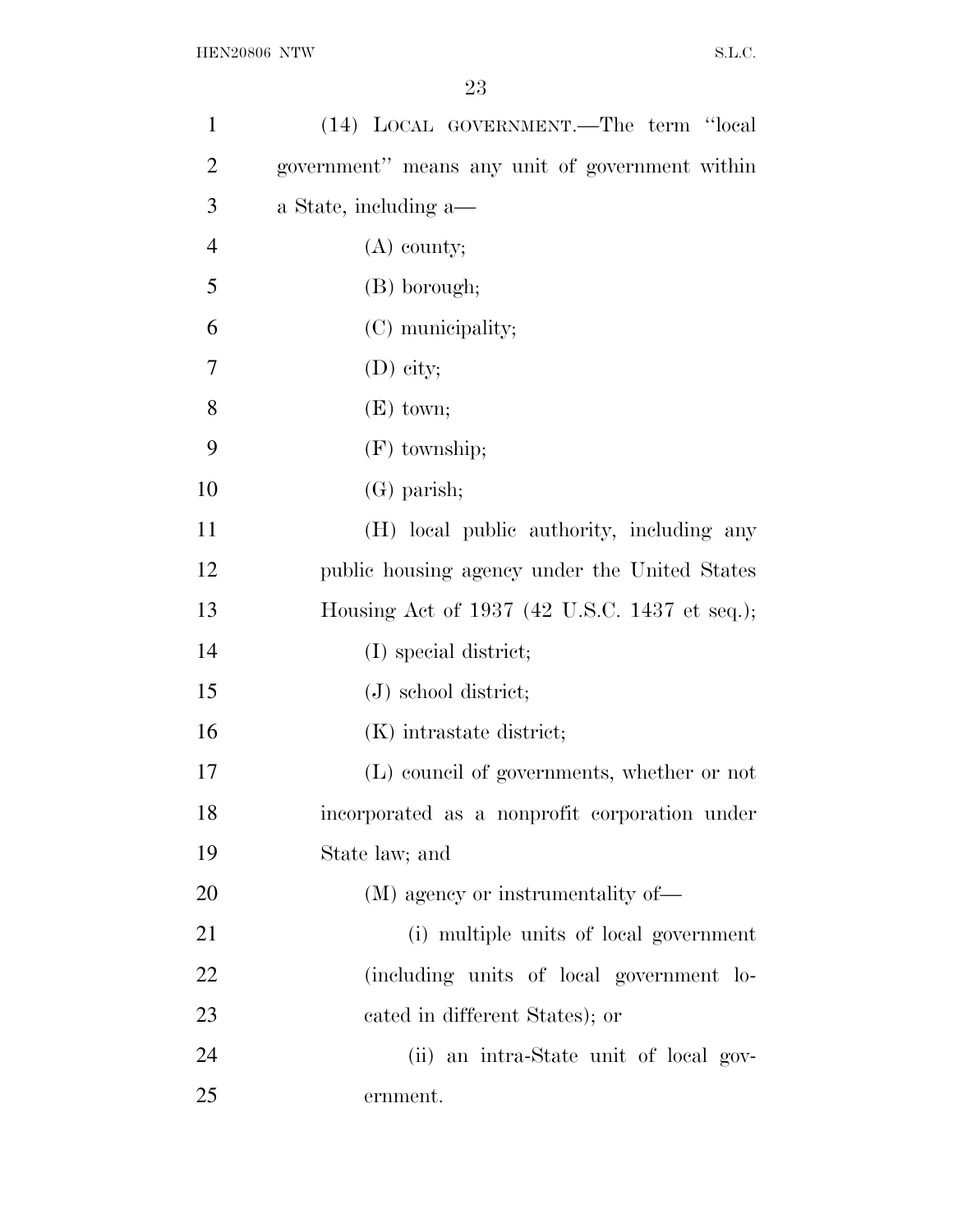| $\mathbf{1}$   | (15) MANDATORY.—The term "mandatory",                 |
|----------------|-------------------------------------------------------|
| $\overline{2}$ | with respect to standards or regulations, means the   |
| 3              | standards or regulations are themselves enforceable   |
| $\overline{4}$ | by the issuing government through criminal, civil, or |
| 5              | administrative action.                                |
| 6              | (16) PERSONAL INJURY.—The term "personal              |
| 7              | injury"—                                              |
| 8              | (A) means actual or potential physical in-            |
| 9              | jury to an individual or death caused by a phys-      |
| 10             | ical injury; and                                      |
| 11             | (B) includes mental suffering, emotional              |
| 12             | distress, or similar injuries suffered by an indi-    |
| 13             | vidual in connection with a physical injury.          |
| 14             | $(17)$ STATE.—The term "State"—                       |
| 15             | (A) means any State of the United States,             |
| 16             | the District of Columbia, the Commonwealth of         |
| 17             | Puerto Rico, the Northern Mariana Islands, the        |
| 18             | United States Virgin Islands, Guam, American          |
| 19             | Samoa, and any other territory or possession of       |
| 20             | the United States, and any political subdivision      |
| 21             | or instrumentality thereof; and                       |
| 22             | (B) includes any agency or instrumentality            |
| 23             | of 2 or more of the entities described in sub-        |
| 24             | paragraph $(A)$ .                                     |
| 25             | (18) TRIBAL GOVERNMENT.                               |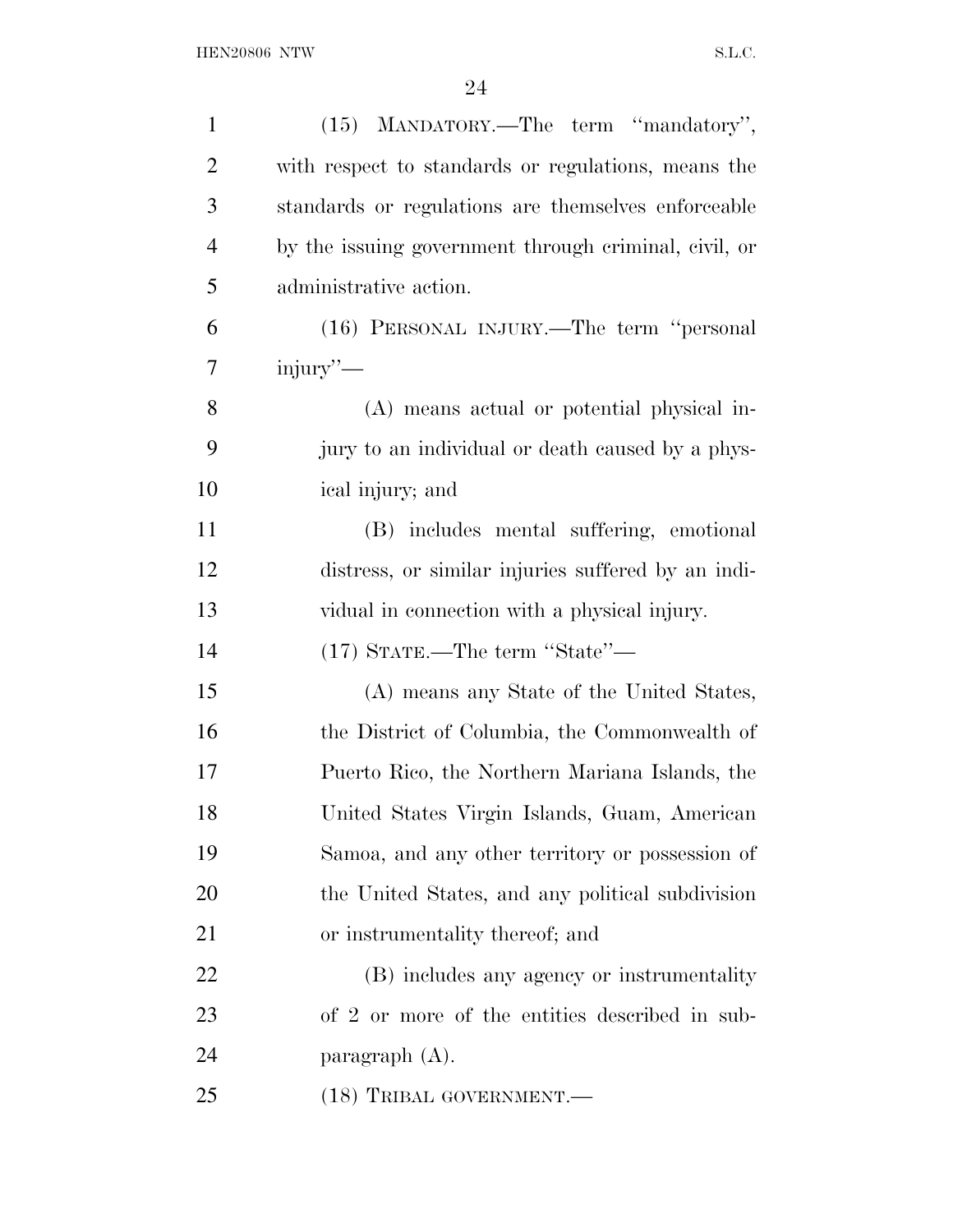| $\mathbf{1}$   | (A) IN GENERAL.—The term "Tribal gov-            |
|----------------|--------------------------------------------------|
| $\overline{2}$ | ernment" means the recognized governing body     |
| 3              | of any Indian tribe included on the list pub-    |
| $\overline{4}$ | lished by the Secretary of the Interior pursuant |
| 5              | to section $104(a)$ of the Federally Recognized  |
| 6              | Indian Tribe List Act of 1994 (25 U.S.C.         |
| 7              | $5131(a)$ ).                                     |
| 8              | (B) INCLUSION.—The term "Tribal gov-             |
| 9              | ernment" includes any subdivision (regardless    |
| 10             | of the laws and regulations of the jurisdiction  |
| 11             | in which the subdivision is organized or incor-  |
| 12             | porated) of a governing body described in sub-   |
| 13             | paragraph $(A)$ that—                            |
| 14             | (i) is wholly owned by that governing            |
| 15             | body; and                                        |
| 16             | (ii) has been delegated the right to ex-         |
| 17             | ercise 1 or more substantial governmental        |
| 18             | functions of the governing body.                 |
| 19             | (19) WILLFUL MISCONDUCT.—The term "will-         |
| 20             | ful misconduct" means an act or omission that is |
| 21             | taken—                                           |
| 22             | (A) intentionally to achieve a wrongful          |
| 23             | purpose;                                         |
| 24             | (B) knowingly without legal or factual jus-      |
| 25             | tification; and                                  |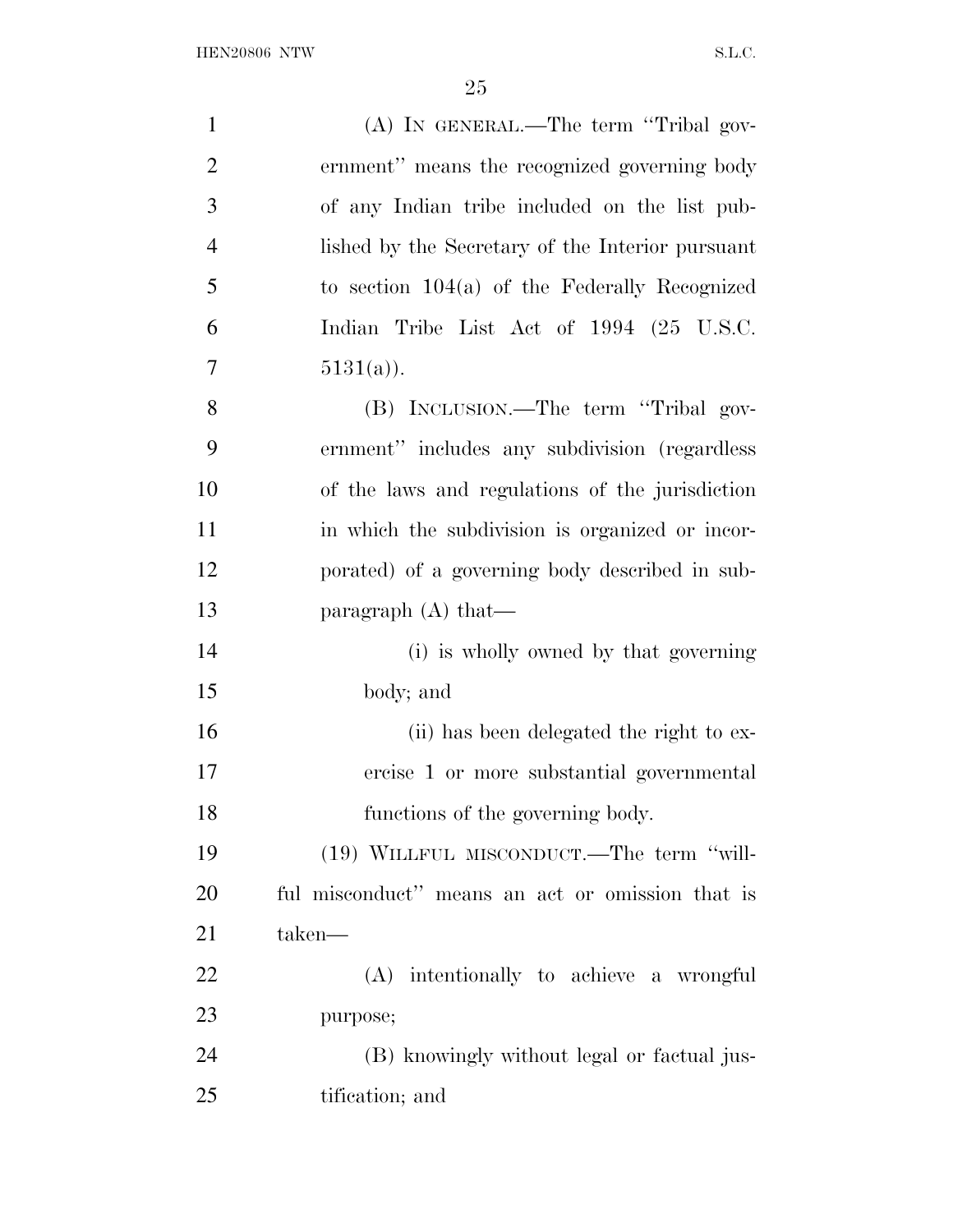(C) in disregard of a known or obvious risk that is so great as to make it highly probable that the harm will outweigh the benefit. **TITLE I—LIABILITY RELIEF Subtitle A—Liability Limitations for Individuals and Entities En- gaged in Businesses, Services, Activities, or Accommodations SEC. 121. APPLICATION OF SUBTITLE.**  (a) CAUSE OF ACTION; TRIBAL SOVEREIGN IMMU- NITY.— 12 (1) CAUSE OF ACTION.— (A) IN GENERAL.—This subtitle creates an exclusive cause of action for coronavirus expo- sure actions. (B) LIABILITY.—A plaintiff may prevail in a coronavirus exposure action only in accord- ance with the requirements of this title. (C) APPLICATION.—The provisions of this subtitle shall apply to— (i) any cause of action that is a coronavirus exposure action that was filed before the date of enactment of this Act and that is pending on such date of enact-ment; and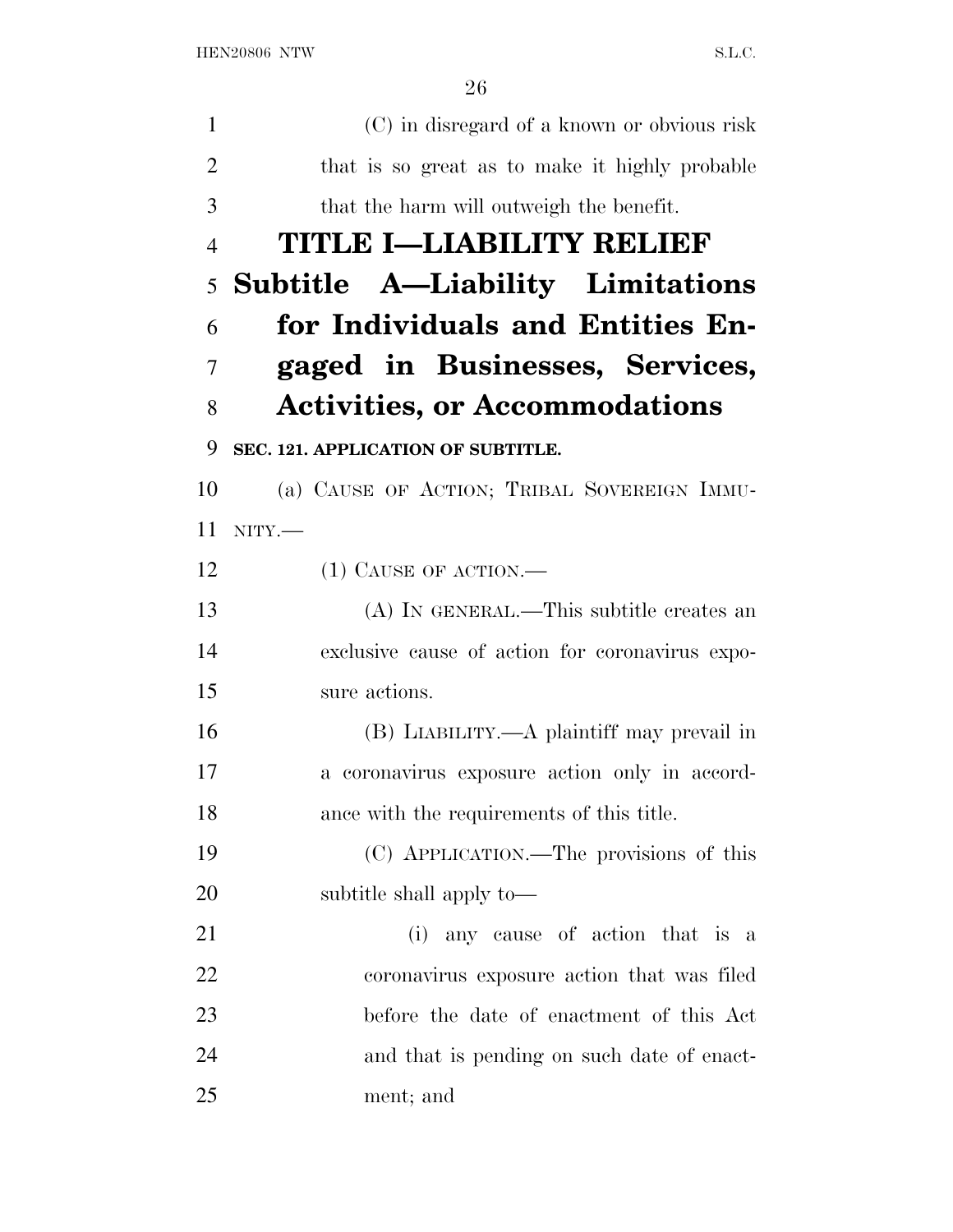| $\mathbf{1}$   | any coronavirus exposure action<br>(ii)                 |
|----------------|---------------------------------------------------------|
| $\overline{2}$ | filed on or after such date of enactment.               |
| 3              | (2) PRESERVATION OF LIABILITY LIMITS AND                |
| $\overline{4}$ | DEFENSES.—Except as otherwise explicitly provided       |
| 5              | in this subtitle, nothing in this subtitle expands any  |
| 6              | liability otherwise imposed or limits any defense oth-  |
| 7              | erwise available under Federal, State, or Tribal law.   |
| 8              | (3) IMMUNITY.—Nothing in this subtitle abro-            |
| 9              | gates the immunity of any State, or waives the im-      |
| 10             | munity of any Tribal government. The limitations on     |
| 11             | liability provided under this subtitle shall control in |
| 12             | any action properly filed against a State or Tribal     |
| 13             | government pursuant to a duly executed waiver by        |
| 14             | the State or Tribe of sovereign immunity and stat-      |
| 15             | ing claims within the scope of this subtitle.           |
| 16             | (b) PREEMPTION AND SUPERSEDURE.                         |
| 17             | (1) IN GENERAL.—Except as described in para-            |
| 18             | graphs $(2)$ through $(6)$ , this subtitle preempts and |
| 19             | supersedes any Federal, State, or Tribal law, includ-   |
| 20             | ing statutes, regulations, rules, or standards that are |
| 21             | enacted, promulgated, or established under common       |
| 22             | law, related to recovery for personal injuries caused   |
| 23             | by actual, alleged, feared, or potential for exposure   |
| 24             | to coronavirus.                                         |
|                |                                                         |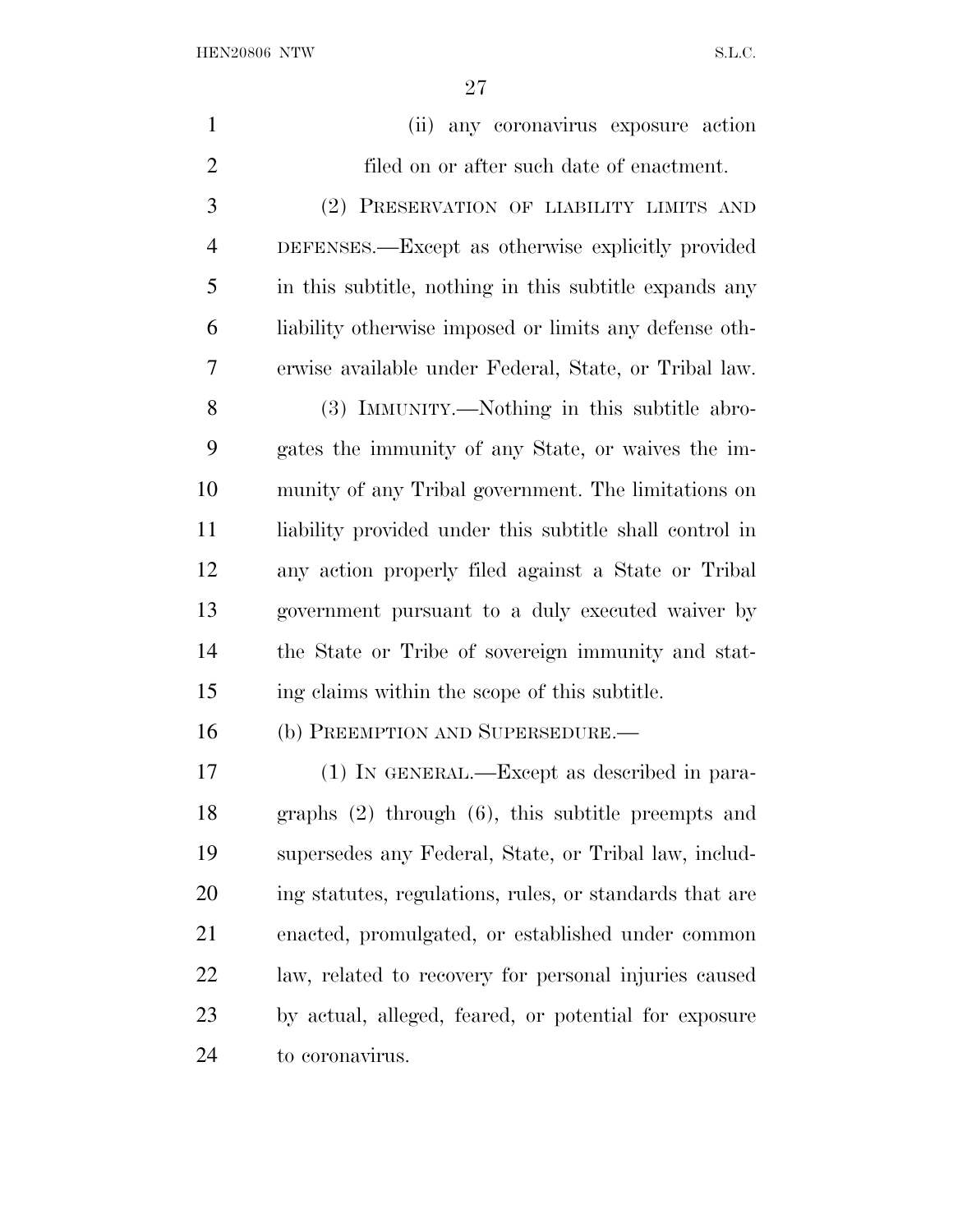(2) STRICTER LAWS NOT PREEMPTED OR SU- PERSEDED.—Nothing in this subtitle shall be con- strued to affect the applicability of any provision of any Federal, State, or Tribal law that imposes stricter limits on damages or liabilities for personal injury caused by, arising out of, or related to an ac- tual, alleged, feared, or potential for exposure to coronavirus, or otherwise affords greater protection to defendants in any coronavirus exposure action, than are provided in this subtitle. Any such provi- sion of Federal, State, or Tribal law shall be applied in addition to the requirements of this subtitle and not in lieu thereof.

 (3) WORKERS' COMPENSATION LAWS NOT PRE- EMPTED OR SUPERSEDED.—Nothing in this subtitle shall be construed to affect the applicability of any State or Tribal law providing for a workers' com- pensation scheme or program, or to preempt or su- persede an exclusive remedy under such scheme or program.

 (4) ENFORCEMENT ACTIONS.—Nothing in this subtitle shall be construed to impair, limit, or affect the authority of the Federal Government, or of any State, local, or Tribal government, to bring any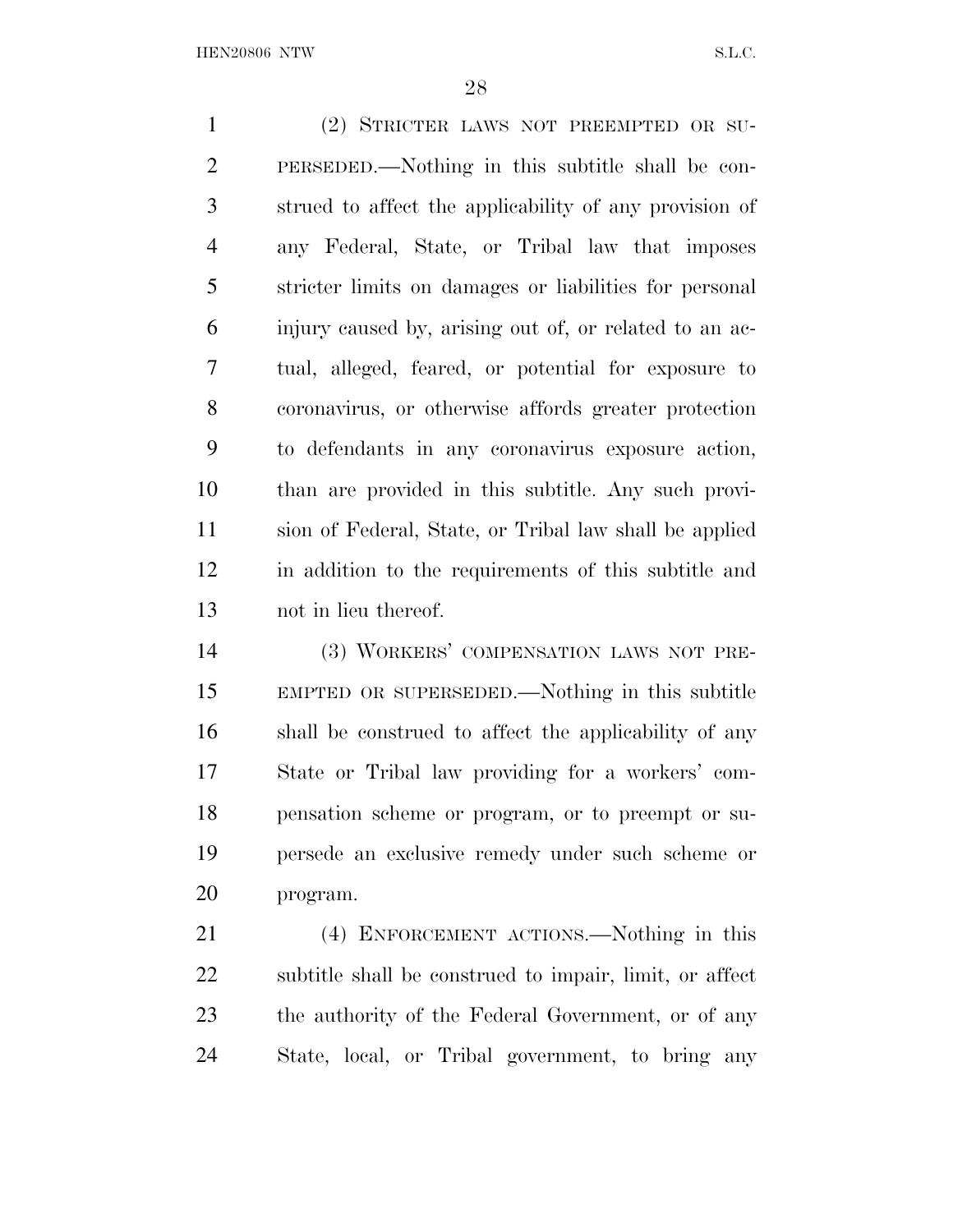criminal, civil, or administrative enforcement action against any individual or entity.

 (5) DISCRIMINATION CLAIMS.—Nothing in this subtitle shall be construed to affect the applicability of any provision of any Federal, State, or Tribal law that creates a cause of action for intentional dis- crimination on the basis of race, color, national ori- gin, religion, sex (including pregnancy), disability, genetic information, or age.

 (6) MAINTENANCE AND CURE.—Nothing in this subtitle shall be construed to affect a seaman's right to claim maintenance and cure benefits.

 (c) STATUTE OF LIMITATIONS.—A coronavirus expo- sure action may not be commenced in any Federal, State, or Tribal government court later than 1 year after the date of the actual, alleged, feared, or potential for expo-sure to coronavirus.

### **SEC. 122. LIABILITY; SAFE HARBOR.**

 (a) REQUIREMENTS FOR LIABILITY FOR EXPOSURE TO CORONAVIRUS.—Notwithstanding any other provision of law, and except as otherwise provided in this section, no individual or entity engaged in businesses, services, ac- tivities, or accommodations shall be liable in any coronavirus exposure action unless the plaintiff can prove by clear and convincing evidence that—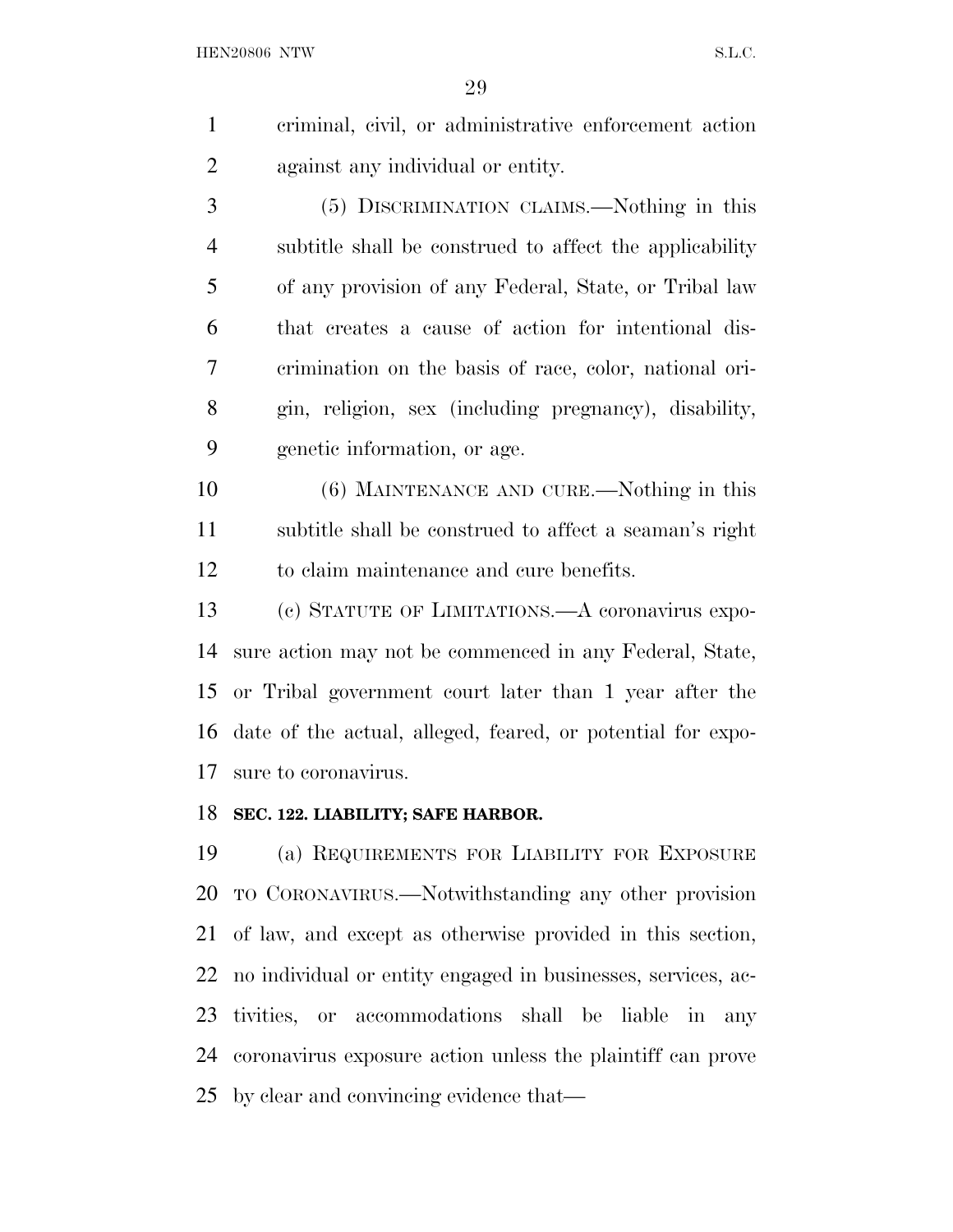| $\mathbf{1}$   | (1) in engaging in the businesses, services, ac-       |
|----------------|--------------------------------------------------------|
| $\overline{2}$ | tivities, or accommodations, the individual or entity  |
| 3              | was not making reasonable efforts in light of all the  |
| $\overline{4}$ | circumstances to comply with the applicable govern-    |
| 5              | ment standards and guidance in effect at the time      |
| 6              | of the actual, alleged, feared, or potential for expo- |
| 7              | sure to coronavirus;                                   |
| 8              | (2) the individual or entity engaged in gross          |
| 9              | negligence or willful misconduct that caused an ac-    |
| 10             | tual exposure to coronavirus; and                      |
| 11             | (3) the actual exposure to coronavirus caused          |
| 12             | the personal injury of the plaintiff.                  |
| 13             | (b) REASONABLE EFFORTS TO COMPLY.—                     |
| 14             | (1) CONFLICTING APPLICABLE GOVERNMENT                  |
| 15             | STANDARDS AND GUIDANCE.-                               |
| 16             | $(A)$ In GENERAL.—If more than 1 govern-               |
| 17             | ment to whose jurisdiction an individual or enti-      |
| 18             | subject issues applicable government<br>$ty$ is        |
| 19             | standards and guidance, and the applicable gov-        |
| 20             | ernment standards and guidance issued by 1 or          |
| 21             | more of the governments conflicts with the ap-         |
| 22             | plicable government standards and guidance             |
| 23             | issued by 1 or more of the other governments,          |
| 24             | the individual or entity shall be considered to        |
| 25             | have made reasonable efforts in light of all the       |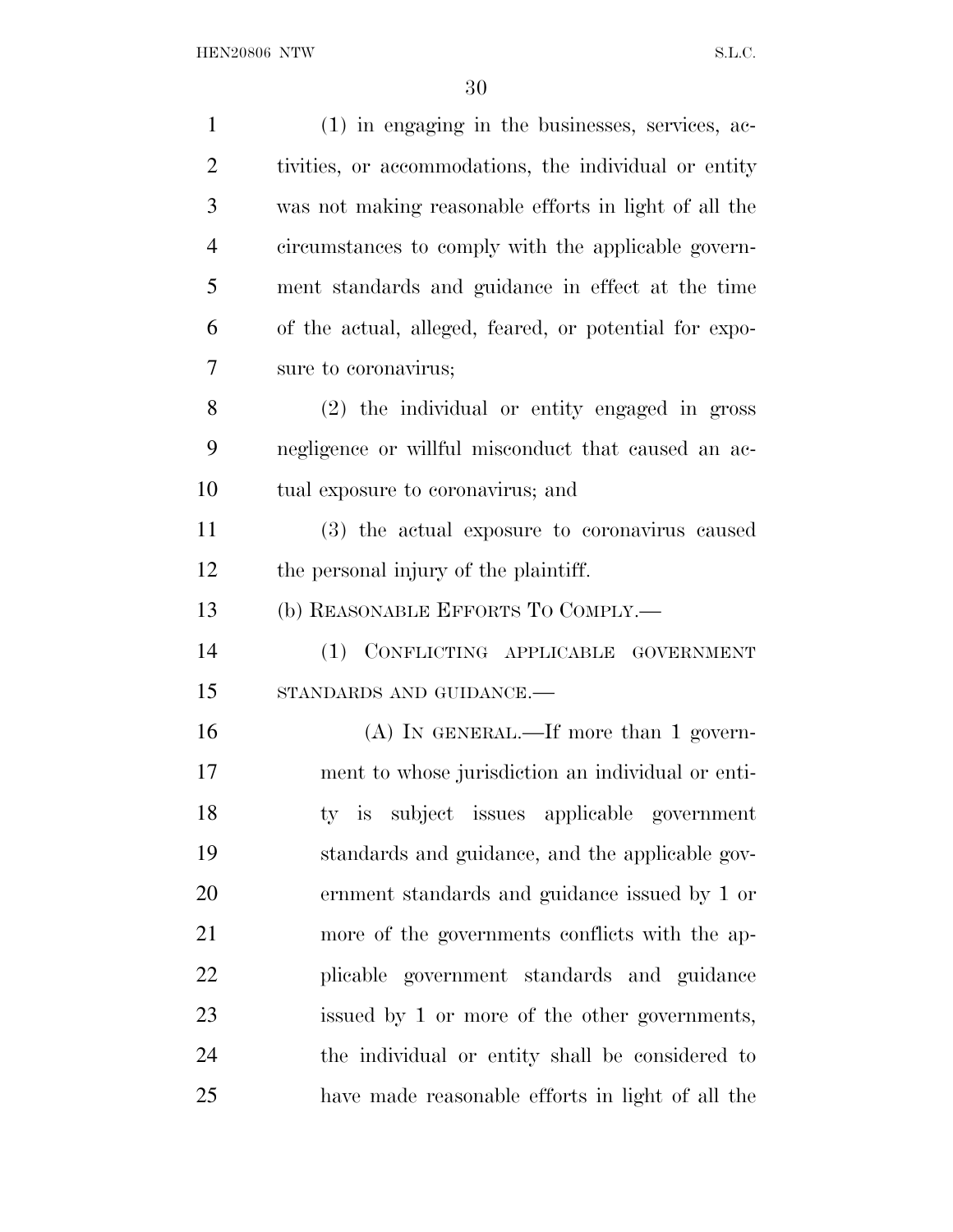circumstances to comply with the applicable government standards and guidance for pur- poses of subsection (a)(1) unless the plaintiff establishes by clear and convincing evidence that the individual or entity was not making reasonable efforts in light of all the cir- cumstances to comply with any of the con- flicting applicable government standards and guidance issued by any government to whose ju-risdiction the individual or entity is subject.

 (B) EXCEPTION.—If mandatory standards and regulations constituting applicable govern- ment standards and guidance issued by any government with jurisdiction over the individual or entity conflict with applicable government standards and guidance that are not mandatory and are issued by any other government with jurisdiction over the individual or entity or by the same government that issued the mandatory standards and regulations, the plaintiff may es- tablish that the individual or entity did not make reasonable efforts in light of all the cir- cumstances to comply with the applicable gov- ernment standards and guidance for purposes 25 of subsection  $(a)(1)$  by establishing by clear and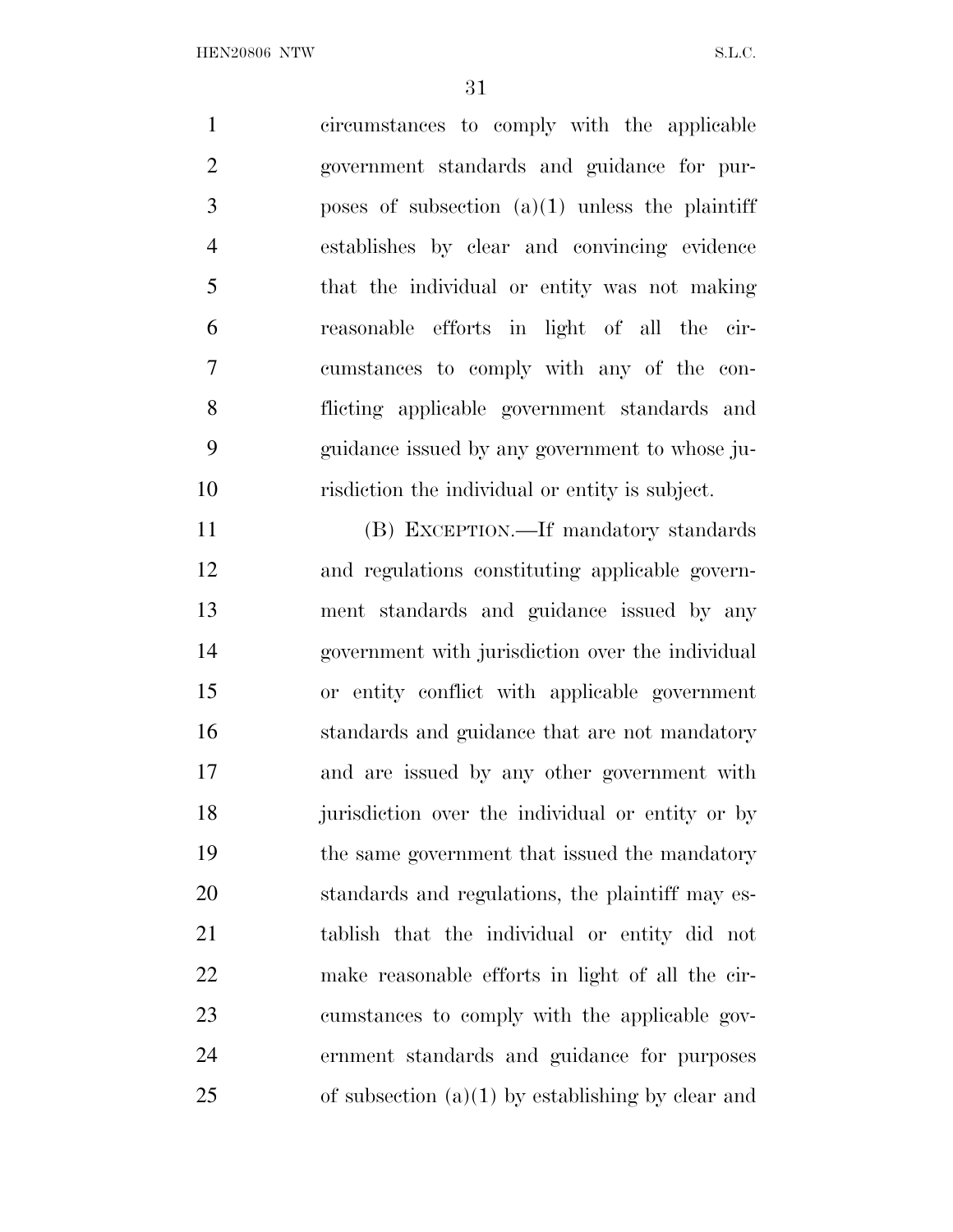| $\mathbf{1}$   | convincing evidence that the individual or entity  |
|----------------|----------------------------------------------------|
| $\overline{2}$ | was not making reasonable efforts in light of all  |
| 3              | the circumstances to comply with the manda-        |
| $\overline{4}$ | tory standards and regulations to which the in-    |
| 5              | dividual or entity was subject.                    |
| 6              | $(2)$ WRITTEN OR PUBLISHED POLICY.—                |
| 7              | (A) IN GENERAL.—If an individual or enti-          |
| 8              | ty engaged in businesses, services, activities, or |
| 9              | accommodations maintained a written or pub-        |
| 10             | lished policy on the mitigation of transmission    |
| 11             | of coronavirus at the time of the actual, alleged, |
| 12             | feared, or potential for exposure to coronavirus   |
| 13             | that complied with, or was more protective         |
| 14             | than, the applicable government standards and      |
| 15             | guidance to which the individual or entity was     |
| 16             | subject, the individual or entity shall be pre-    |
| 17             | sumed to have made reasonable efforts in light     |
| 18             | of all the circumstances to comply with the ap-    |
| 19             | plicable government standards and guidance for     |
| 20             | purposes of subsection $(a)(1)$ .                  |
| 21             | (B) REBUTTAL.—The plaintiff may rebut              |
| 22             | the presumption under subparagraph (A) by es-      |
| 23             | tablishing that the individual or entity was not   |
| 24             | complying with the written or published policy     |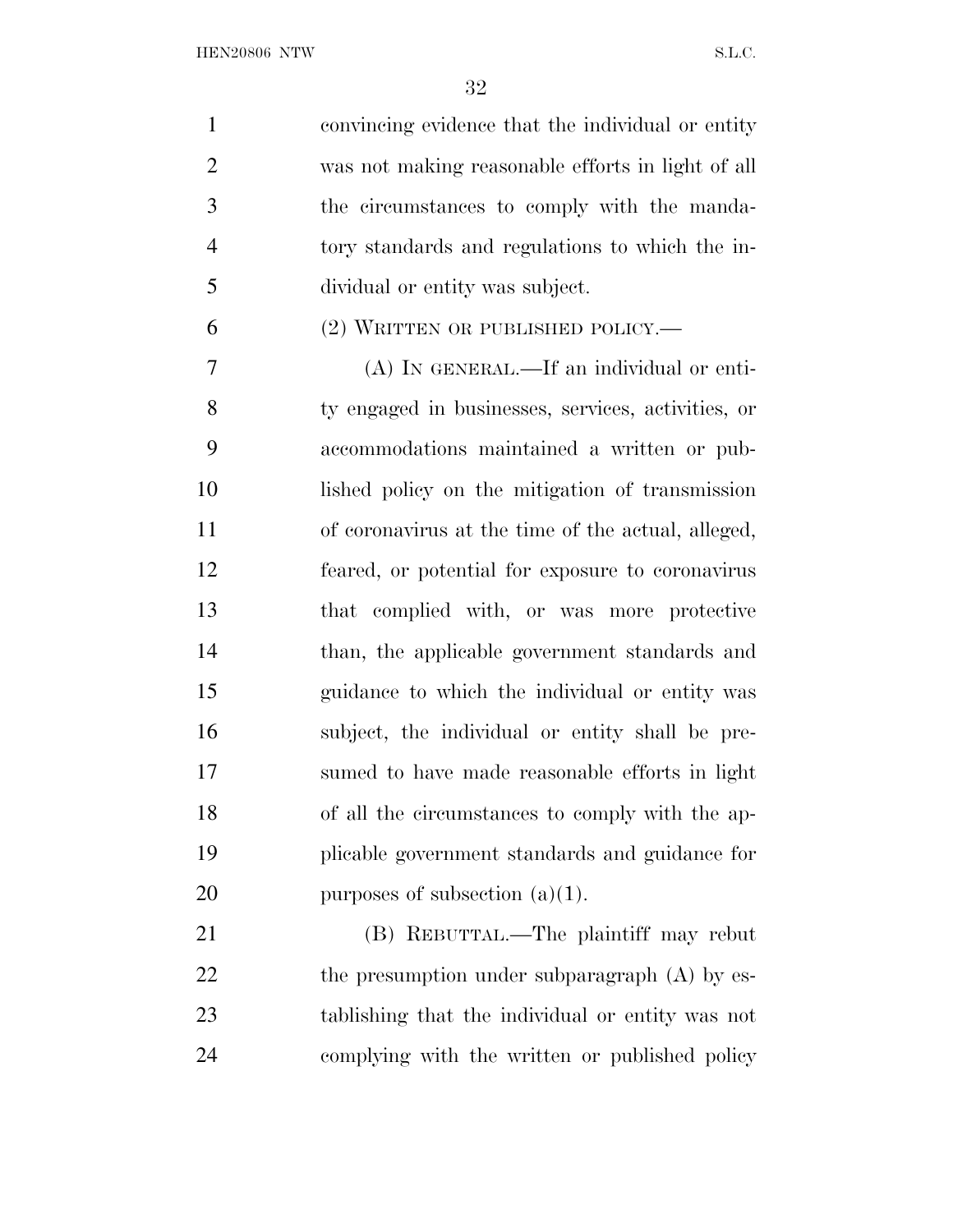| $\mathbf{1}$   | at the time of the actual, alleged, feared, or po- |
|----------------|----------------------------------------------------|
| 2              | tential for exposure to coronavirus.               |
| 3              | (C) ABSENCE OF A WRITTEN OR PUB-                   |
| $\overline{4}$ | LISHED POLICY.—The absence of a written or         |
| 5              | published policy shall not give rise to a pre-     |
| 6              | sumption that the individual or entity did not     |
| 7              | make reasonable efforts in light of all the cir-   |
| 8              | cumstances to comply with the applicable gov-      |
| 9              | ernment standards and guidance for purposes        |

10 of subsection  $(a)(1)$ .

 (3) TIMING.—For purposes of subsection (a)(1), a change to a policy or practice by an indi- vidual or entity before or after the actual, alleged, feared, or potential for exposure to coronavirus, shall not be evidence of liability for the actual, alleged, feared, or potential for exposure to coronavirus.

 (c) THIRD PARTIES.—No individual or entity shall be held liable in a coronavirus exposure action for the acts or omissions of a third party, unless—

 (1) the individual or entity had an obligation under general common law principles to control the acts or omissions of the third party; or

 (2) the third party was an agent of the indi-vidual or entity.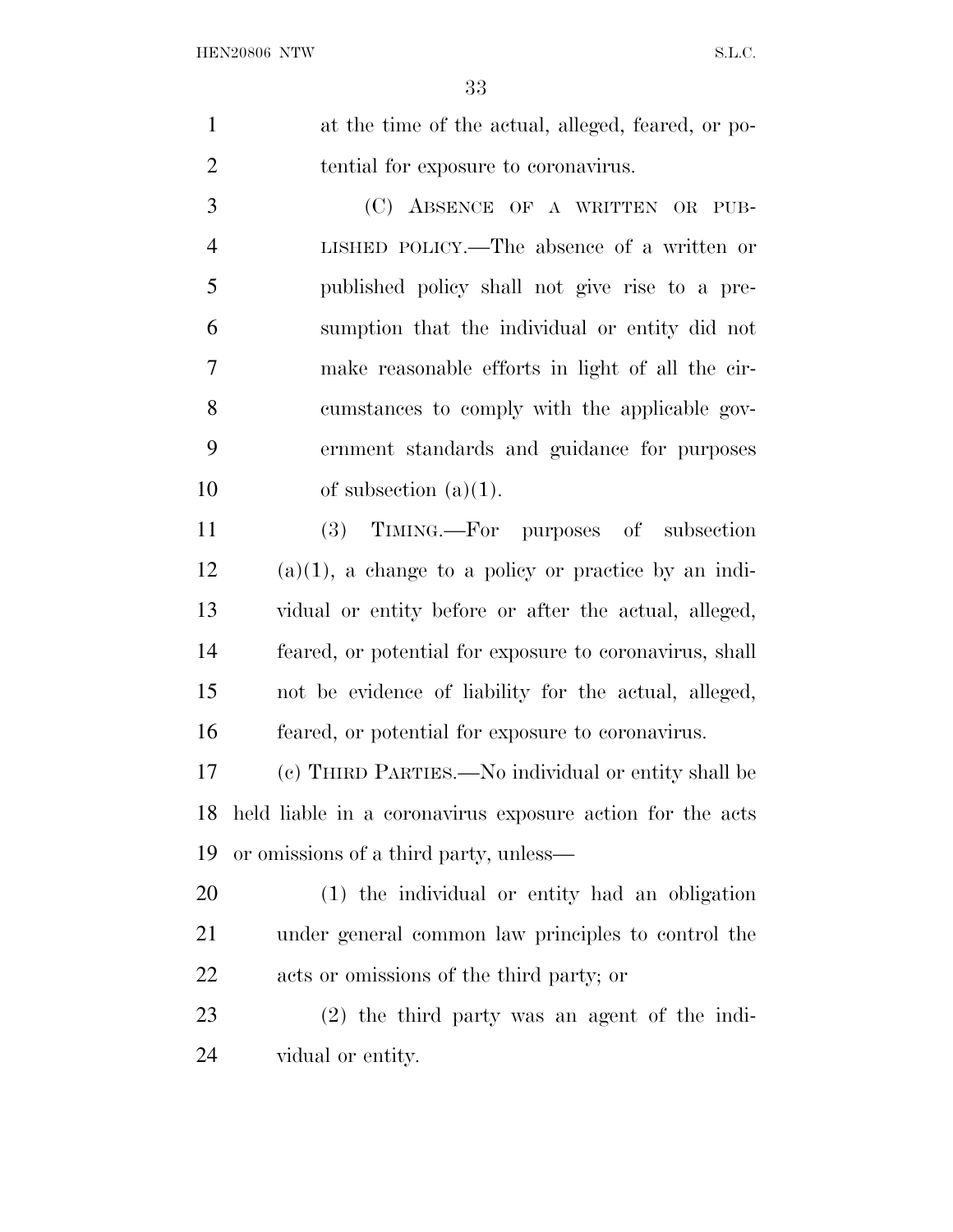(d) MITIGATION.—Changes to the policies, practices, or procedures of an individual or entity for complying with the applicable government standards and guidance after the time of the actual, alleged, feared, or potential for ex- posure to coronavirus, shall not be considered evidence of liability or culpability.

# **Subtitle B—Liability Limitations for Health Care Providers**

**SEC. 141. APPLICATION OF SUBTITLE.** 

(a) IN GENERAL.—

11 (1) CAUSE OF ACTION.—

 (A) IN GENERAL.—This subtitle creates an exclusive cause of action for coronavirus-related medical liability actions.

 (B) LIABILITY.—A plaintiff may prevail in a coronavirus-related medical liability action only in accordance with the requirements of this title.

 (C) APPLICATION.—The provisions of this subtitle shall apply to—

 (i) any cause of action that is a coronavirus-related medical liability action that was filed before the date of enactment of this Act and that is pending on such date of enactment; and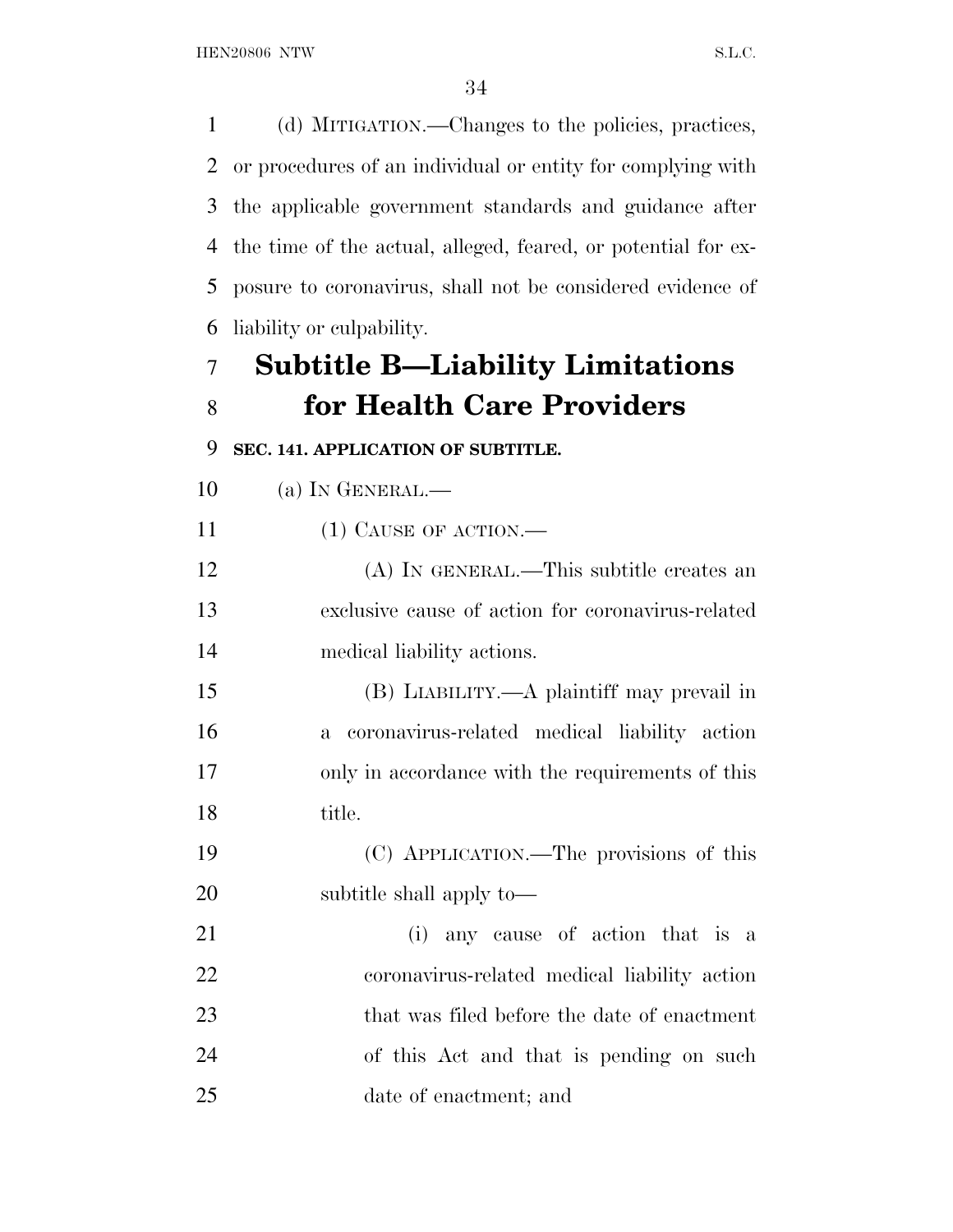${\bf HEN20806} \begin{tabular}{l} NTW \\ \hline \end{tabular} \begin{tabular}{l} \multicolumn{2}{l}{{\bf{N.5}}}\label{fig:10} \end{tabular}$ 

| $\mathbf{1}$   | (ii) any coronavirus-related medical li-                |
|----------------|---------------------------------------------------------|
| $\overline{2}$ | ability action filed on or after such date of           |
| 3              | enactment.                                              |
| 4              | (2) PRESERVATION OF LIABILITY LIMITS AND                |
| 5              | DEFENSES.—Except as otherwise explicitly provided       |
| 6              | in this subtitle, nothing in this subtitle expands any  |
| 7              | liability otherwise imposed or limits any defense oth-  |
| 8              | erwise available under Federal, State, or Tribal law.   |
| 9              | (3) IMMUNITY.—Nothing in this subtitle abro-            |
| 10             | gates the immunity of any State, or waives the im-      |
| 11             | munity of any Tribal government. The limitations on     |
| 12             | liability provided under this subtitle shall control in |
| 13             | any action properly filed against a State or Tribal     |
| 14             | government pursuant to a duly executed waiver by        |
| 15             | the State or Tribe of sovereign immunity and stat-      |
| 16             | ing claims within the scope of this subtitle.           |
| 17             | (b) PREEMPTION AND SUPERSEDURE.-                        |
| 18             | (1) IN GENERAL.—Except as described in para-            |
| 19             | graphs $(2)$ through $(6)$ , this subtitle preempts and |
| 20             | supersedes any Federal, State, or Tribal law, includ-   |
| 21             | ing statutes, regulations, rules, or standards that are |
| <u>22</u>      | enacted, promulgated, or established under common       |
| 23             | law, related to recovery for personal injuries caused   |
| 24             | by, arising out of, or related to an act or omission    |
| 25             | by a health care provider in the course of arranging    |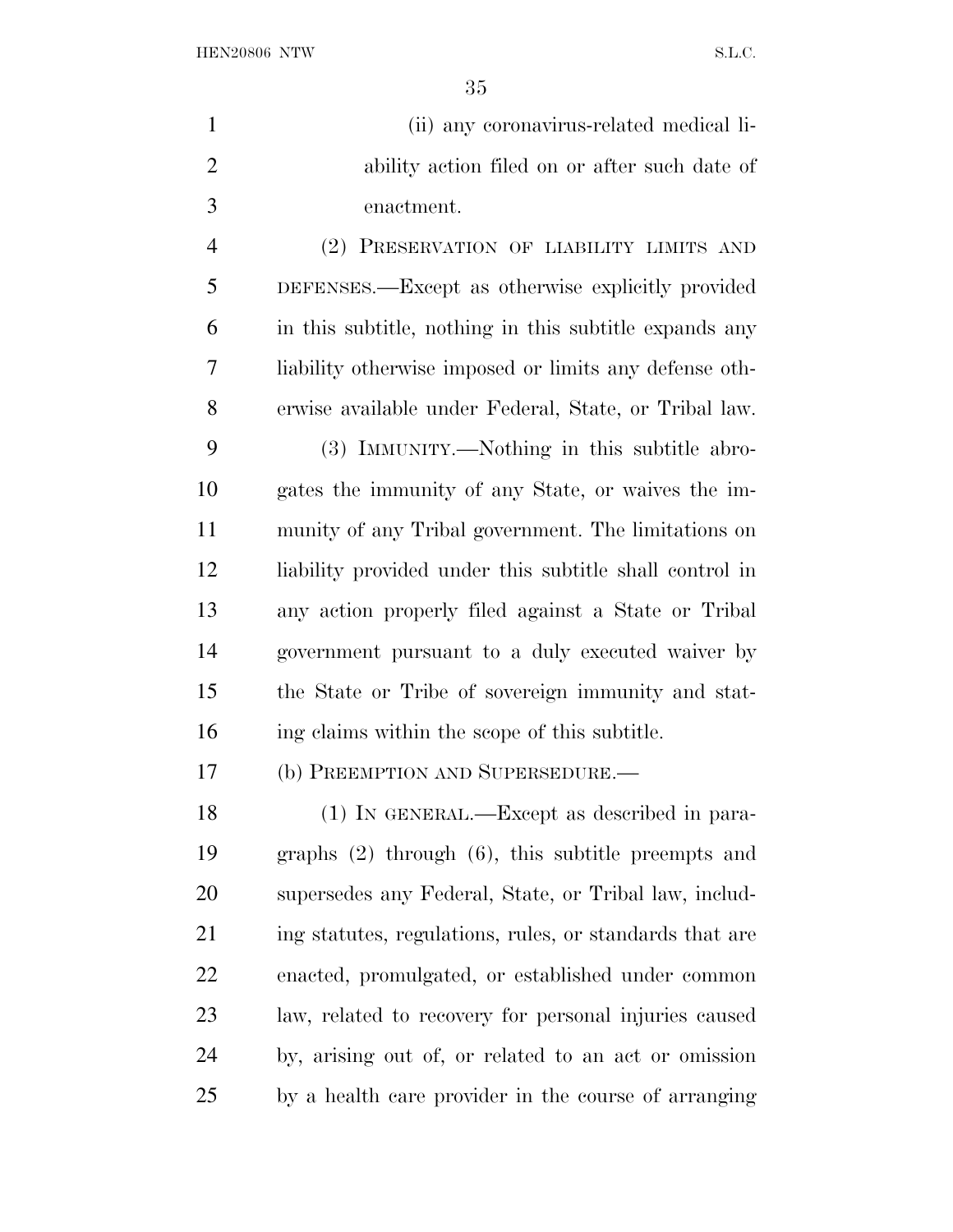for or providing coronavirus-related health care serv-ices.

 (2) STRICTER LAWS NOT PREEMPTED OR SU- PERSEDED.—Nothing in this subtitle shall be con- strued to affect the applicability of any provision of any Federal, State, or Tribal law that imposes stricter limits on damages or liabilities for personal injury caused by, arising out of, or related to an act or omission by a health care provider in the course of arranging for or providing coronavirus-related health care services, or otherwise affords greater protection to defendants in any coronavirus-related medical liability action than are provided in this sub- title. Any such provision of Federal, State, or Tribal law shall be applied in addition to the requirements of this subtitle and not in lieu thereof.

 (3) ENFORCEMENT ACTIONS.—Nothing in this subtitle shall be construed to impair, limit, or affect the authority of the Federal Government, or of any State, local, or Tribal government to bring any criminal, civil, or administrative enforcement action against any health care provider.

 (4) DISCRIMINATION CLAIMS.—Nothing in this subtitle shall be construed to affect the applicability of any provision of any Federal, State, or Tribal law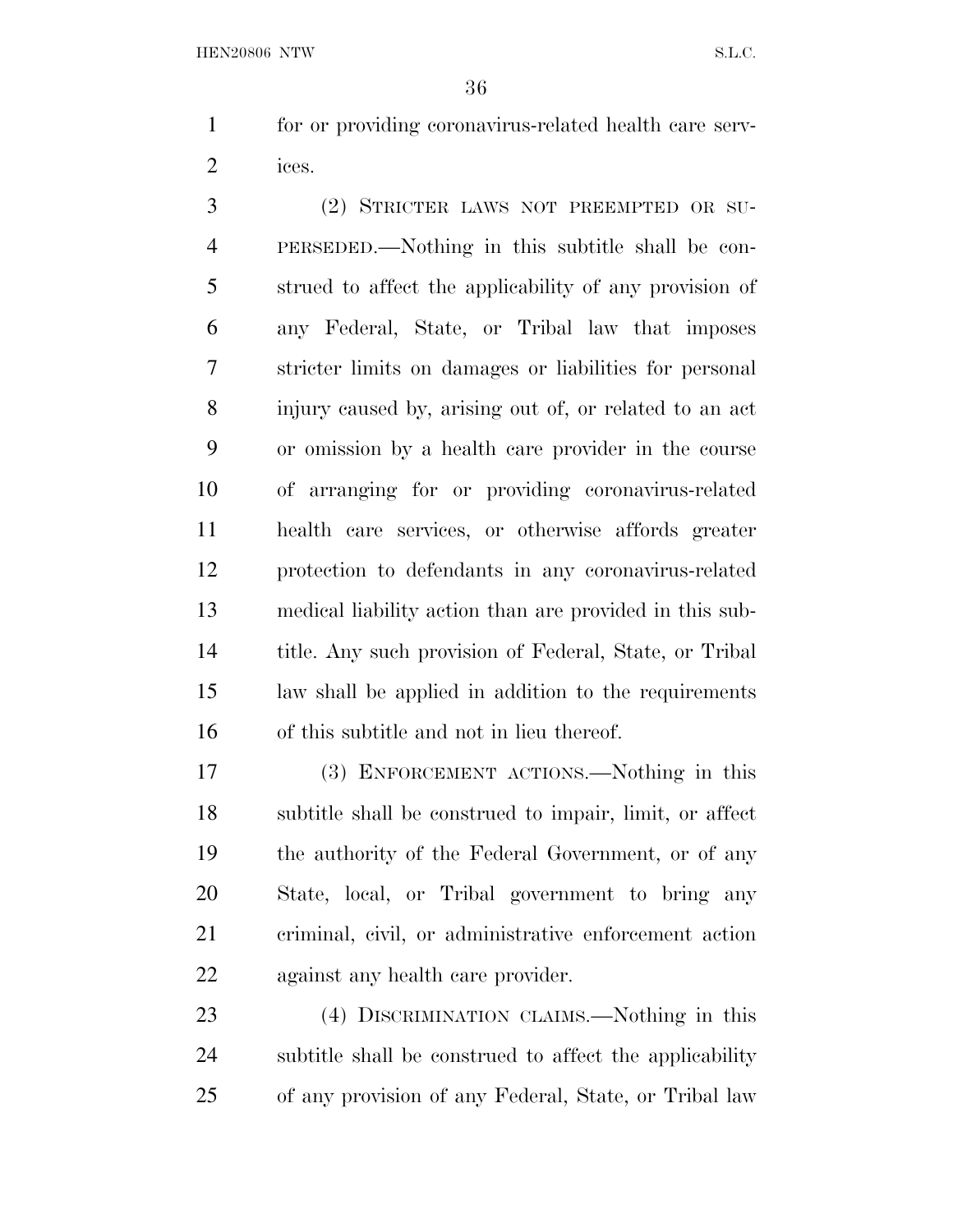that creates a cause of action for intentional dis- crimination on the basis of race, color, national ori- gin, religion, sex (including pregnancy), disability, genetic information, or age.

 (5) PUBLIC READINESS AND EMERGENCY PRE- PAREDNESS.—Nothing in this subtitle shall be con- strued to affect the applicability of section 319F–3 of the Public Health Service Act (42 U.S.C. 247d– 6d) to any act or omission involving a covered coun- termeasure, as defined in subsection (i) of such sec- tion in arranging for or providing coronavirus-re- lated health care services. Nothing in this subtitle shall be construed to affect the applicability of sec- tion 319F–4 of the Public Health Service Act (42 U.S.C. 247d–6e).

 (6) VACCINE INJURY.—To the extent that title XXI of the Public Health Service Act (42 U.S.C. 300aa–1 et seq.) establishes a Federal rule applica- ble to a civil action brought for a vaccine-related in-20 jury or death, this subtitle does not affect the appli-cation of that rule to such an action.

 (c) STATUTE OF LIMITATIONS.—A coronavirus-re- lated medical liability action may not be commenced in any Federal, State, or Tribal government court later than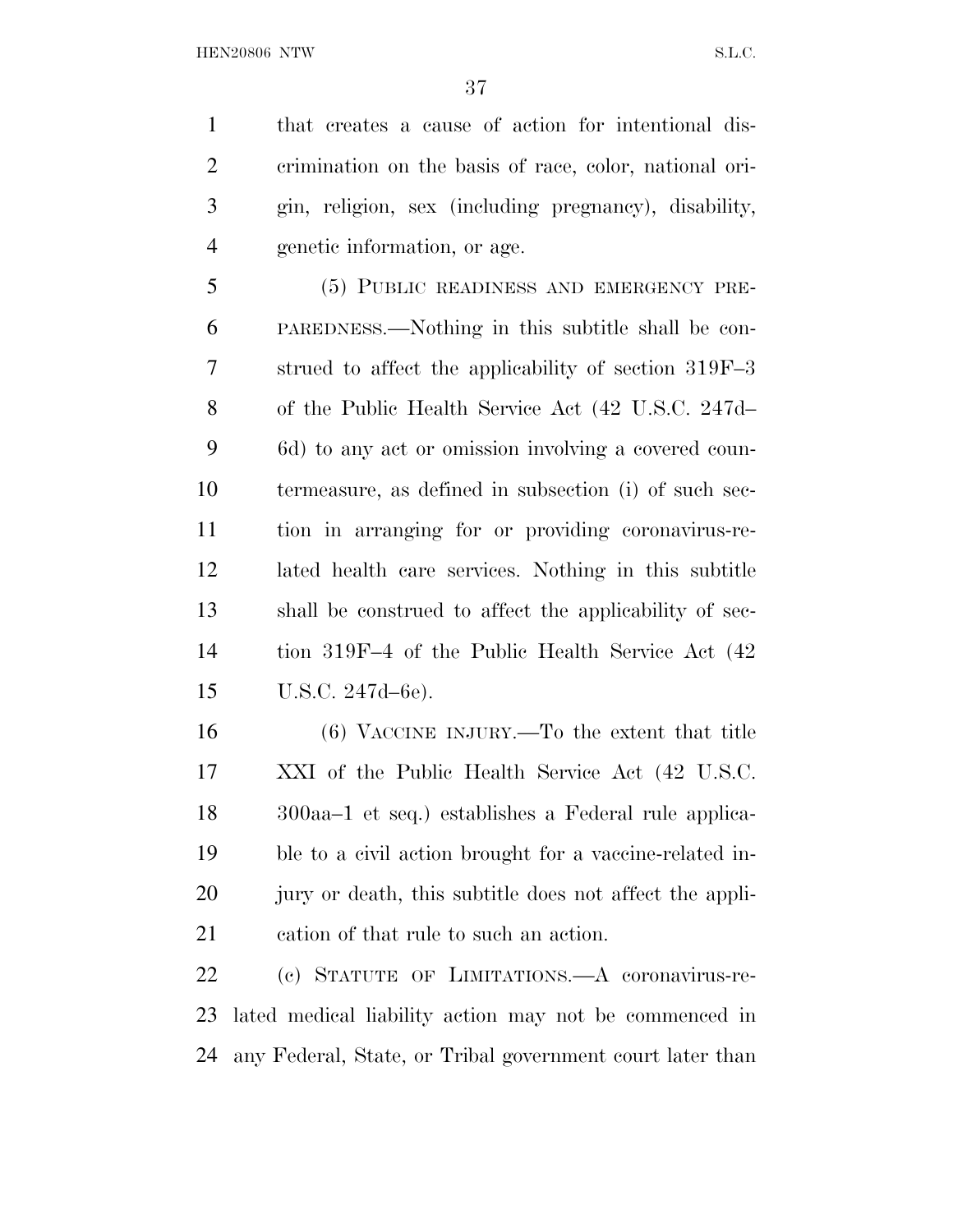1 year after the date of the alleged harm, damage, breach, or tort, unless tolled for— (1) proof of fraud; (2) intentional concealment; or (3) the presence of a foreign body, which has no therapeutic or diagnostic purpose or effect, in the person of the injured person. **SEC. 142. LIABILITY FOR HEALTH CARE PROFESSIONALS AND HEALTH CARE FACILITIES DURING CORONAVIRUS PUBLIC HEALTH EMERGENCY.**  (a) REQUIREMENTS FOR LIABILITY FOR CORONAVIRUS-RELATED HEALTH CARE SERVICES.—Not- withstanding any other provision of law, and except as provided in subsection (b), no health care provider shall be liable in a coronavirus-related medical liability action unless the plaintiff can prove by clear and convincing evi- dence— (1) gross negligence or willful misconduct by the health care provider; and (2) that the alleged harm, damage, breach, or tort resulting in the personal injury was directly caused by the alleged gross negligence or willful mis- conduct. (b) EXCEPTIONS.—For purposes of this section, acts, omissions, or decisions resulting from a resource or staff-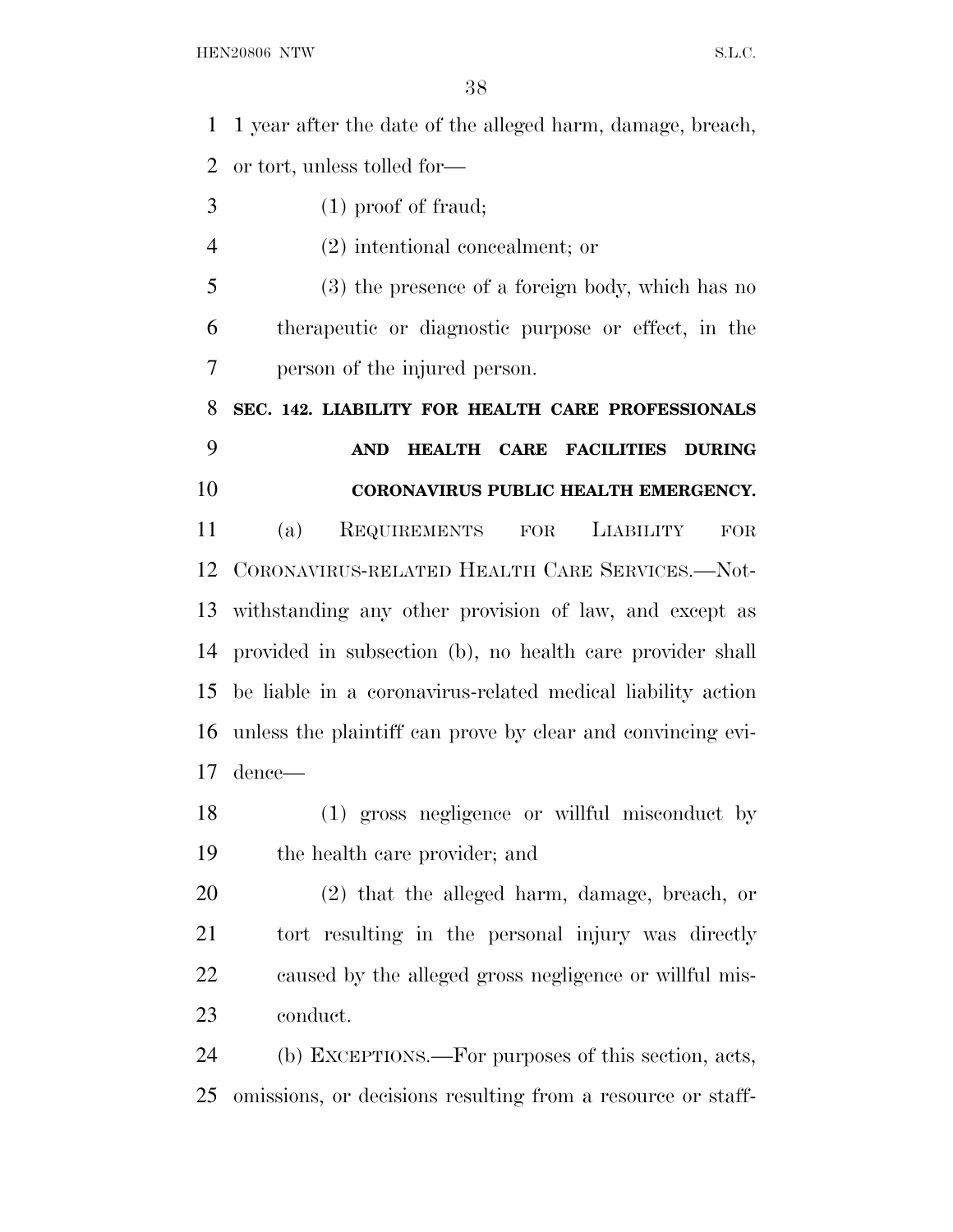ing shortage shall not be considered willful misconduct or gross negligence.

# **Subtitle C—Substantive and Proce-**

 **dural Provisions for Coronavirus-related Actions Generally** 

## **SEC. 161. JURISDICTION.**

 (a) JURISDICTION.—The district courts of the United States shall have concurrent original jurisdiction of any coronavirus-related action.

(b) REMOVAL.—

 (1) IN GENERAL.—A coronavirus-related action of which the district courts of the United States have original jurisdiction under subsection (a) that is brought in a State or Tribal government court may be removed to a district court of the United States in accordance with section 1446 of title 28, United States Code, except that—

 $(A)$  notwithstanding subsection  $(b)(2)(A)$  of such section, such action may be removed by any defendant without the consent of all de-fendants; and

 (B) notwithstanding subsection (b)(1) of such section, for any cause of action that is a coronavirus-related action that was filed in a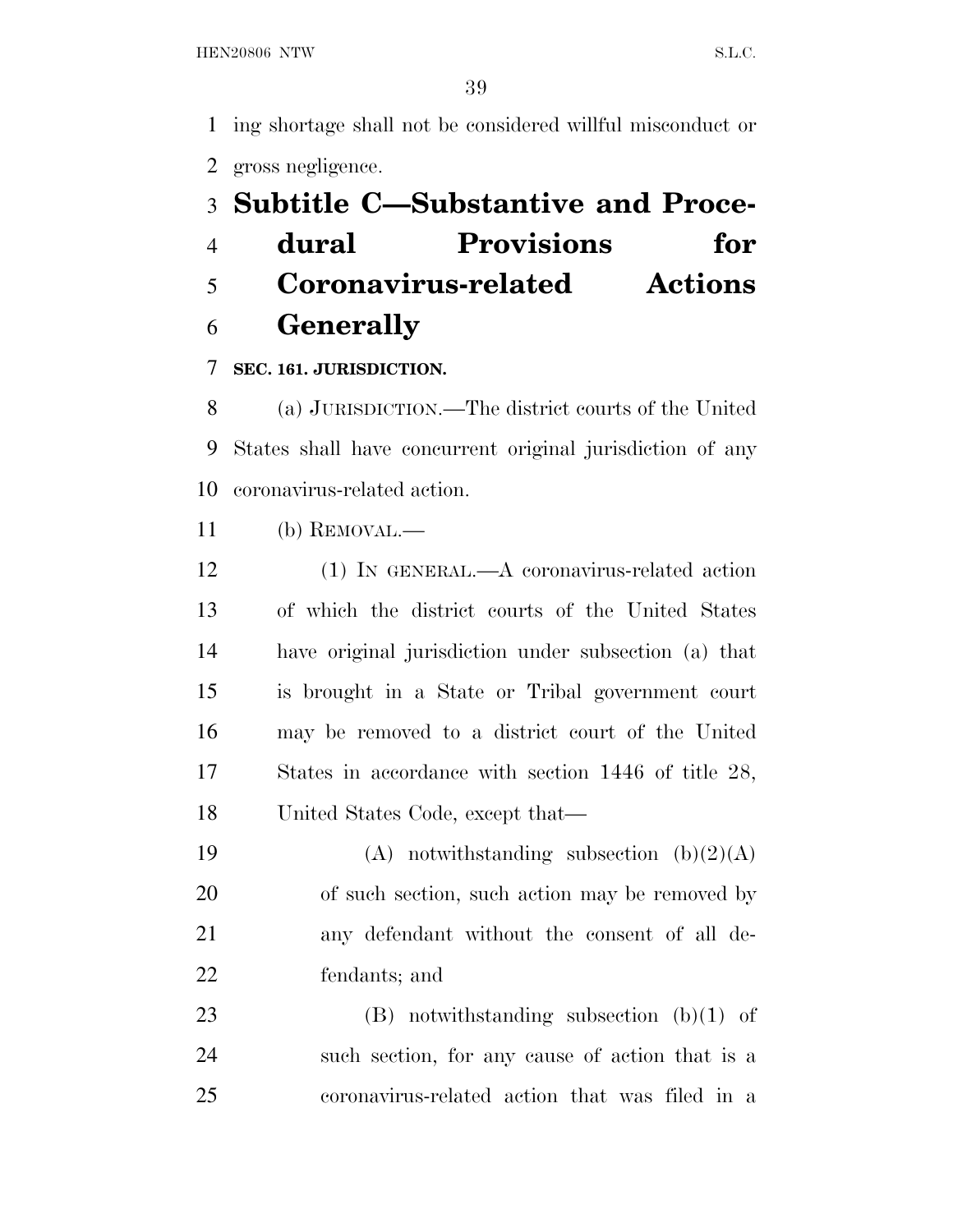State court before the date of enactment of this 2 Act and that is pending in such court on such date of enactment, and of which the district courts of the United States have original juris- diction under subsection (a), any defendant may file a notice of removal of a civil action or proceeding within 30 days of the date of enact-ment of this Act.

 (2) PROCEDURE AFTER REMOVAL.—Section 1447 of title 28, United States Code, shall apply to any removal of a case under paragraph (1), except that, notwithstanding subsection (d) of such section, a court of appeals of the United States shall accept an appeal from an order of a district court granting or denying a motion to remand the case to the State or Tribal government court from which it was re- moved if application is made to the court of appeals of the United States not later than 10 days after the entry of the order.

### **SEC. 162. LIMITATIONS ON SUITS.**

 (a) JOINT AND SEVERAL LIABILITY LIMITATIONS.— (1) IN GENERAL.—An individual or entity against whom a final judgment is entered in any

 coronavirus-related action shall be liable solely for the portion of the judgment that corresponds to the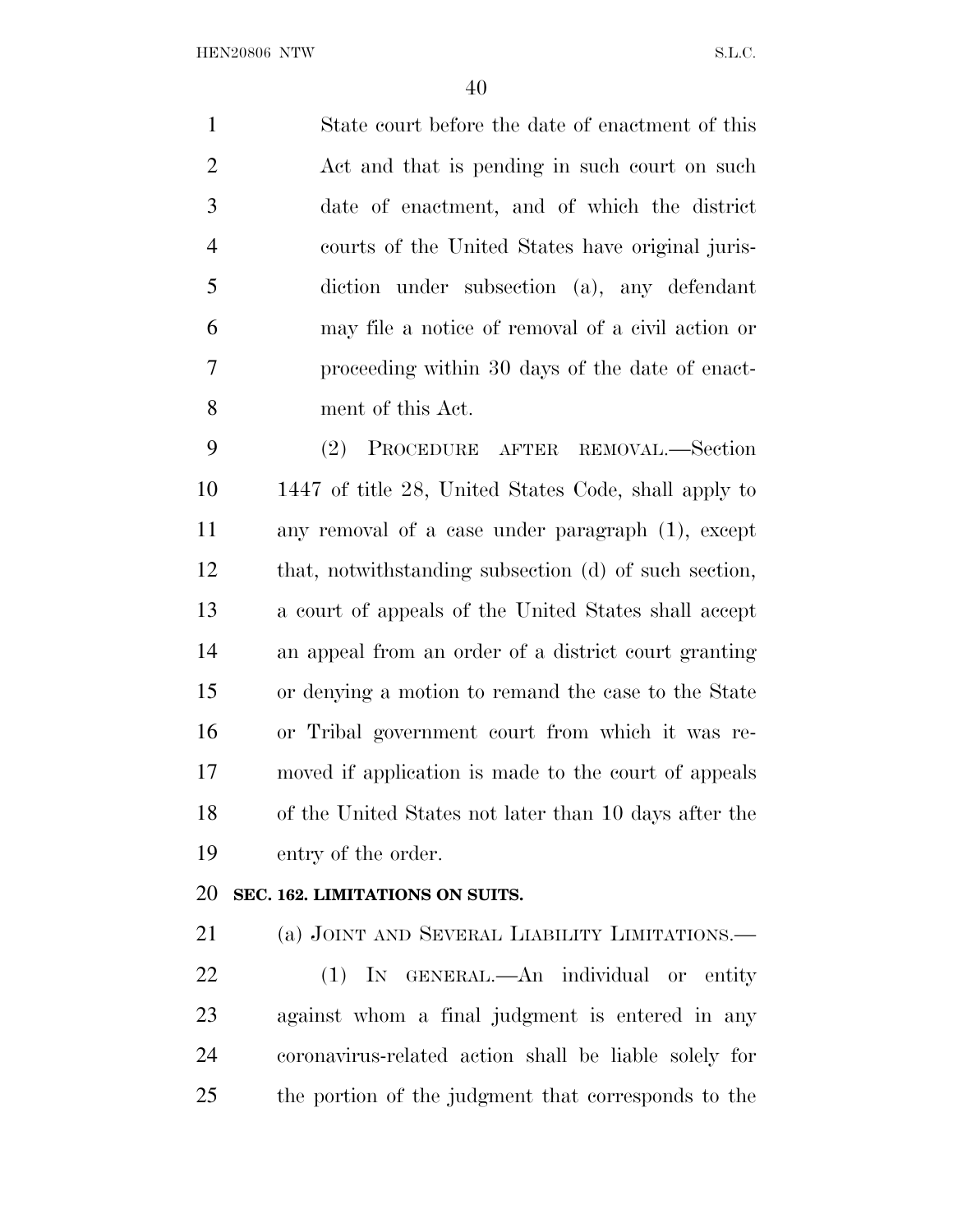relative and proportionate responsibility of that indi- vidual or entity. In determining the percentage of re- sponsibility of any defendant, the trier of fact shall determine that percentage as a percentage of the total fault of all individuals or entities, including the plaintiff, who caused or contributed to the total loss incurred by the plaintiff. (2) PROPORTIONATE LIABILITY.— (A) DETERMINATION OF RESPONSI- BILITY.—In any coronavirus-related action, the court shall instruct the jury to answer special interrogatories, or, if there is no jury, the court shall make findings with respect to each defend- ant, including defendants who have entered into settlements with the plaintiff or plaintiffs, con-cerning the percentage of responsibility, if any,

 of each defendant, measured as a percentage of the total fault of all individuals or entities who caused or contributed to the loss incurred by 20 the plaintiff.

 (B) FACTORS FOR CONSIDERATION.—In determining the percentage of responsibility under this subsection, the trier of fact shall consider—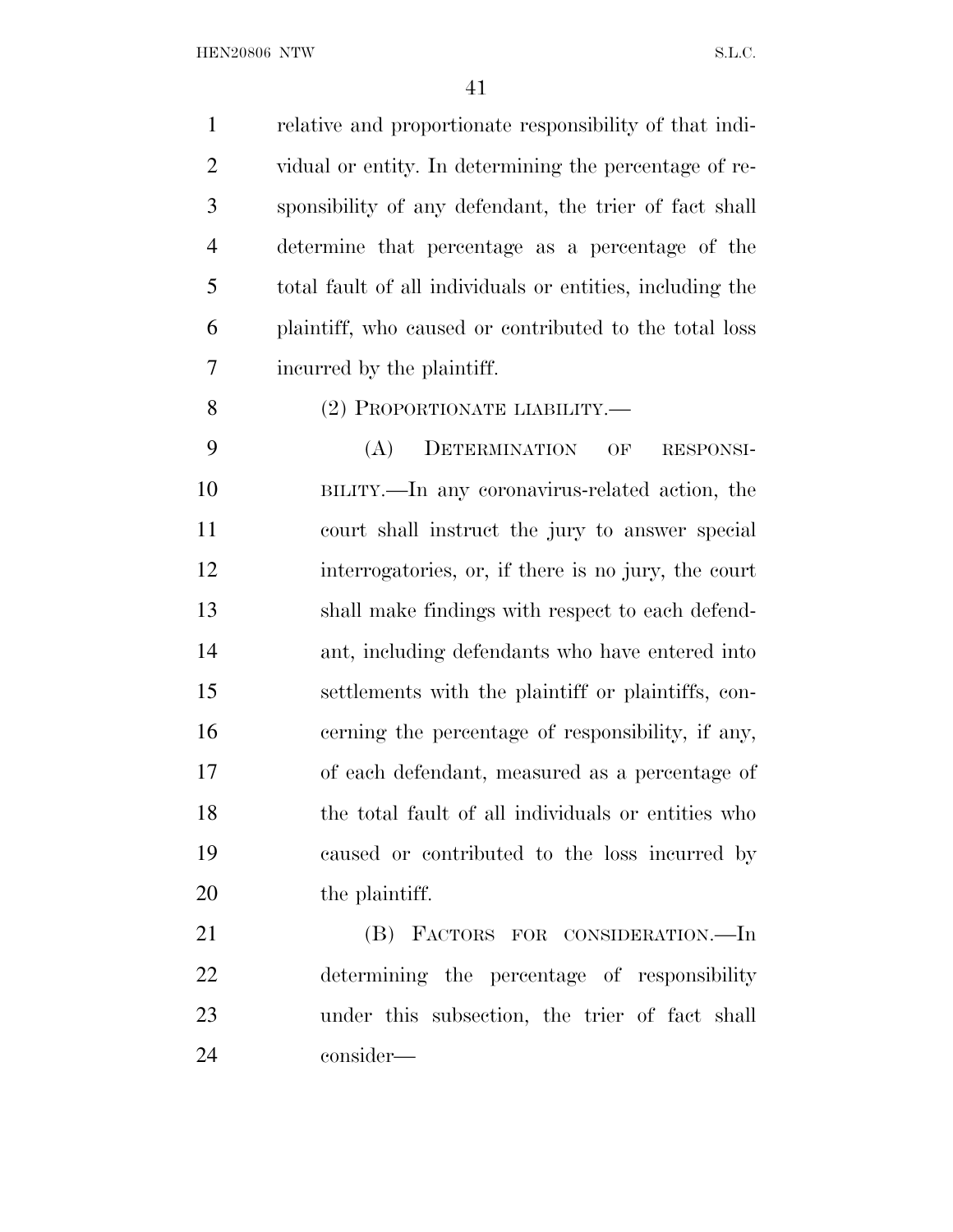| $\mathbf{1}$   | (i) the nature of the conduct of each                            |
|----------------|------------------------------------------------------------------|
| $\overline{2}$ | individual or entity found to have caused                        |
| 3              | or contributed to the loss incurred by the                       |
| $\overline{4}$ | plaintiff; and                                                   |
| 5              | (ii) the nature and extent of the caus-                          |
| 6              | al relationship between the conduct of each                      |
| 7              | such individual or entity and the damages                        |
| 8              | incurred by the plaintiff.                                       |
| 9              | (3) JOINT LIABILITY FOR SPECIFIC INTENT OR                       |
| 10             | $FRAUD$ . Notwithstanding paragraph $(1)$ , in any               |
| 11             | coronavirus-related action the liability of a defendant          |
| 12             | is joint and several if the trier of fact specifically de-       |
| 13             | termines that the defendant—                                     |
| 14             | (A) acted with specific intent to injure the                     |
| 15             | plaintiff; or                                                    |
| 16             | (B) knowingly committed fraud.                                   |
| 17             | (4)<br>RIGHT<br><b>CONTRIBUTION</b><br>TO<br><b>NOT</b><br>$AF-$ |
| 18             | FECTED.—Nothing in this subsection affects the                   |
| 19             | right, under any other law, of a defendant to con-               |
| 20             | tribution with respect to another defendant deter-               |
| 21             | mined under paragraph (3) to have acted with spe-                |
| 22             | cific intent to injure the plaintiff or to have know-            |
| 23             | ingly committed fraud.                                           |
| 24             | (b) LIMITATIONS ON DAMAGES.—In any coronavirus-                  |
| 25             | related action—                                                  |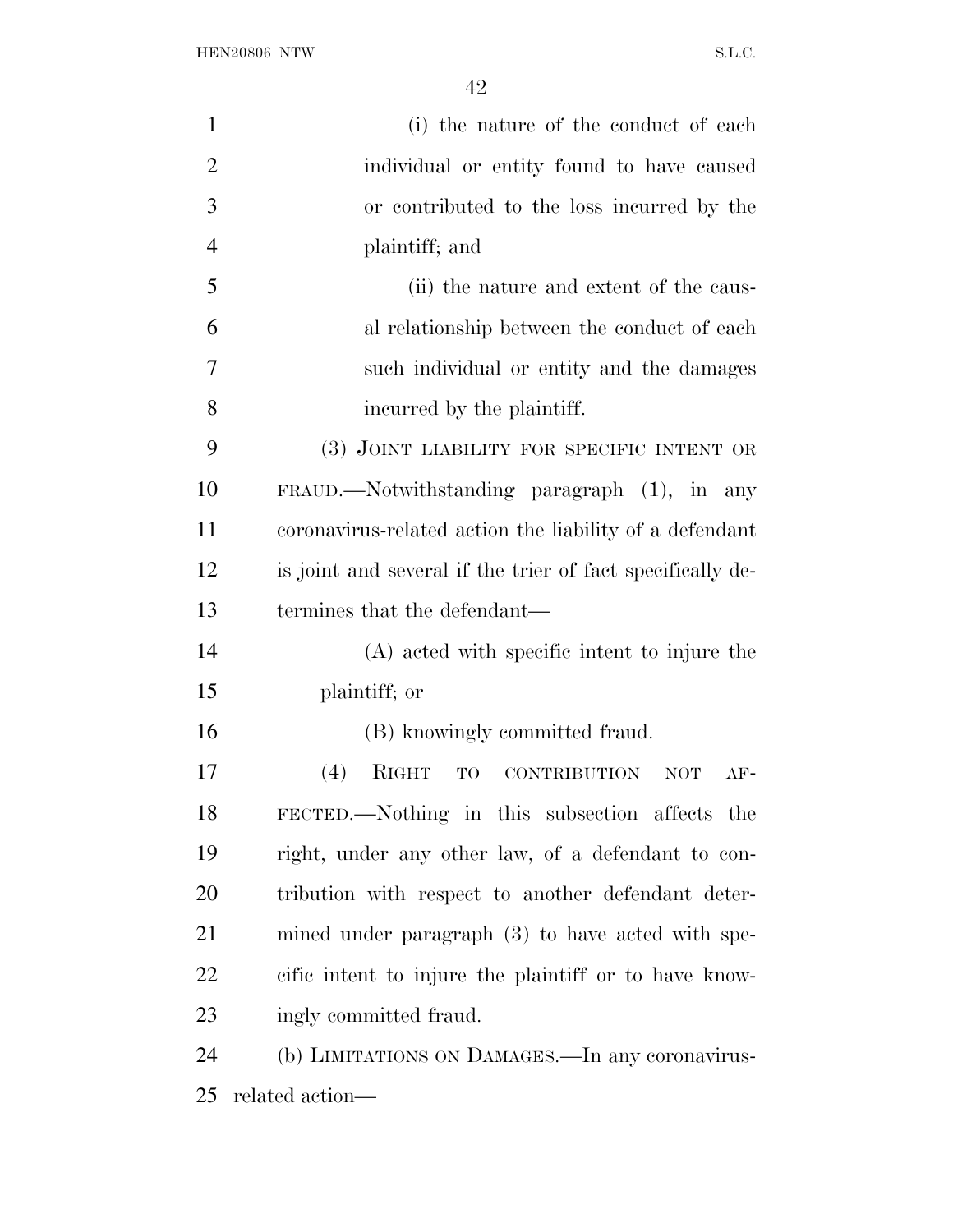| $\mathbf{1}$   | (1) the award of compensatory damages shall               |
|----------------|-----------------------------------------------------------|
| $\overline{2}$ | be limited to economic losses incurred as the result      |
| 3              | of the personal injury, harm, damage, breach, or          |
| $\overline{4}$ | tort, except that the court may award damages for         |
| 5              | noneconomic losses if the trier of fact determines        |
| 6              | that the personal injury, harm, damage, breach, or        |
| 7              | tort was caused by the willful misconduct of the in-      |
| 8              | dividual or entity;                                       |
| 9              | $(2)$ punitive damages—                                   |
| 10             | $(A)$ may be awarded only if the trier of                 |
| 11             | fact determines that the personal injury to the           |
| 12             | plaintiff was caused by the willful misconduct of         |
| 13             | the individual or entity; and                             |
| 14             | (B) may not exceed the amount of compen-                  |
| 15             | satory damages awarded; and                               |
| 16             | (3) the amount of monetary damages awarded                |
| 17             | to a plaint iff shall be reduced by the amount of com-    |
| 18             | pensation received by the plaintiff from another          |
| 19             | source in connection with the personal injury, harm,      |
| 20             | damage, breach, or tort, such as insurance or reim-       |
| 21             | bursement by a government.                                |
| <u>22</u>      | (c) PREEMPTION AND SUPERSEDURE.—                          |
| 23             | (1) IN GENERAL.—Except as described in para-              |
| 24             | graphs $(2)$ and $(3)$ , this section preempts and super- |
| 25             | sedes any Federal, State, or Tribal law, including        |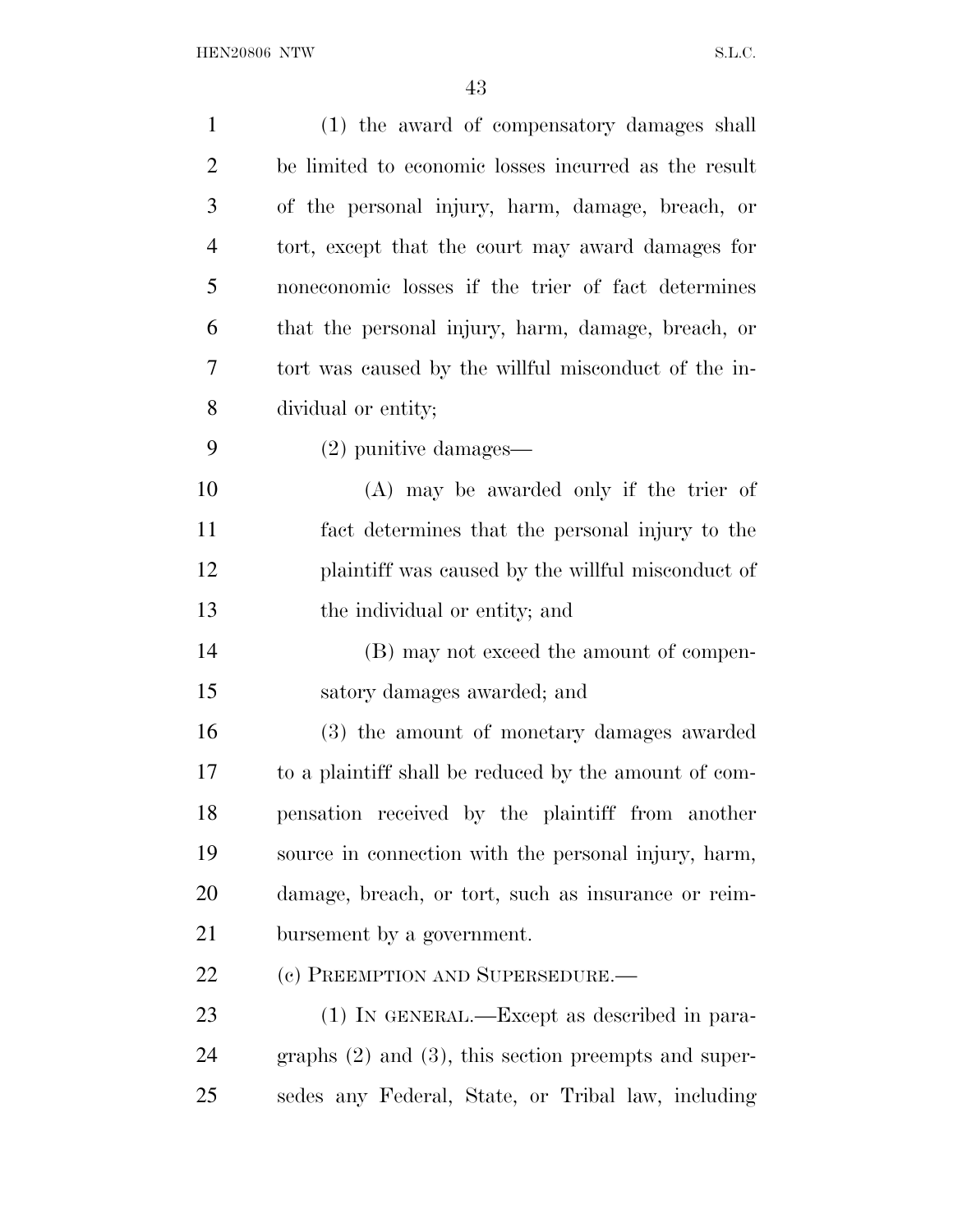| $\mathbf{1}$   | statutes, regulations, rules, or standards that are en- |
|----------------|---------------------------------------------------------|
| $\overline{2}$ | acted, promulgated, or established under common         |
| 3              | law, related to joint and several liability, propor-    |
| $\overline{4}$ | tionate or contributory liability, contribution, or the |
| 5              | award of damages for any coronavirus-related ac-        |
| 6              | tion.                                                   |
| 7              | (2) STRICTER LAWS NOT PREEMPTED OR SU-                  |
| 8              | PERSEDED.—Nothing in this section shall be con-         |
| 9              | strued to affect the applicability of any provision of  |
| 10             | any Federal, State, or Tribal law that—                 |
| 11             | (A) limits the liability of a defendant in a            |
| 12             | coronavirus-related action to a lesser degree of        |
| 13             | liability than the degree of liability determined       |
| 14             | under this section;                                     |
| 15             | (B) otherwise affords a greater degree of               |
| 16             | protection from joint or several liability than is      |
| 17             | afforded by this section; or                            |
| 18             | (C) limits the damages that can be recov-               |
| 19             | ered from a defendant in a coronavirus-related          |
| 20             | action to a lesser amount of damages than the           |
| 21             | amount determined under this section.                   |
| 22             | (3) PUBLIC READINESS AND EMERGENCY PRE-                 |
| 23             | PAREDNESS.—Nothing in this subtitle shall be con-       |
| 24             | strued to affect the applicability of section $319F-3$  |
| 25             | of the Public Health Service Act (42 U.S.C. 247d-       |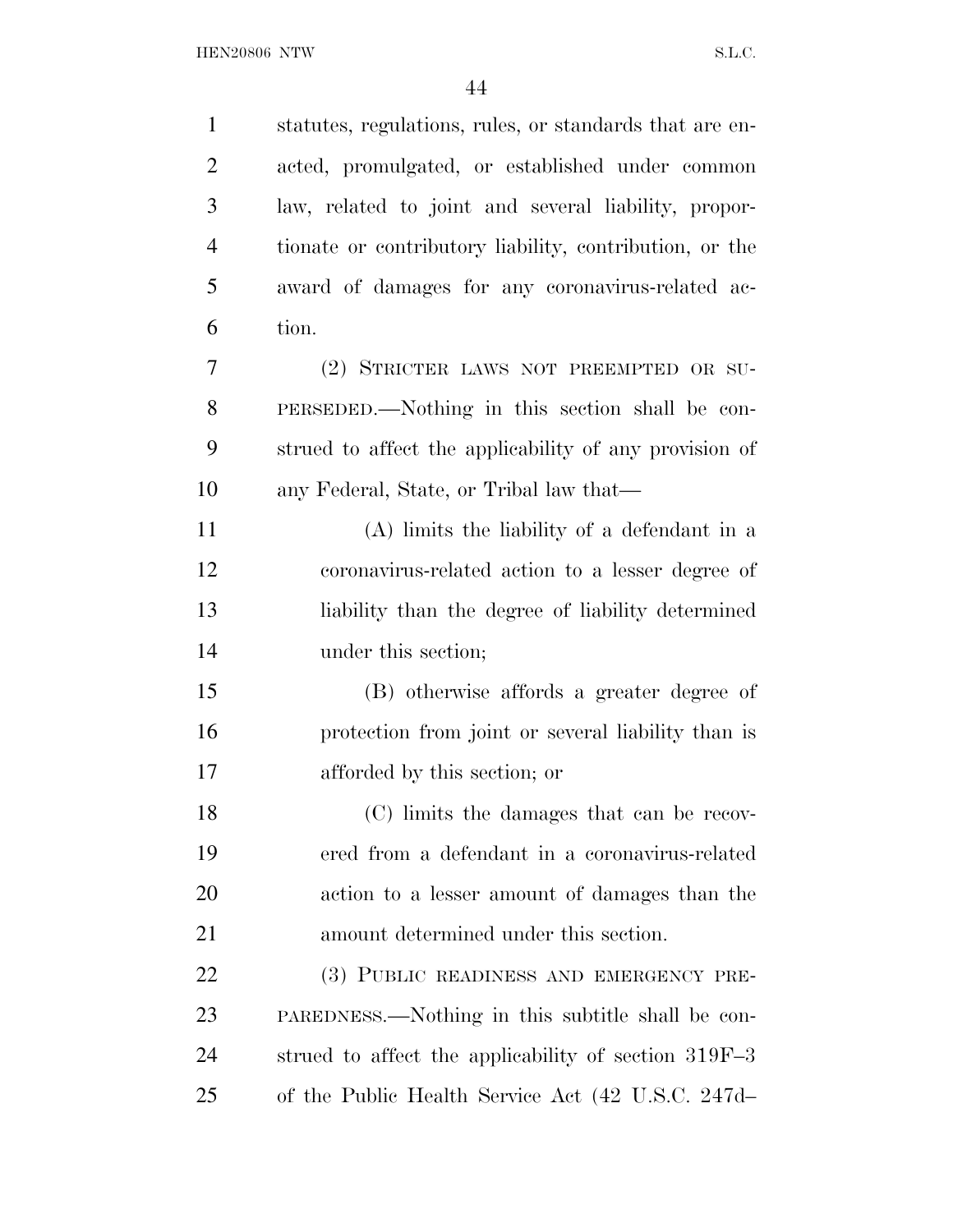6d) to any act or omission involving a covered coun- termeasure, as defined in subsection (i) of such sec- tion in arranging for or providing coronavirus-re- lated health care services. Nothing in this subtitle shall be construed to affect the applicability of sec- tion 319F–4 of the Public Health Service Act (42 U.S.C. 247d–6e). **SEC. 163. PROCEDURES FOR SUIT IN DISTRICT COURTS OF THE UNITED STATES.**  (a) PLEADING WITH PARTICULARITY.—In any coronavirus-related action filed in or removed to a district court of the United States— (1) the complaint shall plead with particu- larity— (A) each element of the plaintiff's claim; and (B) with respect to a coronavirus exposure action, all places and persons visited by the per- son on whose behalf the complaint was filed and all persons who visited the residence of the per- son on whose behalf the complaint was filed during the 14-day-period before the onset of the first symptoms allegedly caused by coronavirus, including—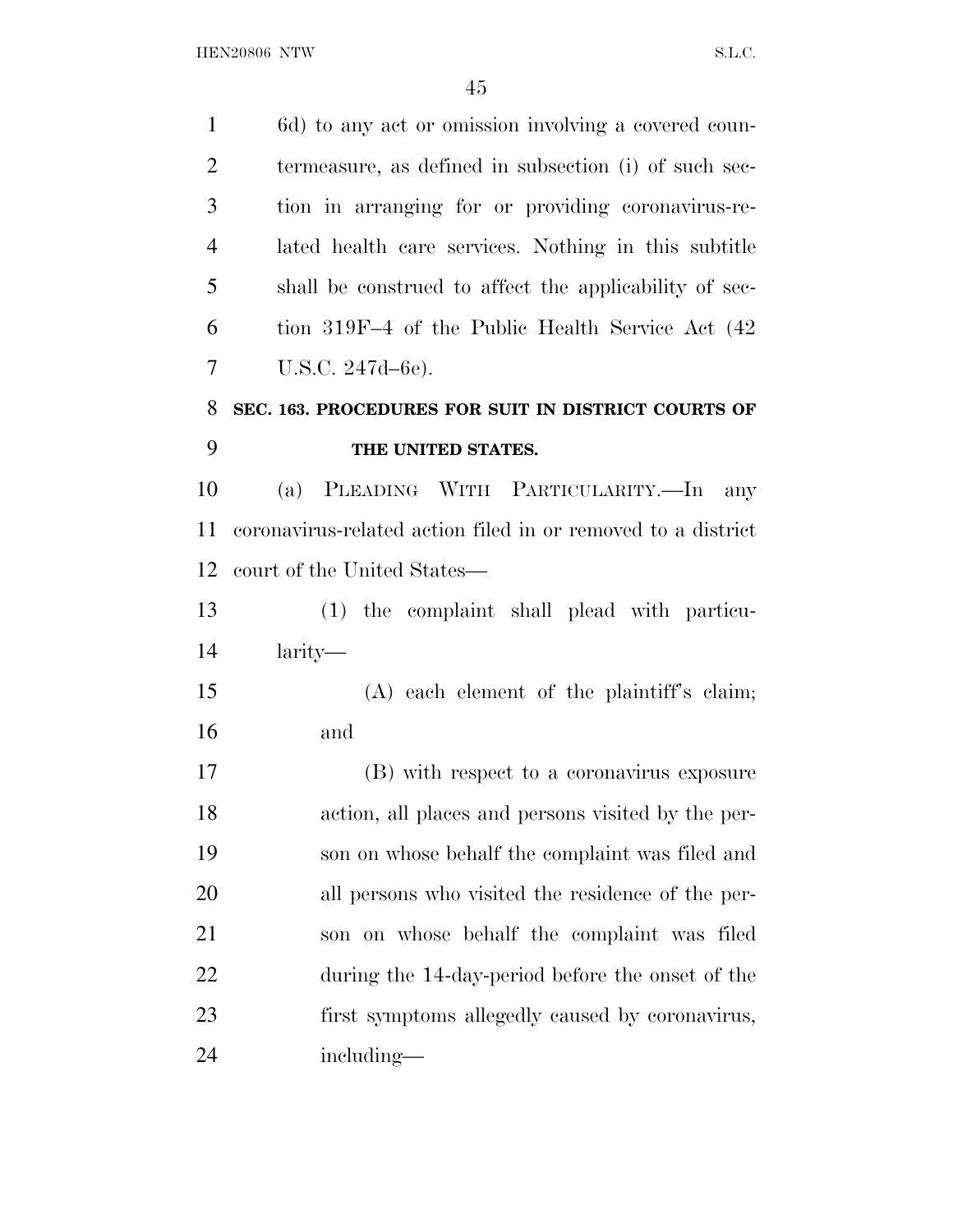| $\mathbf{1}$   | (i) each individual or entity against                 |
|----------------|-------------------------------------------------------|
| $\overline{2}$ | which a complaint is filed, along with the            |
| 3              | factual basis for the belief that such indi-          |
| $\overline{4}$ | vidual or entity was a cause of the per-              |
| 5              | sonal injury alleged; and                             |
| 6              | (ii) every other person or place visited              |
| $\overline{7}$ | by the person on whose behalf the com-                |
| 8              | plaint was filed and every other person               |
| 9              | who visited the residence of the person on            |
| 10             | whose behalf the complaint was filed dur-             |
| 11             | ing such period, along with the factual               |
| 12             | basis for the belief that these persons and           |
| 13             | places were not the cause of the personal             |
| 14             | injury alleged; and                                   |
| 15             | (2) the complaint shall plead with particularity      |
| 16             | each alleged act or omission constituting gross neg-  |
| 17             | ligence or willful misconduct that resulted in per-   |
| 18             | sonal injury, harm, damage, breach, or tort.          |
| 19             | (b) SEPARATE STATEMENTS CONCERNING THE NA-            |
| 20             | TURE AND AMOUNT OF DAMAGES AND REQUIRED STATE         |
| 21             | OF MIND.—                                             |
| 22             | (1) NATURE AND AMOUNT OF DAMAGES.-In                  |
| 23             | any coronavirus-related action filed in or removed to |
| 24             | a district court of the United States in which mone-  |
| 25             | tary damages are requested, there shall be filed with |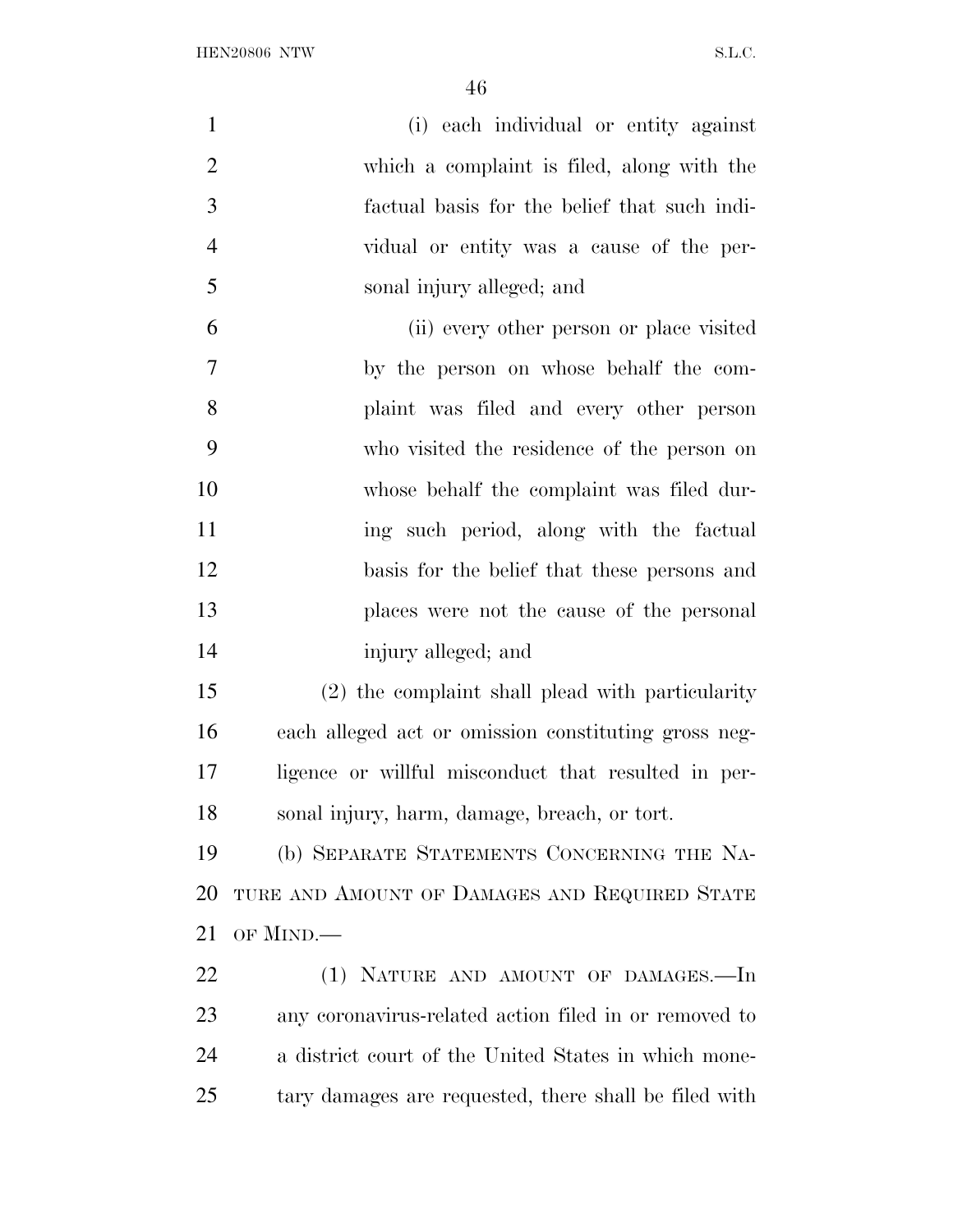the complaint a statement of specific information as to the nature and amount of each element of dam- ages and the factual basis for the damages calcula-tion.

 (2) REQUIRED STATE OF MIND.—In any coronavirus-related action filed in or removed to a district court of the United States in which a claim is asserted on which the plaintiff may prevail only on proof that the defendant acted with a particular state of mind, there shall be filed with the com- plaint, with respect to each element of that claim, a statement of the facts giving rise to a strong infer- ence that the defendant acted with the required state of mind.

### (c) VERIFICATION AND MEDICAL RECORDS.—

### 16 (1) VERIFICATION REQUIREMENT.

 (A) IN GENERAL.—The complaint in a coronavirus-related action filed in or removed to a district court of the United States shall in- clude a verification, made by affidavit of the 21 plaintiff under oath, stating that the pleading is 22 true to the knowledge of the deponent, except as to matters specifically identified as being al- leged on information and belief, and that as to those matters the plaintiff believes it to be true.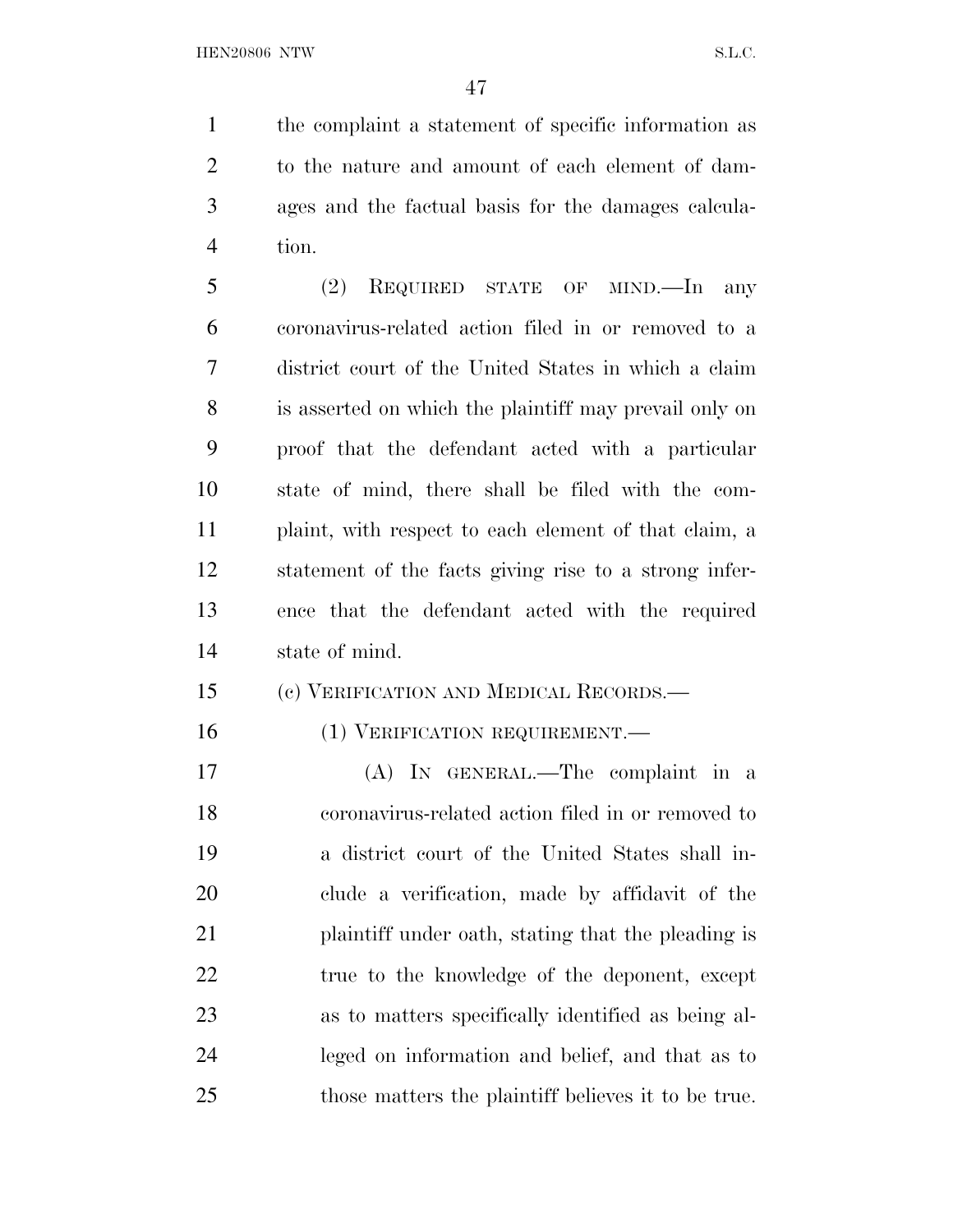${\bf HEN20806} \begin{tabular}{l} NTW \\ \hline \end{tabular} \begin{tabular}{l} \multicolumn{2}{l}{{\bf{N.5}}}\label{fig:10} \end{tabular}$ 

| $\mathbf{1}$   | (B)<br>IDENTIFICATION OF MATTERS<br>$AL-$                    |
|----------------|--------------------------------------------------------------|
| $\overline{2}$ | LEGED UPON INFORMATION AND BELIEF. Any                       |
| 3              | matter that is not specifically identified as                |
| $\overline{4}$ | being alleged upon the information and belief of             |
| 5              | the plaintiff, shall be regarded for all purposes,           |
| 6              | including a criminal prosecution, as having been             |
| 7              | made upon the knowledge of the plaintiff.                    |
| 8              | (2)<br>MATERIALS REQUIRED.—In<br>any                         |
| 9              | coronavirus-related action filed in or removed to a          |
| 10             | district court of the United States, the plaintiff shall     |
| 11             | file with the complaint—                                     |
| 12             | $(A)$ an affidavit by a physician or other                   |
| 13             | qualified medical expert who did not treat the               |
| 14             | person on whose behalf the complaint was filed               |
| 15             | that explains the basis for such physician's or              |
| 16             | other qualified medical expert's belief that such            |
| 17             | person suffered the personal injury, harm, dam-              |
| 18             | age, breach, or tort alleged in the complaint;               |
| 19             | and                                                          |
| 20             | (B) certified medical records documenting                    |
| 21             | the alleged personal injury, harm, damage,                   |
| 22             | breach, or tort.                                             |
| 23             | (d) APPLICATION WITH FEDERAL RULES OF CIVIL                  |
| 24             | PROCEDURE.—This section applies exclusively to any           |
| 25             | coronavirus-related action filed in or removed to a district |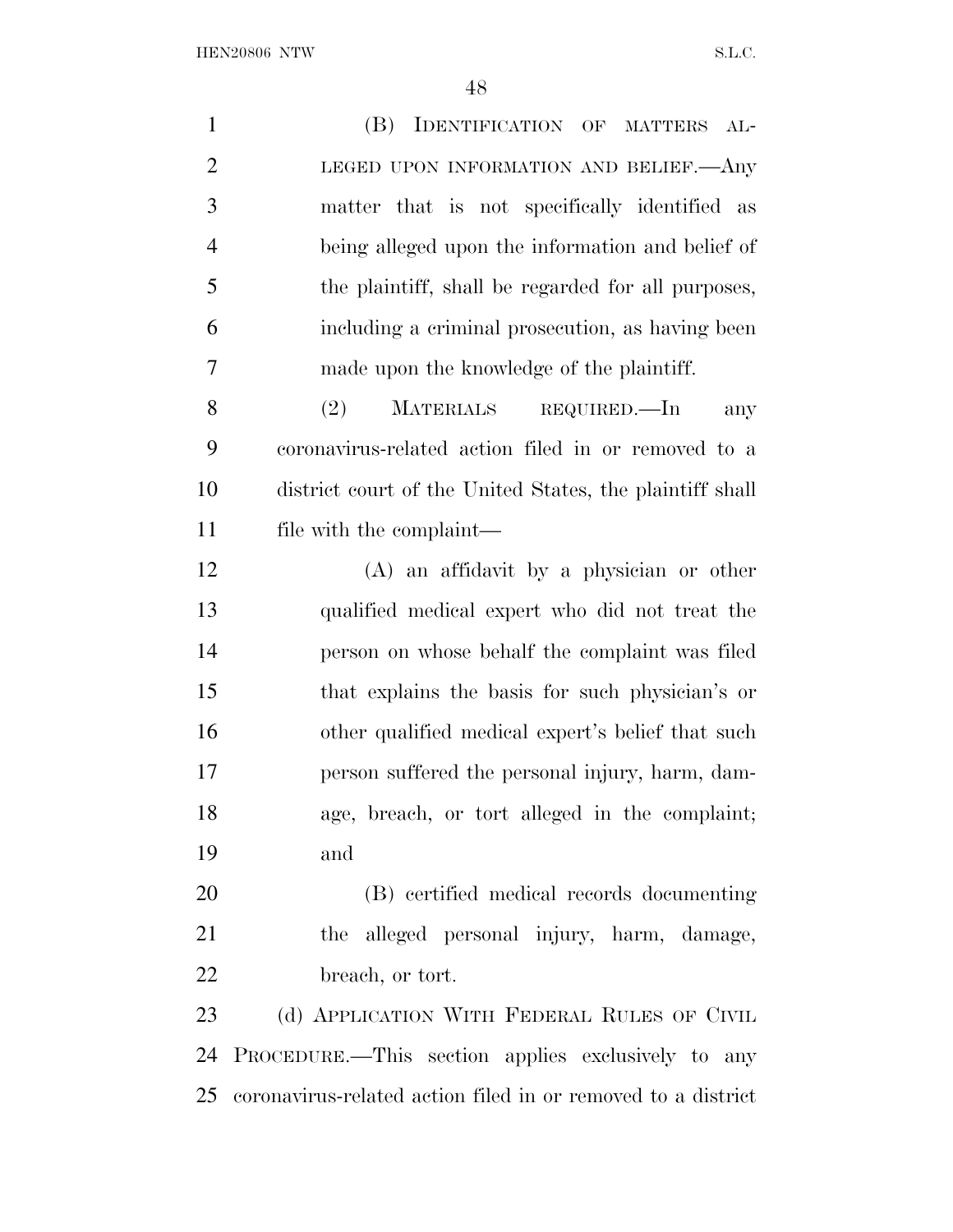court of the United States and, except to the extent that this section requires additional information to be con- tained in or attached to pleadings, nothing in this section is intended to amend or otherwise supersede applicable rules of Federal civil procedure. (e) CIVIL DISCOVERY FOR ACTIONS IN DISTRICT COURTS OF THE UNITED STATES.— (1) TIMING.—Notwithstanding any other provi- sion of law, in any coronavirus-related action filed in or removed to a district court of the United States, no discovery shall be allowed before— (A) the time has expired for the defendant to answer or file a motion to dismiss; and (B) if a motion to dismiss is filed, the court has ruled on the motion. (2) STANDARD.—Notwithstanding any other provision of law, the court in any coronavirus-related action that is filed in or removed to a district court of the United States— (A) shall permit discovery only with re- spect to matters directly related to material issues contested in the coronavirus-related ac- tion; and (B) may compel a response to a discovery request (including a request for admission, an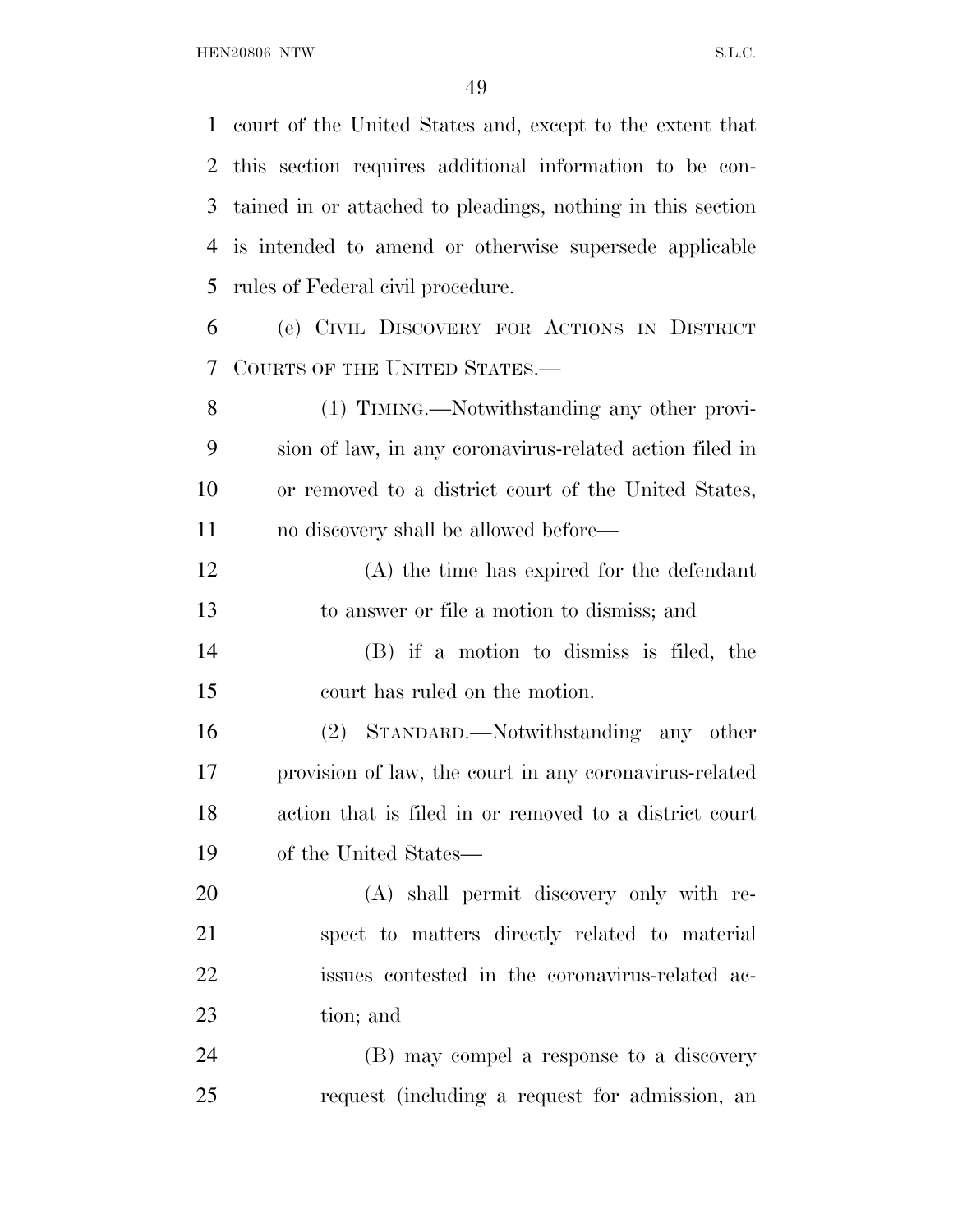| $\mathbf{1}$   | interrogatory, a request for production of docu-              |
|----------------|---------------------------------------------------------------|
| $\overline{2}$ | ments, or any other form of discovery request)                |
| 3              | under rule 37 of the Federal Rules of Civil Pro-              |
| $\overline{4}$ | eedure, only if the court finds that—                         |
| 5              | (i) the requesting party needs the in-                        |
| 6              | formation sought to prove or defend as to                     |
| 7              | a material issue contested in such action;                    |
| 8              | and                                                           |
| 9              | (ii) the likely benefits of a response to                     |
| 10             | such request equal or exceed the burden or                    |
| 11             | cost for the responding party of providing                    |
| 12             | such response.                                                |
| 13             | (f) INTERLOCUTORY APPEAL AND STAY OF DIS-                     |
| 14             | COVERY.—The courts of appeals of the United States shall      |
| 15             | have jurisdiction of an appeal from a motion to dismiss       |
| 16             | that is denied in any coronavirus-related action in a dis-    |
| 17             | trict court of the United States. The district court shall    |
| 18             | stay all discovery in such a coronavirus-related action until |
| 19             | the court of appeals has disposed of the appeal.              |
| <b>20</b>      | (g) CLASS ACTIONS AND MULTIDISTRICT LITIGA-                   |
| 21             | TION PROCEEDINGS.—                                            |
| 22             | (1) CLASS ACTIONS. In any coronavirus-re-                     |
| 23             | lated action that is filed in or removed to a district        |
| 24             | court of the United States and is maintained as a             |
| 25             | class action or multidistrict litigation-                     |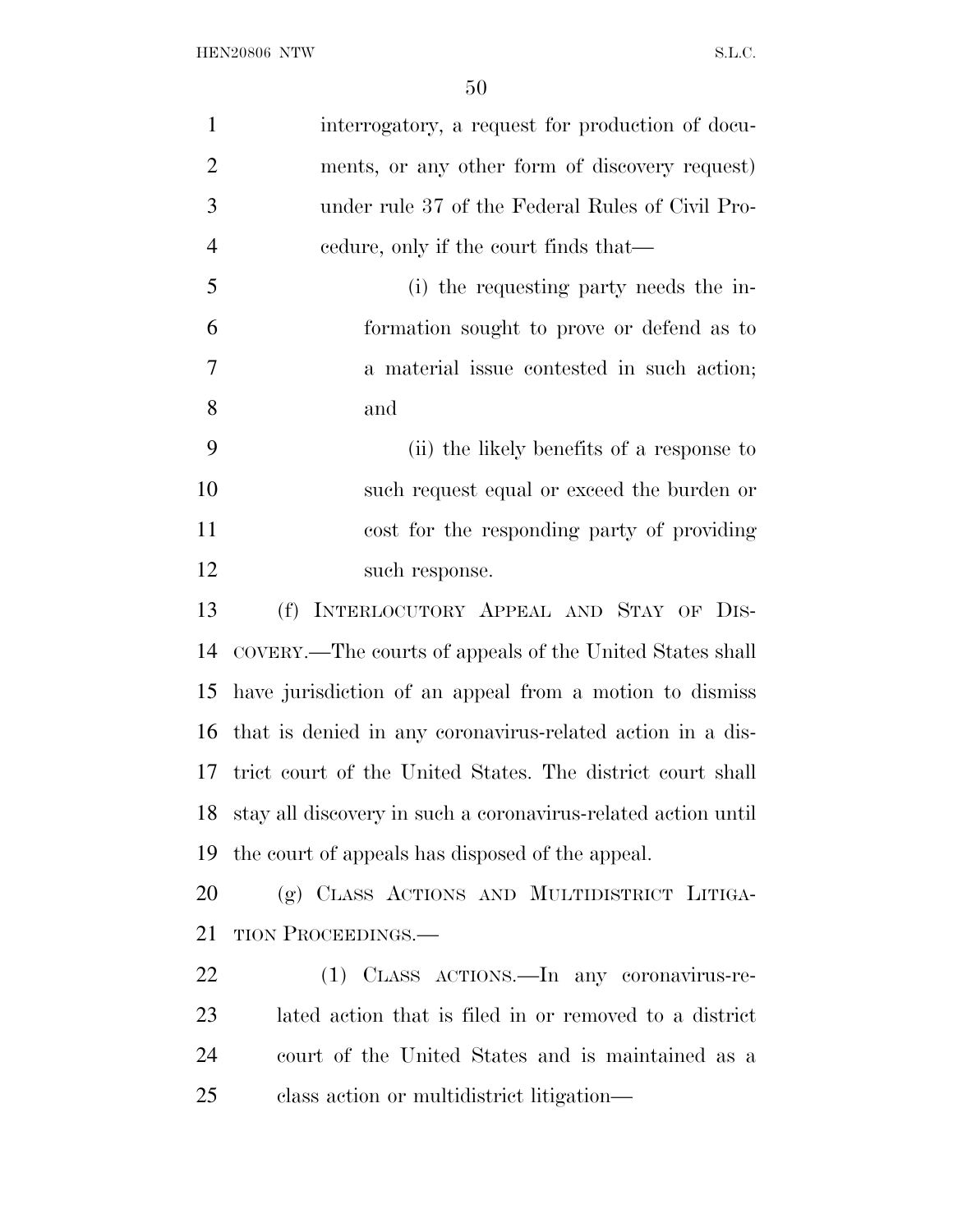| $\mathbf{1}$   | (A) an individual or entity shall only be a       |
|----------------|---------------------------------------------------|
| $\overline{2}$ | member of the class if the individual or entity   |
| 3              | affirmatively elects to be a member; and          |
| $\overline{4}$ | (B) the court, in addition to any other no-       |
| 5              | tice required by applicable Federal or State law, |
| 6              | shall direct notice of the action to each member  |
| 7              | of the class, which shall include—                |
| 8              | (i) a concise and clear description of            |
| 9              | the nature of the action;                         |
| 10             | (ii) the jurisdiction where the case is           |
| 11             | pending; and                                      |
| 12             | (iii) the fee arrangements with class             |
| 13             | counsel, including—                               |
| 14             | (I) the hourly fee being charged;                 |
| 15             | <b>or</b>                                         |
| 16             | (II) if it is a contingency fee, the              |
| 17             | percentage of the final award which               |
| 18             | will be paid, including an estimate of            |
| 19             | the total amount that would be paid if            |
| 20             | the requested damages were to be                  |
| 21             | granted; and                                      |
| 22             | (III) if the cost of the litigation               |
| 23             | is being financed, a description of the           |
| 24             | financing arrangement.                            |
| 25             | (2) MULTIDISTRICT LITIGATIONS.—                   |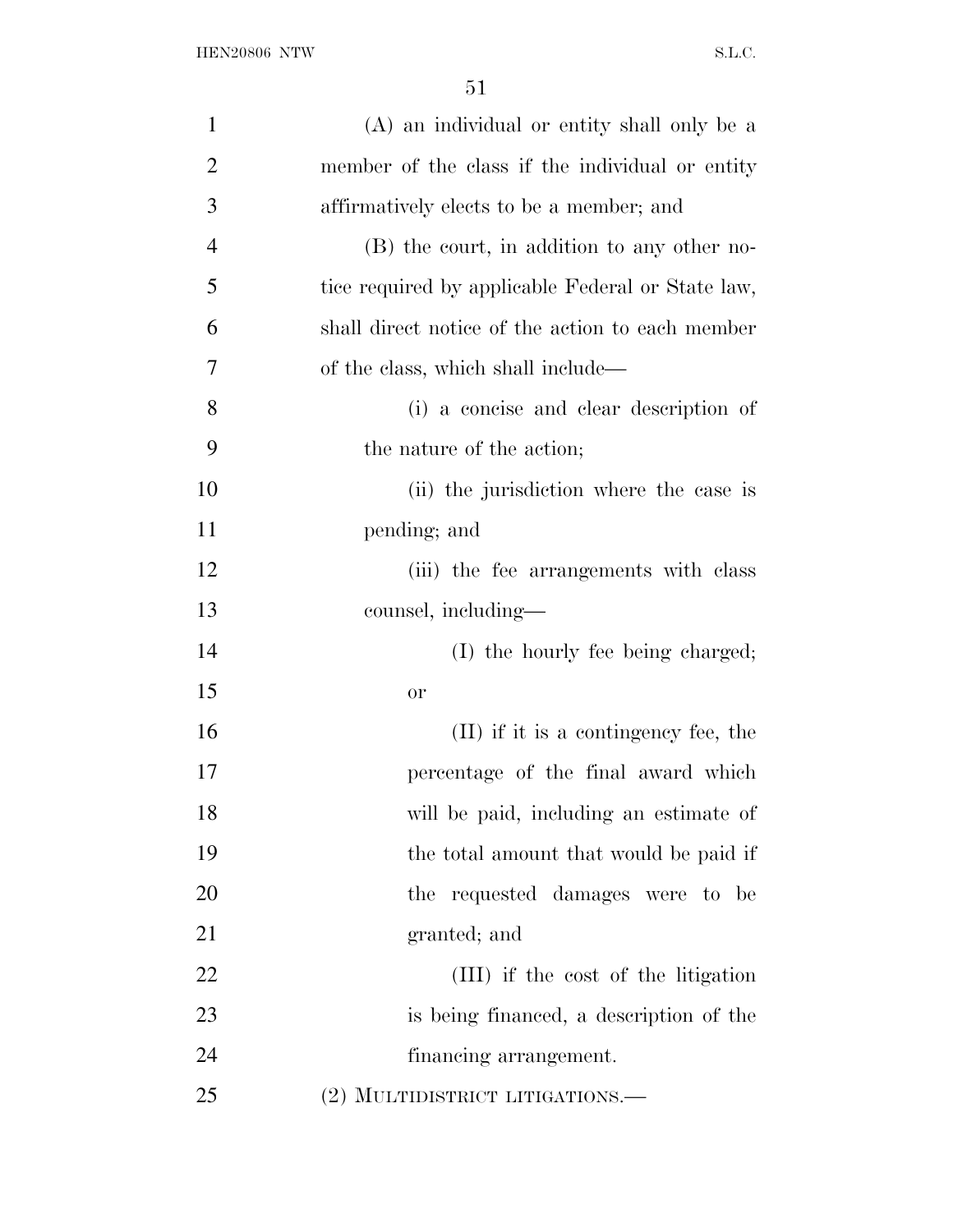(A) TRIAL PROHIBITION.—In any coordi- nated or consolidated pretrial proceedings con- ducted pursuant to section 1407(b) of title 28, United States Code, the judge or judges to whom coronavirus-related actions are assigned by the Judicial Panel on Multidistrict Litigation may not conduct a trial in a coronavirus-related action transferred to or directly filed in the pro- ceedings unless all parties to that coronavirus- related action consent. (B) REVIEW OF ORDERS.—The court of appeals of the United States having jurisdiction over the transferee district court shall permit an appeal to be taken from any order issued in the conduct of coordinated or consolidated pre- trial proceedings conducted pursuant to section 1407(b) of title 28, United States Code, if the order is applicable to 1 or more coronavirus-re-

 lated actions and an immediate appeal from the order may materially advance the ultimate ter- mination of 1 or more coronavirus-related ac-22 tions in the proceedings.

### **SEC. 164. DEMAND LETTERS; CAUSE OF ACTION.**

 (a) CAUSE OF ACTION.—If any person transmits or causes another to transmit in any form and by any means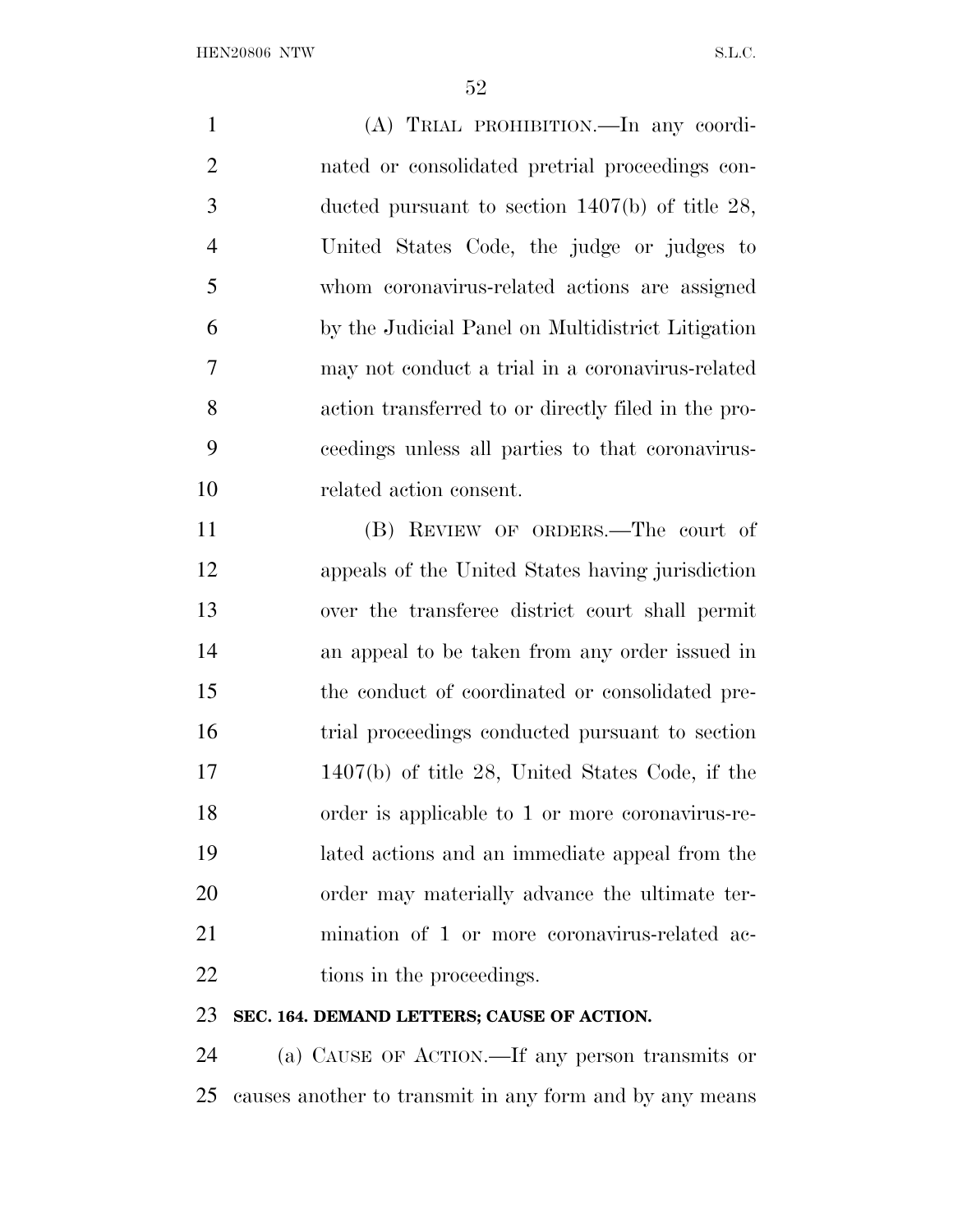a demand for remuneration in exchange for settling, re- leasing, waiving, or otherwise not pursuing a claim that is, or could be, brought as part of a coronavirus-related action, the party receiving such a demand shall have a cause of action for the recovery of damages occasioned by such demand and for declaratory judgment in accordance with chapter 151 of title 28, United States Code, if the claim for which the letter was transmitted was meritless. (b) DAMAGES.—Damages available under subsection

(a) shall include—

 (1) compensatory damages including costs in-curred in responding to the demand; and

 (2) punitive damages, if the court determines that the defendant had knowledge or was reckless with regard to the fact that the claim was meritless. (c) ATTORNEY'S FEES AND COSTS.—In an action commenced under subsection (a), if the plaintiff is a pre- vailing party, the court shall, in addition to any judgment awarded to a plaintiff, allow a reasonable attorney's fee to be paid by the defendant, and costs of the action.

 (d) JURISDICTION.—The district courts of the United States shall have concurrent original jurisdiction of all claims arising under subsection (a).

(e) ENFORCEMENT BY THE ATTORNEY GENERAL.—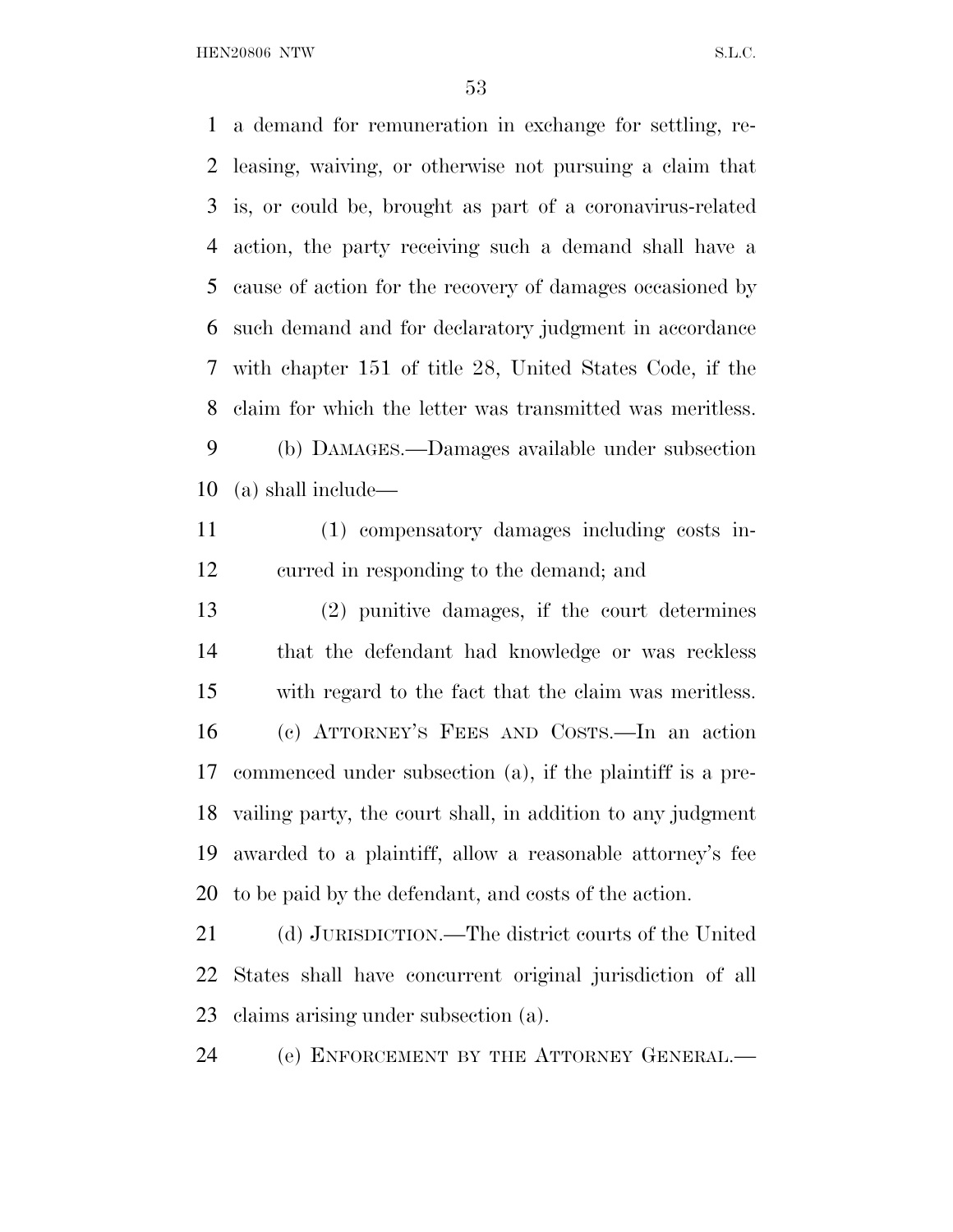(1) IN GENERAL.—Whenever the Attorney Gen- eral has reasonable cause to believe that any person or group of persons is engaged in a pattern or prac- tice of transmitting demands for remuneration in ex- change for settling, releasing, waiving, or otherwise not pursuing a claim that is, or could be, brought as part of a coronavirus-related action and that is meritless, the Attorney General may commence a civil action in any appropriate district court of the United States.

 (2) RELIEF.—In a civil action under paragraph (1), the court may, to vindicate the public interest, assess a civil penalty against the respondent in an amount not exceeding \$50,000 per transmitted de- mand for remuneration in exchange for settling, re- leasing, waiving or otherwise not pursuing a claim that is meritless.

 (3) DISTRIBUTION OF CIVIL PENALTIES.—If the Attorney General obtains civil penalties in ac- cordance with paragraph (2), the Attorney General shall distribute the proceeds equitably among those persons aggrieved by the respondent's pattern or practice of transmitting demands for remuneration in exchange for settling, releasing, waiving or other-wise not pursuing a claim that is meritless.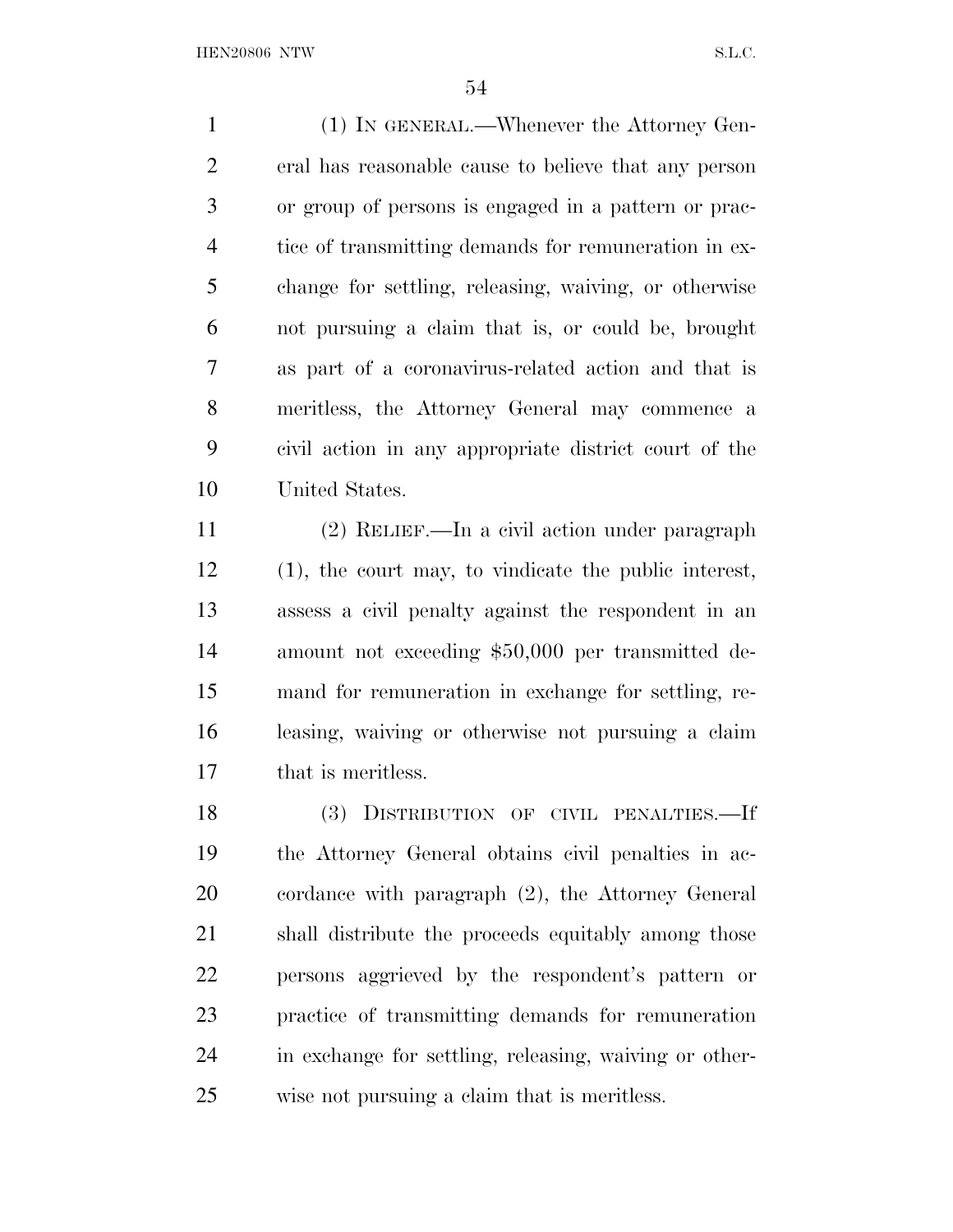| $\mathbf{1}$   | <b>Subtitle D-Relation to Labor and</b>                    |
|----------------|------------------------------------------------------------|
| $\overline{2}$ | <b>Employment Laws</b>                                     |
| 3              | SEC. 181. LIMITATION ON VIOLATIONS UNDER SPECIFIC          |
| $\overline{4}$ | LAWS.                                                      |
| 5              | (a) IN GENERAL.—                                           |
| 6              | (1) DEFINITION.—In this subsection, the term               |
| 7              | "covered Federal employment law" means any of the          |
| 8              | following:                                                 |
| 9              | (A) The Occupational Safety and Health                     |
| 10             | Act of $1970$ (29 U.S.C. 651 et seq.) (including           |
| 11             | any standard included in a State plan approved             |
| 12             | under section 18 of such Act $(29 \text{ U.S.C. } 667)$ ). |
| 13             | The Fair Labor Standards Act of<br>(B)                     |
| 14             | 1938 (29 U.S.C. 201 et seq.).                              |
| 15             | (C) The Age Discrimination in Employ-                      |
| 16             | ment Act of 1967 (29 U.S.C. 621 et seq.).                  |
| 17             | (D) The Worker Adjustment and Retrain-                     |
| 18             | ing Notification Act (29 U.S.C. 2101 et seq.).             |
| 19             | (E) Title VII of the Civil Rights Act of                   |
| 20             | 1964 (42 U.S.C. 2000e et seq.).                            |
| 21             | (F) Title II of the Genetic Information                    |
| 22             | Nondiscrimination Act of 2008 (42 U.S.C.                   |
| 23             | $2000\text{ff}$ et seq.).                                  |
| 24             | (G) Title I of the Americans with Disabil-                 |
| 25             | ities Act of 1990 (42 U.S.C. 12111 et seq.).               |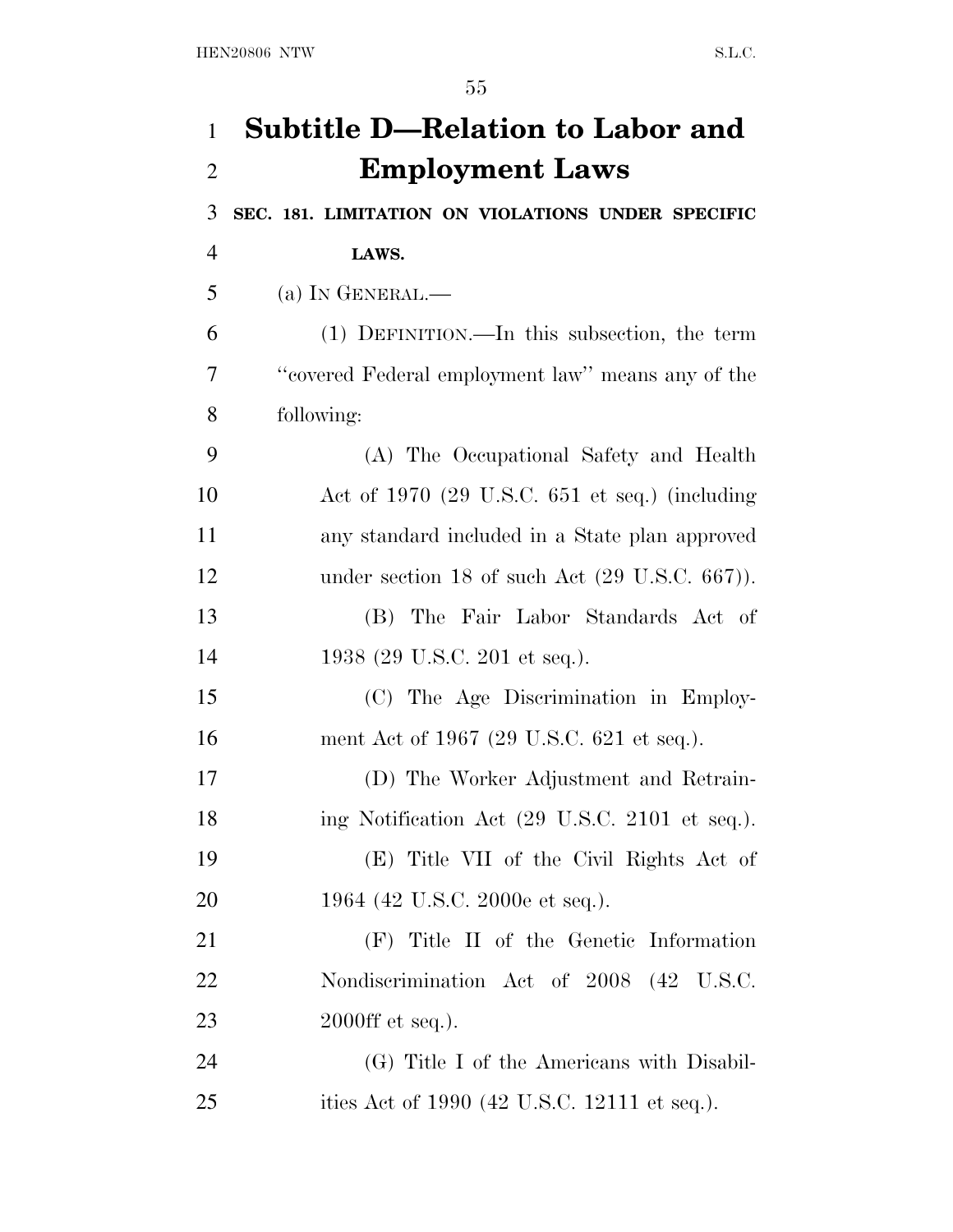| $\mathbf{1}$   | (2) LIMITATION.—Notwithstanding any provi-              |
|----------------|---------------------------------------------------------|
| $\overline{2}$ | sion of a covered Federal employment law, in any        |
| 3              | action, proceeding, or investigation resulting from or  |
| $\overline{4}$ | related to an actual, alleged, feared, or potential for |
| 5              | exposure to coronavirus, or a change in working con-    |
| 6              | ditions caused by a law, rule, declaration, or order    |
| 7              | related to coronavirus, an employer shall not be sub-   |
| 8              | ject to any enforcement proceeding or liability under   |
| 9              | any provision of a covered Federal employment law       |
| 10             | if the employer—                                        |
| 11             | (A) was relying on and generally following              |
| 12             | applicable government standards and guidance;           |
| 13             | (B) knew of the obligation under the rel-               |
| 14             | evant provision; and                                    |
| 15             | (C) attempted to satisfy any such obliga-               |
| 16             | tion by-                                                |
| 17             | (i) exploring options to comply with                    |
| 18             | such obligations and with the applicable                |
| 19             | government standards and guidance (such                 |
| 20             | as through the use of virtual training or               |
| 21             | remote communication strategies);                       |
| 22             | (ii) implementing interim alternative                   |
| 23             | protections or procedures; or                           |
| 24             | (iii) following guidance issued by the                  |
| 25             | relevant agency with jurisdiction with re-              |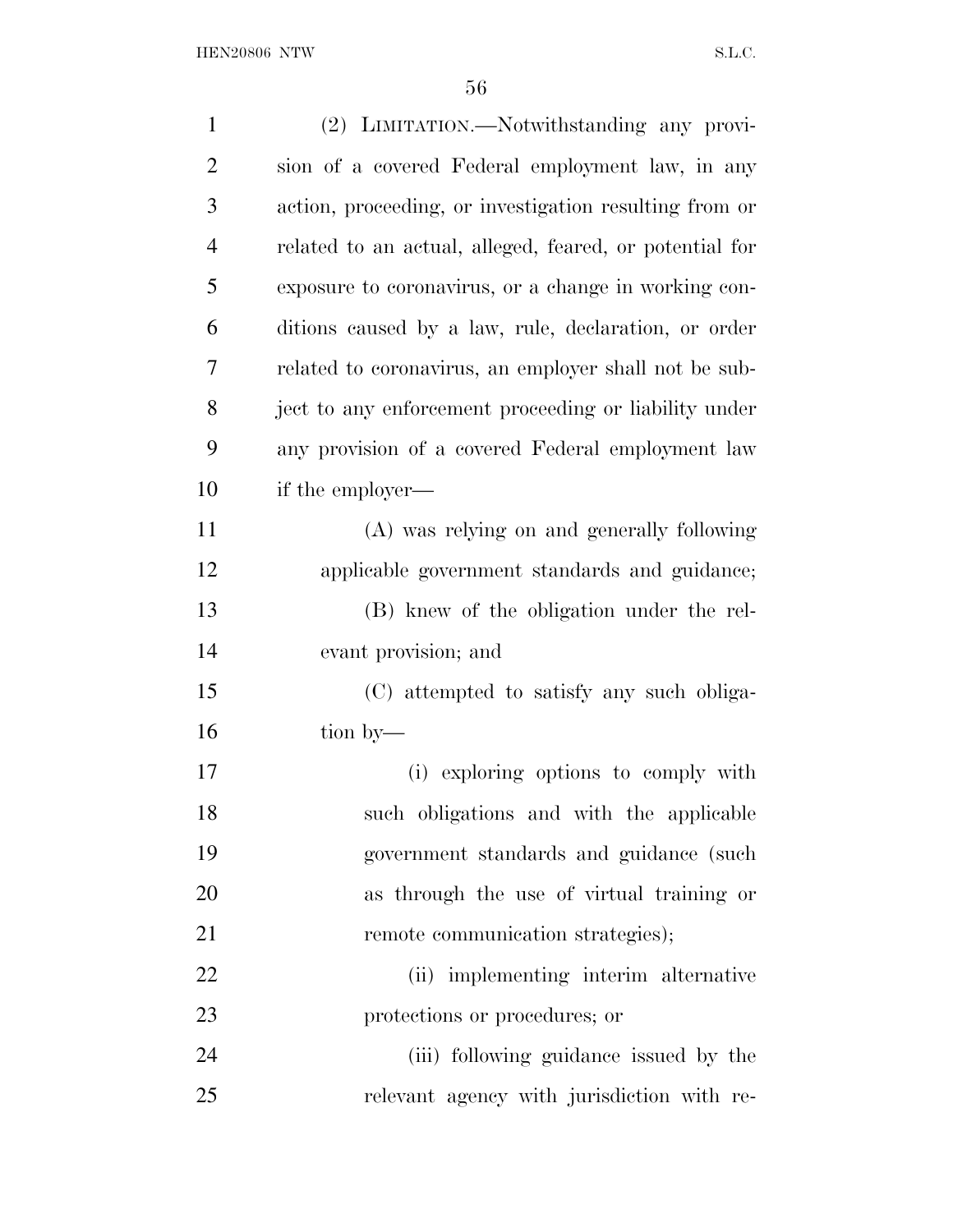| $\mathbf{1}$   | spect to any exemptions from such obliga-        |
|----------------|--------------------------------------------------|
| $\overline{2}$ | tion.                                            |
| 3              | (b) PUBLIC ACCOMMODATION LAWS.—                  |
| $\overline{4}$ | (1) DEFINITIONS.—In this subsection—             |
| 5              | (A) the term "auxiliary aids and services"       |
| 6              | has the meaning given the term in section 4 of   |
| 7              | the Americans with Disabilities Act of 1990 (42) |
| 8              | U.S.C. $12103$ );                                |
| 9              | (B) the term "covered public accommoda-          |
| 10             | tion law" means-                                 |
| 11             | (i) title III of the Americans with Dis-         |
| 12             | abilities Act of $1990$ (42 U.S.C. 12181 et      |
| 13             | $seq.$ ; or                                      |
| 14             | (ii) title II of the Civil Rights Act of         |
| 15             | 1964 (42 U.S.C. 2000a et seq.);                  |
| 16             | (C) the term "place of public accommoda-         |
| 17             | tion" means—                                     |
| 18             | (i) a place of public accommodation,             |
| 19             | defined in section 201 of the Civil<br>as        |
| 20             | Rights Act of 1964 (42 U.S.C. 2000a); or         |
| 21             | (ii) a public accommodation, as de-              |
| 22             | fined in section 301 of the Americans with       |
| 23             | Disabilities Act of 1990 (42 U.S.C.              |
| 24             | $12181$ ; and                                    |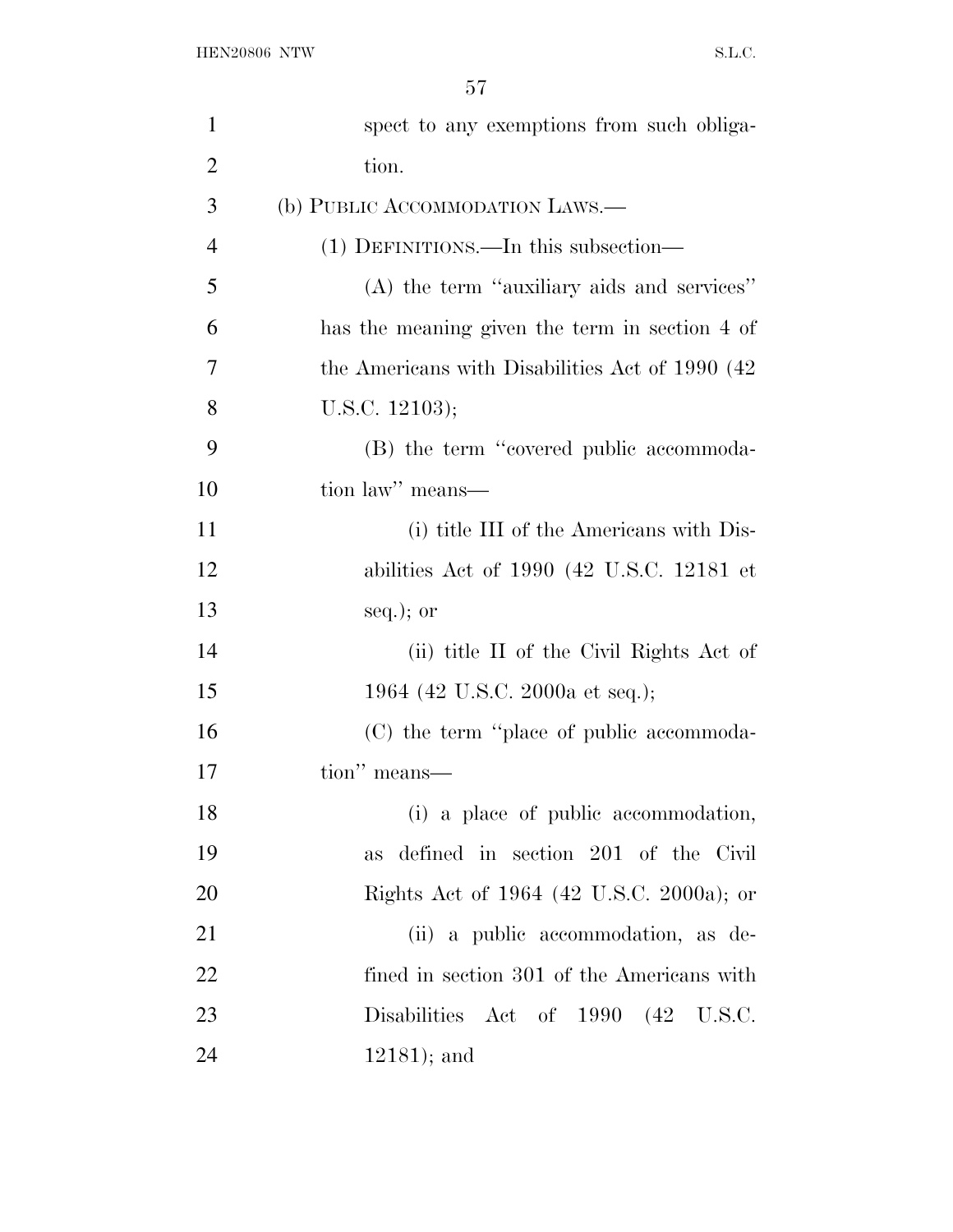| $\mathbf{1}$   | (D) the term "public health emergency pe-        |
|----------------|--------------------------------------------------|
| $\overline{2}$ | riod" means a period designated a public health  |
| 3              | emergency period by a Federal, State, or local   |
| $\overline{4}$ | government authority.                            |
| 5              | (2) ACTIONS AND MEASURES DURING A PUBLIC         |
| 6              | HEALTH EMERGENCY.-                               |
| 7              | (A) IN GENERAL.—Notwithstanding any              |
| 8              | other provision of law or regulation, during any |
| 9              | public health emergency period, no person who    |
| 10             | owns, leases (or leases to), or operates a place |
| 11             | of public accommodation shall be liable under,   |
| 12             | or found in violation of, any covered public ac- |
| 13             | commodation law for any action or measure        |
| 14             | taken regarding coronavirus and that place of    |
| 15             | public accommodation, if such person—            |
| 16             | (i) has determined that the significant          |
| 17             | risk of substantial harm to public health or     |
| 18             | the health of employees cannot be reduced        |
| 19             | or eliminated by reasonably modifying poli-      |
| 20             | cies, practices, or procedures, or the provi-    |
| 21             | sion of an auxiliary aid or service; or          |
| 22             | has offered such a<br>(ii)<br>reasonable         |
| 23             | modification or auxiliary aid or service but     |
| 24             | such offer has been rejected by the indi-        |
| 25             | vidual protected by the covered law.             |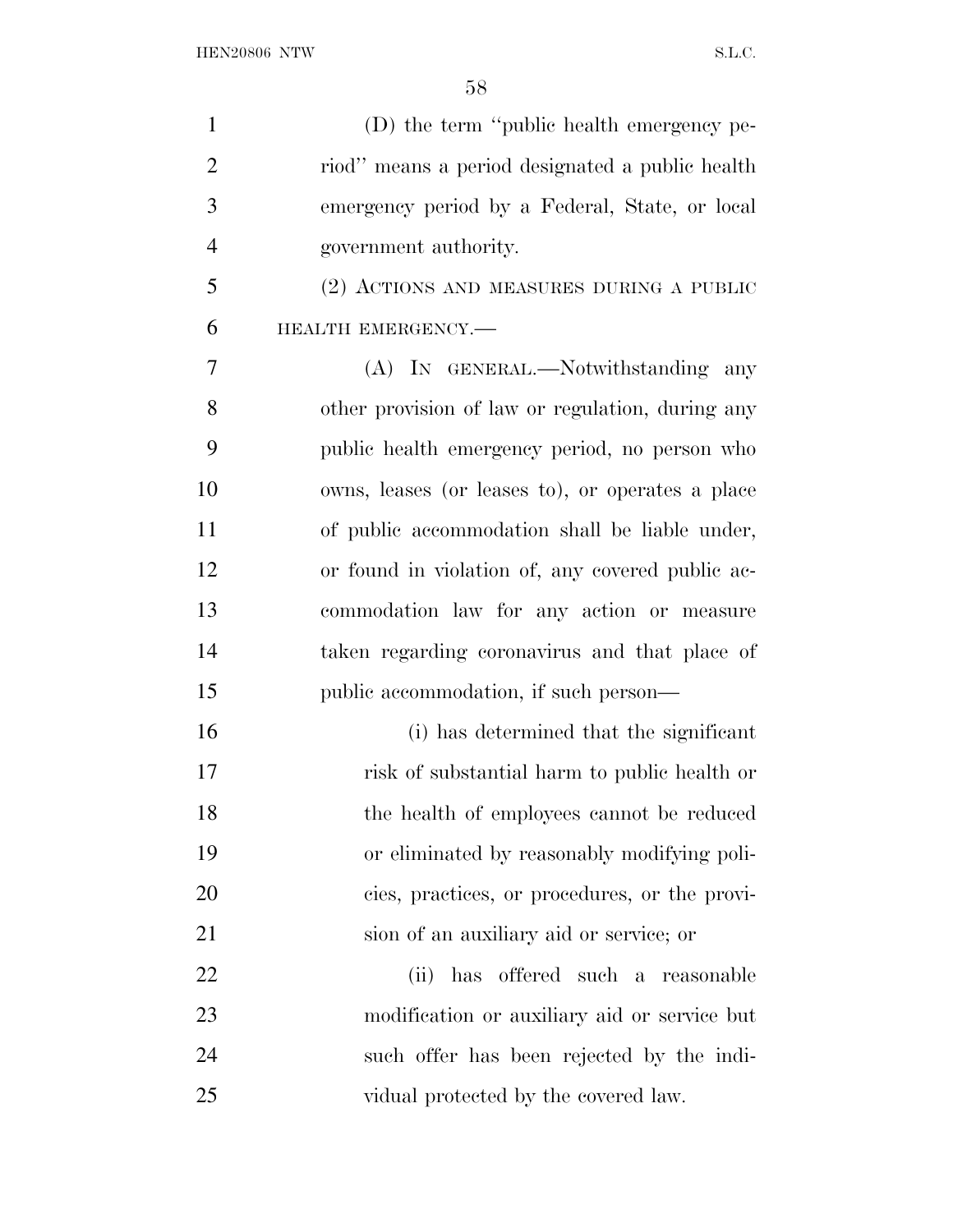(B) REQUIRED WAIVER PROHIBITED.—For purposes of this subsection, no person who owns, leases (or leases to), or operates a place of public accommodation shall be required to waive any measure, requirement, or rec- ommendation that has been adopted in accord- ance with a requirement or recommendation issued by the Federal Government or any State or local government with regard to coronavirus, in order to offer such a reasonable modification or auxiliary aids and services.

## **SEC. 182. LIABILITY FOR CONDUCTING TESTING AT WORK-PLACE.**

 Notwithstanding any other provision of Federal, State, or local law, an employer, or other person who hires or contracts with other individuals to provide services, con- ducting testing for coronavirus at the workplace shall not be liable for any action or personal injury directly result- ing from such testing, except for those personal injuries caused by the gross negligence or intentional misconduct of the employer or other person.

## **SEC. 183. JOINT EMPLOYMENT AND INDEPENDENT CON-TRACTING.**

 Notwithstanding any other provision of Federal or State law, including any covered Federal employment law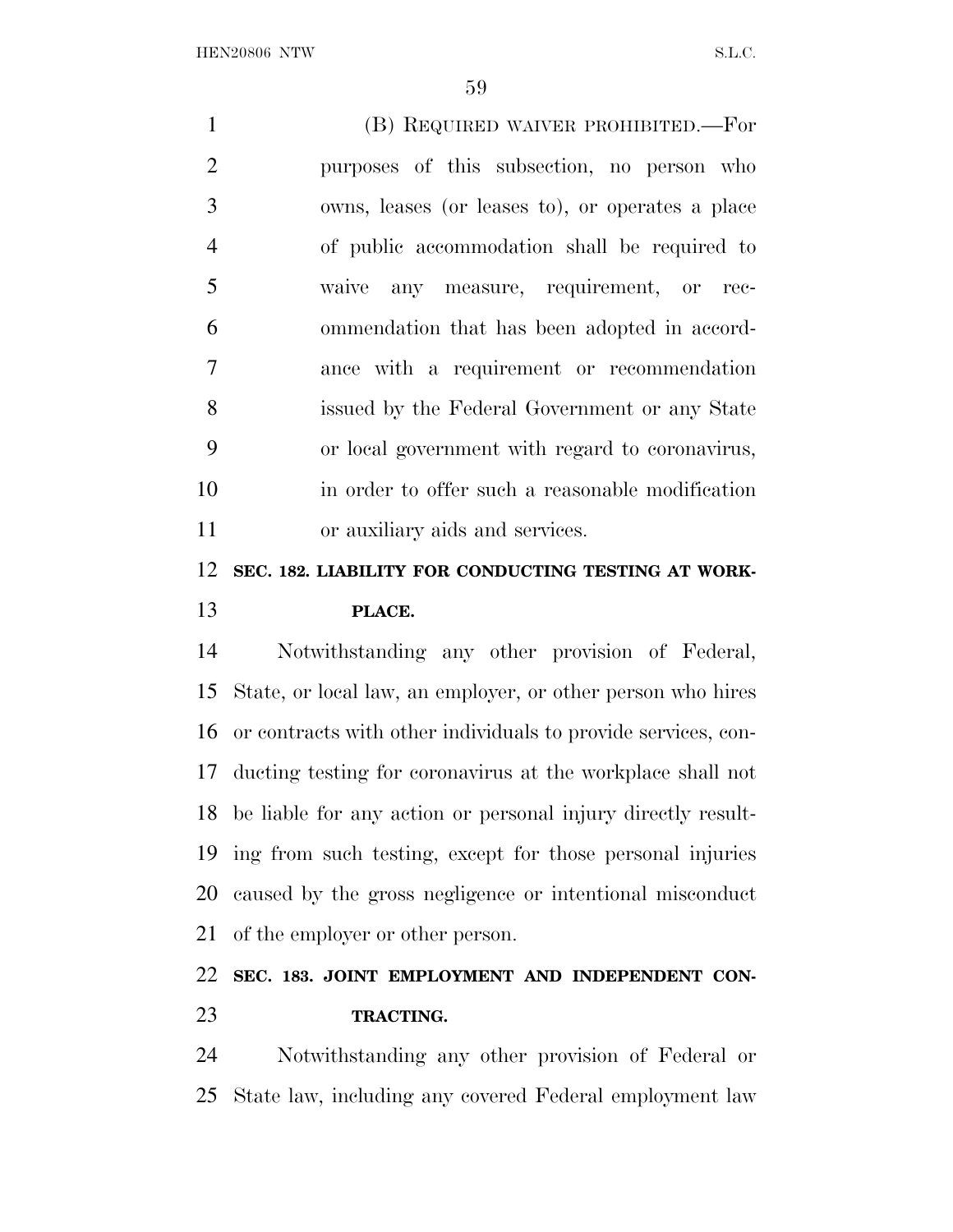(as defined in section 181(a)), the Labor Management Re- lations Act, 1947 (29 U.S.C. 141 et seq.), the Employ- ment Retirement Income Security Act of 1974 (29 U.S.C. 1001 et seq.), and the Family and Medical Leave Act of 1993 (29 U.S.C. 2601 et seq.), it shall not constitute evi- dence of a joint employment relationship or employment relationship for any employer to provide or require, for an employee of another employer or for an independent contractor, any of the following: (1) Coronavirus-related policies, procedures, or 11 training. (2) Personal protective equipment or training for the use of such equipment. (3) Cleaning or disinfecting services or the means for such cleaning or disinfecting. (4) Workplace testing for coronavirus. (5) Temporary assistance due to coronavirus, including financial assistance or other health and safety benefits. **SEC. 184. EXCLUSION OF CERTAIN NOTIFICATION RE- QUIREMENTS AS A RESULT OF THE COVID–19 PUBLIC HEALTH EMERGENCY.**  (a) DEFINITIONS.—Section 2(a) of the Worker Ad- justment and Retraining Notification Act (29 U.S.C. 25 2101(a)) is amended—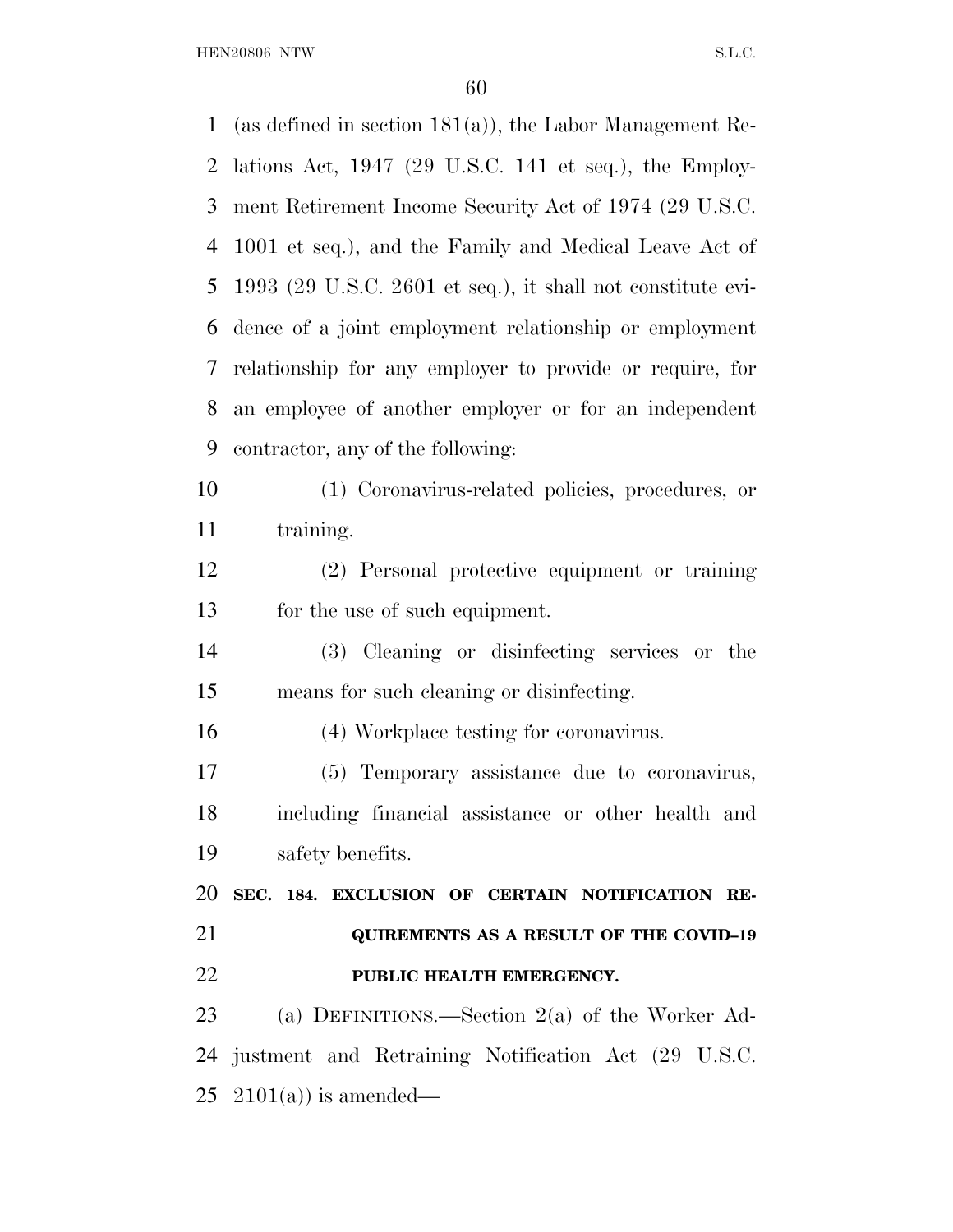| $\mathbf{1}$   | $(1)$ in paragraph $(2)$ , by adding before the                |
|----------------|----------------------------------------------------------------|
| $\overline{2}$ | semicolon at the end the following: "and the shut-             |
| 3              | down, if occurring during the covered period, is not           |
| $\overline{4}$ | a result of the COVID-19 national emergency";                  |
| 5              | $(2)$ in paragraph $(3)$ —                                     |
| 6              | $(A)$ in subparagraph $(A)$ , by striking                      |
| 7              | "and" at the end;                                              |
| 8              | (B) in subparagraph (B), by adding "and"                       |
| 9              | at the end; and                                                |
| 10             | (C) by adding at the end the following:                        |
| 11             | "(C) if occurring during the covered pe-                       |
| 12             | riod, is not a result of the COVID-19 national                 |
| 13             | emergency;";                                                   |
| 14             | $(3)$ in paragraph $(7)$ , by striking "and";                  |
| 15             | $(4)$ in paragraph $(8)$ , by striking the period at           |
| 16             | the end and inserting a semicolon; and                         |
| 17             | $(5)$ by adding at the end the following:                      |
| 18             | $"$ (9) the term 'covered period' means the period             |
| 19             | $that$ —                                                       |
| 20             | "(A) begins on January 1, 2020; and                            |
| 21             | "(B) ends 90 days after the last date of                       |
| 22             | the COVID-19 national emergency; and                           |
| 23             | $\cdot\cdot(10)$ the term $\cdot$ COVID-19 national emergency' |
| 24             | means the national emergency declared by the Presi-            |
| 25             | under the National Emergencies Act<br>dent<br>(50)             |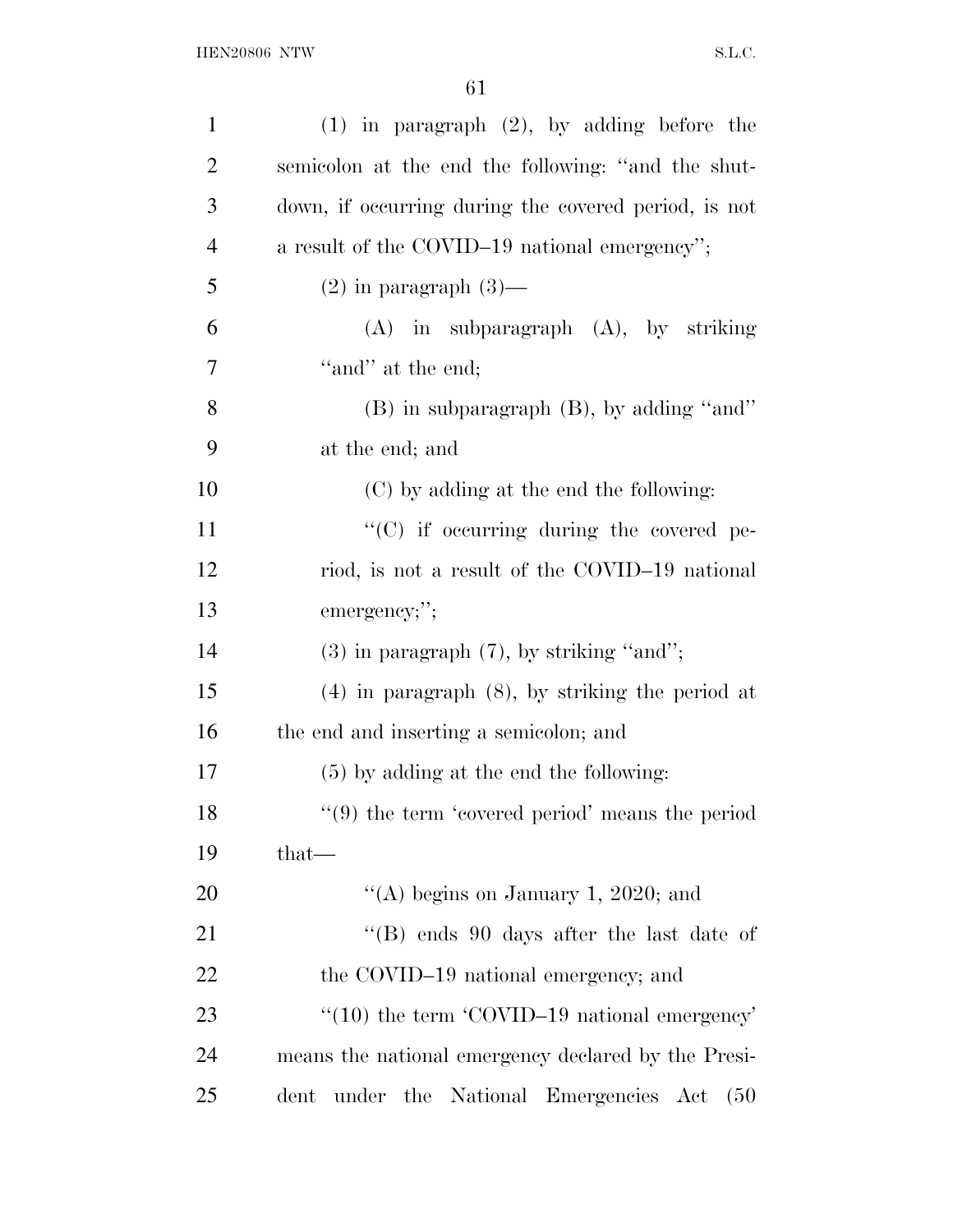U.S.C. 1601 et seq.) with respect to the Coronavirus Disease 2019 (COVID–19).''.

 (b) EXCLUSION FROM DEFINITION OF EMPLOYMENT LOSS.—Section 2(b) of the Worker Adjustment and Re- training Notification Act (29 U.S.C. 2101(b)) is amended by adding at the end the following:

 $7 \t$  ''(3) Notwithstanding subsection (a)(6), during the covered period an employee may not be consid- ered to have experienced an employment loss if the termination, layoff exceeding 6 months, or reduction in hours of work of more than 50 percent during each month of any 6-month period involved is a re-sult of the COVID–19 national emergency.''.

## **TITLE II—PRODUCTS**

 **SEC. 201. APPLICABILITY OF THE TARGETED LIABILITY PROTECTIONS FOR PANDEMIC AND EPI-DEMIC PRODUCTS AND SECURITY COUNTER-**

### **MEASURES WITH RESPECT TO COVID–19.**

19 (a) IN GENERAL.—Section  $319F-3(i)(1)$  of the Pub-20 lic Health Service Act  $(42 \text{ U.S.C. } 247d - 6d(i)(1))$  is amended—

22 (1) in subparagraph  $(C)$ , by striking "; or" and inserting a semicolon;

 (2) in subparagraph (D), by striking the period and inserting ''; or''; and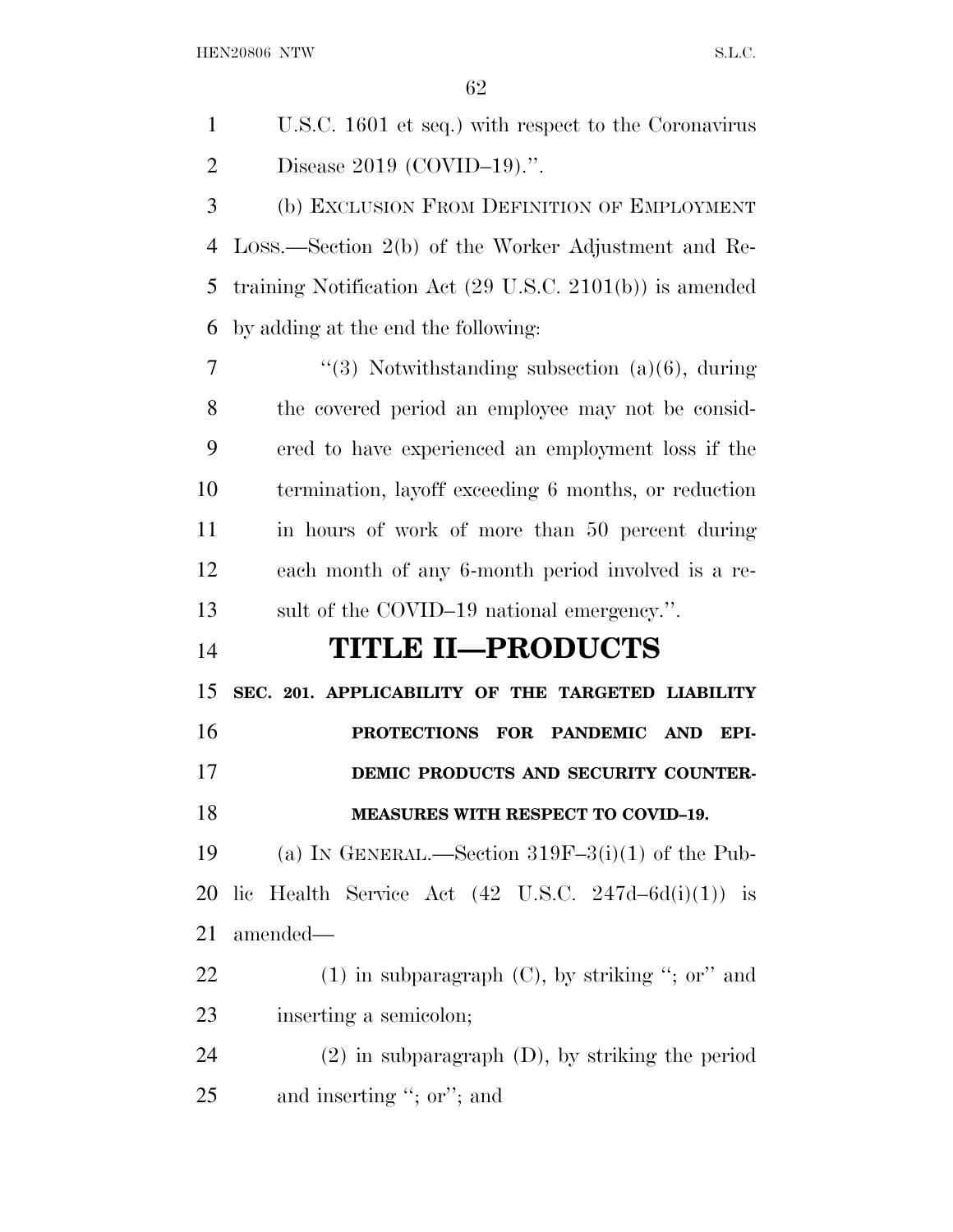| $\mathbf{1}$   | (3) by adding at the end the following:                    |
|----------------|------------------------------------------------------------|
| $\overline{2}$ | "(E) a drug (as such term is defined in                    |
| 3              | section $201(g)(1)$ of the Federal Food, Drug,             |
| $\overline{4}$ | and Cosmetic Act), biological product (including           |
| 5              | a vaccine) (as such term is defined in section             |
| 6              | $351(i)$ , or device (as such term is defined in           |
| 7              | section 201(h) of the Federal Food, Drug, and              |
| 8              | Cosmetic Act) that—                                        |
| 9              | $f'(i)$ is the subject of a notice of use                  |
| 10             | of enforcement discretion issued by the                    |
| 11             | Secretary if such drug, biological product,                |
| 12             | or device is used—                                         |
| 13             | $\lq\lq$ (I) when such notice is in effect;                |
| 14             | $\lq\lq$ (II) within the scope of such no-                 |
| 15             | tice; and                                                  |
| 16             | "(III) in compliance with other                            |
| 17             | applicable requirements of the Federal                     |
| 18             | Food, Drug, and Cosmetic Act that                          |
| 19             | are not the subject of such notice;                        |
| 20             | $\lq$ <sup>"</sup> (ii) in the case of a device, is exempt |
| 21             | from the requirement under section $510(k)$                |
| 22             | of the Federal Food, Drug, and Cosmetic                    |
| 23             | Act; or                                                    |
| 24             | $\lq$ <sup>"</sup> (iii) in the case of a drug—            |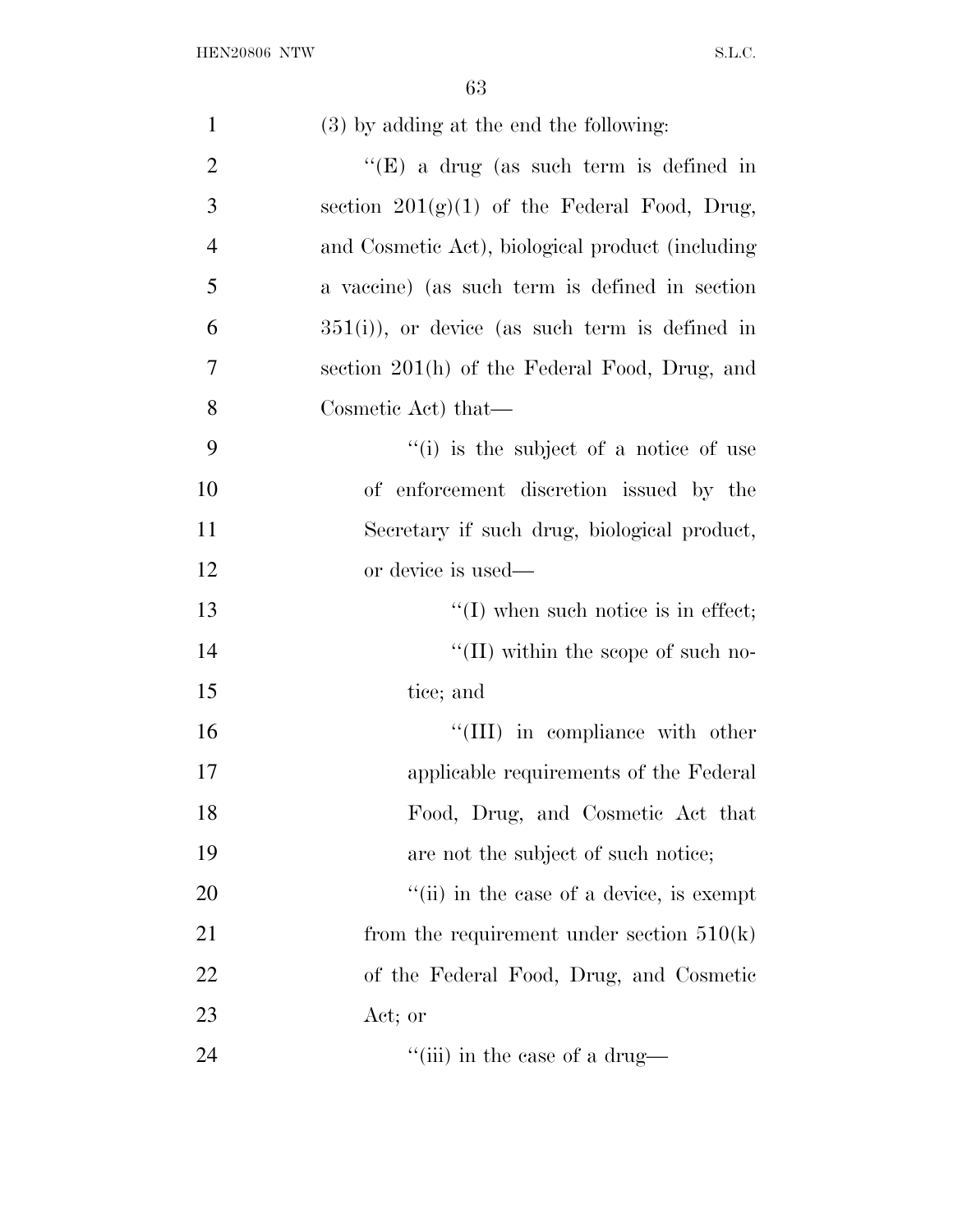| $\mathbf{1}$   | $\lq\lq$ (I) meets the requirements for                        |
|----------------|----------------------------------------------------------------|
| $\overline{2}$ | marketing under a final administra-                            |
| 3              | tive order under section 505G of the                           |
| $\overline{4}$ | Federal Food, Drug, and Cosmetic                               |
| 5              | Act; or                                                        |
| 6              | $\lq\lq$ (II) is marketed in accordance                        |
| $\tau$         | with section $505G(a)(3)$ of such Act.".                       |
| 8              | (b) CLARIFYING MEANS OF DISTRIBUTION.—Section                  |
| 9              | $319F-3(a)(5)$ of the Public Health Service Act (42 U.S.C.     |
| 10             | $247d-6d(a)(5)$ is amended by inserting "by, or in part-       |
| 11             | nership with, Federal, State, or local public health officials |
| 12             | or the private sector" after "distribution" the first place    |
| 13             | it appears.                                                    |
| 14             | (c) NO CHANGE TO ADMINISTRATIVE PROCEDURE                      |
|                | 15 ACT APPLICATION TO ENFORCEMENT DISCRETION EXER-             |
|                | 16 CISE.—Section 319F-3 of the Public Health Service Act       |
|                | 17 (42 U.S.C. 247d–6d) is amended by adding at the end         |
|                | 18 the following:                                              |
| 19             | "(j) RULE OF CONSTRUCTION.—Nothing in this sec-                |
| 20             | tion shall be construed—                                       |
| 21             | $\lq(1)$ to require use of procedures described in             |
| 22             | section 553 of title 5, United States Code, for a no-          |
| 23             | tice of use of enforcement discretion for which such           |
|                |                                                                |